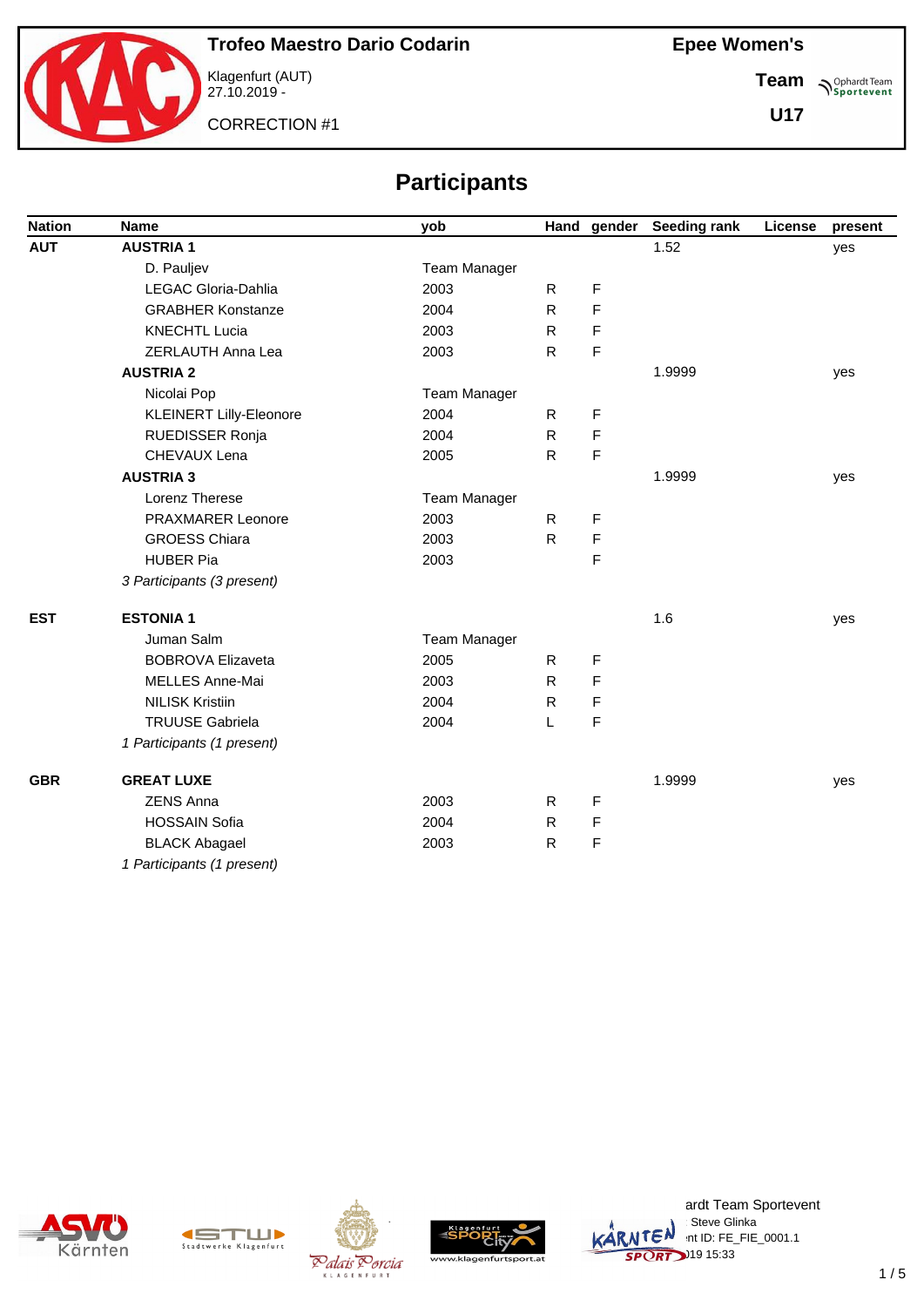

Klagenfurt (AUT) 27.10.2019 -

CORRECTION #1

**Epee Women's**

**Team Sportevent** 

**U17**

| <b>Nation</b> | <b>Name</b>                         | yob                 |              |             | Hand gender Seeding rank | License | present |
|---------------|-------------------------------------|---------------------|--------------|-------------|--------------------------|---------|---------|
| <b>GER</b>    | <b>GERMANY</b>                      |                     |              |             | 1.22                     |         | yes     |
|               | <b>Philipp Stein</b>                | Team Manager        |              |             |                          |         |         |
|               | <b>KARSTEN Anna</b>                 | 2004                | R.           | F           |                          |         |         |
|               | <b>ALBRECHT Giulia</b>              | 2003                | $\mathsf{R}$ | F           |                          |         |         |
|               | KOZIELSKI Katharina                 | 2003                | $\mathsf{R}$ | F           |                          |         |         |
|               | <b>ZERRWECK Lina</b>                | 2004                | L            | F           |                          |         |         |
|               | <b>GERMANY 2</b>                    |                     |              |             | 1.36                     |         | yes     |
|               | Mariusz Stralzka                    | <b>Team Manager</b> |              |             |                          |         |         |
|               | <b>MEISSNER Katrin</b>              | 2003                | $\mathsf{R}$ | F           |                          |         |         |
|               | ZITTEL Alexandra                    | 2004                | $\mathsf{R}$ | F           |                          |         |         |
|               | <b>SCHULENBURG Patricia Vera</b>    | 2004                | $\mathsf{R}$ | $\mathsf F$ |                          |         |         |
|               | ALVES DE LIMA Carolina              | 2004                | $\mathsf{R}$ | F           |                          |         |         |
|               | <b>GERMANY 3</b>                    |                     |              |             | 1.86                     |         | yes     |
|               | Paul Kakoschke-Schwiete             | Team Manager        |              |             |                          |         |         |
|               | JUETTEN Svenja                      | 2004                | R            | F           |                          |         |         |
|               | <b>MUELLER Fiona</b>                | 2004                | R            | F           |                          |         |         |
|               | KOTTUSCH Constanze                  | 2003                | L            | F           |                          |         |         |
|               | <b>GERMANY 4</b>                    |                     |              |             | 1.78                     |         | yes     |
|               | <b>MARX Charlotte</b>               | 2005                | R            | F           |                          |         |         |
|               | PETERSEN Jara-Sophie                | 2003                | R            | F           |                          |         |         |
|               | <b>FROMMOLT Emily</b>               | 2004                | L            | F           |                          |         |         |
|               | <b>MENDE Marah</b>                  | 2004                | $\mathsf{R}$ | F           |                          |         |         |
|               | 4 Participants (4 present)          |                     |              |             |                          |         |         |
| <b>GRE</b>    | <b>GREECE 1</b>                     |                     |              |             | 1.20                     |         | yes     |
|               | Vertopoulos Evangelos               | <b>Team Manager</b> |              |             |                          |         |         |
|               | VOUTSINA Vasiliki                   | 2004                | $\mathsf{R}$ | F           |                          |         |         |
|               | PAPANASTASIOU Athina Sofia          | 2003                | $\mathsf{R}$ | F           |                          |         |         |
|               | MOURIKI Argyrenia                   | 2005                |              | F           |                          |         |         |
|               | <b>BORONKAY Christina Alexandra</b> | 2004                | R            | F           |                          |         |         |
|               | <b>GREECE 2</b>                     |                     |              |             | 1.81                     |         | yes     |
|               | Doudas Pamigiotis                   | <b>Team Manager</b> |              |             |                          |         |         |
|               | DELIDIMITRIOU Smaragda              | 2003                |              | F           |                          |         |         |
|               | KARANTZA Konstantina                | 2005                | R            | F           |                          |         |         |
|               | <b>MARKOTI Vasiliki</b>             | 2003                | L            | F           |                          |         |         |
|               | <b>TARENIDOU Afroditi</b>           | 2004                | $\mathsf{R}$ | $\mathsf F$ |                          |         |         |
|               | <b>GREECE 3</b>                     |                     |              |             | 1.9999                   |         | yes     |
|               | Doudas Pamigiotis                   | Team Manager        |              |             |                          |         |         |
|               | <b>TIRIAKIDOU Maria Christina</b>   | 2005                | $\mathsf{R}$ | F           |                          |         |         |
|               | STAVRIDOU Anna                      | 2005                |              | F           |                          |         |         |
|               | MIAOULI Anna Maria                  | 2004                | $\mathsf{R}$ | F           |                          |         |         |
|               | 3 Participants (3 present)          |                     |              |             |                          |         |         |









ardt Team Sportevent **License: Steve Glinka**  $\overline{C}$ <sup>N</sup>  $\cdot$ nt ID: FE\_FIE\_0001.1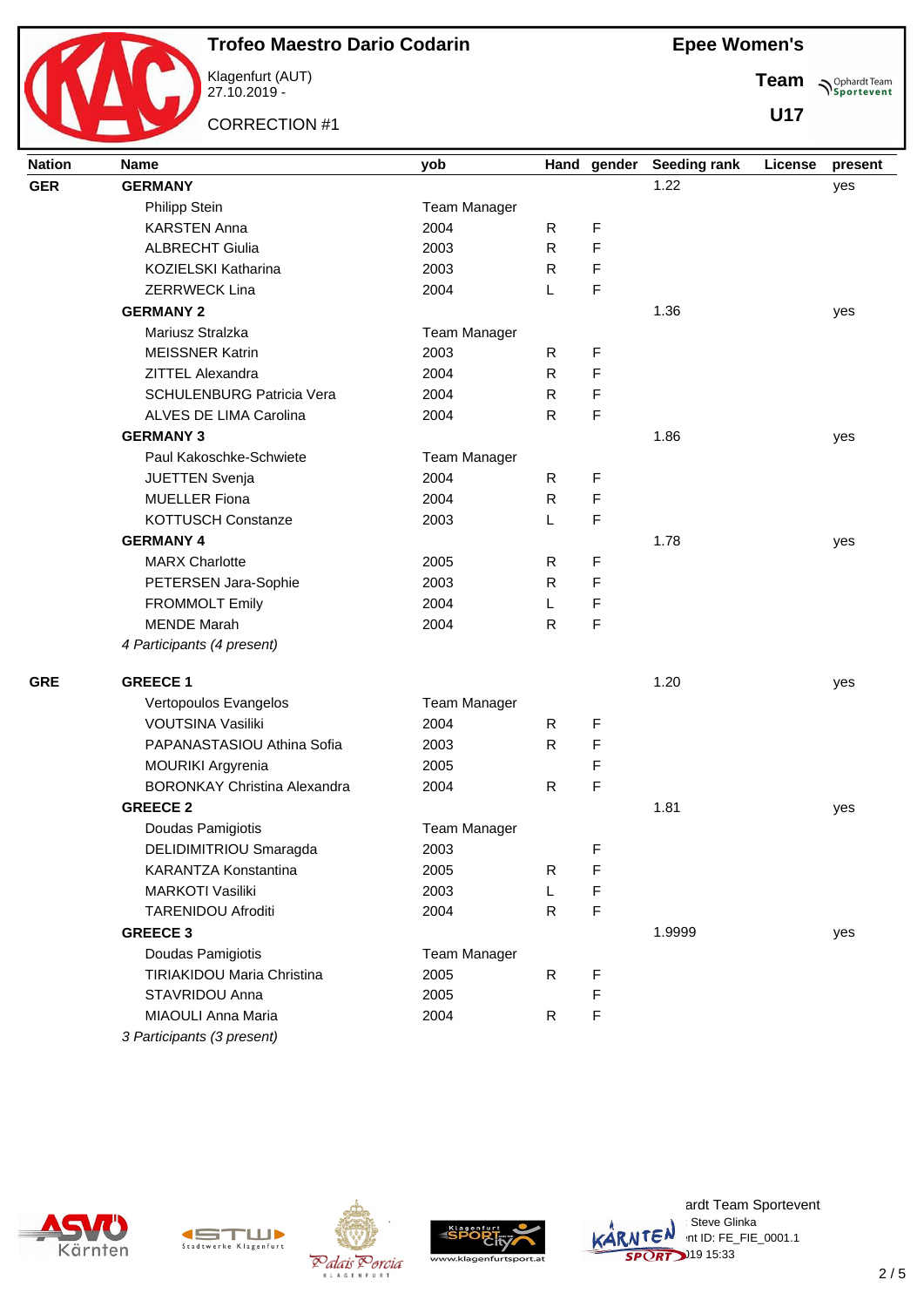

Klagenfurt (AUT) 27.10.2019 -

CORRECTION #1

**Epee Women's**

**Team Sportevent** 

| <b>Nation</b> | <b>Name</b>                | yob                 |              | Hand gender | <b>Seeding rank</b> | License | present |
|---------------|----------------------------|---------------------|--------------|-------------|---------------------|---------|---------|
| <b>HUN</b>    | <b>HUNGARY 1</b>           |                     |              |             | 1.9                 |         | yes     |
|               | Pariali Csaba              | <b>Team Manager</b> |              |             |                     |         |         |
|               | <b>DEMETER Diana</b>       | 2004                | R            | F           |                     |         |         |
|               | <b>KALMAN Gyongyver</b>    | 2003                | $\mathsf{R}$ | F           |                     |         |         |
|               | <b>WIMMER Dorina</b>       | 2005                | R            | F           |                     |         |         |
|               | <b>SZARVAS Rita</b>        | 2003                |              | F           |                     |         |         |
|               | <b>HUNGARY 2</b>           |                     |              |             | 1.60                |         | yes     |
|               | Pop Adrian                 | Team Manager        |              |             |                     |         |         |
|               | <b>BOROS Berta</b>         | 2003                | L            | F           |                     |         |         |
|               | <b>MAJCHER Emese</b>       | 2003                | R            | F           |                     |         |         |
|               | <b>SALAMON Reka</b>        | 2004                | L            | F           |                     |         |         |
|               | <b>ANDRASFI Julia</b>      | 2004                | $\mathsf{R}$ | F           |                     |         |         |
|               | <b>HUNGARY 3</b>           |                     |              |             | 1.79                |         | yes     |
|               | Haila Pertan               | <b>Team Manager</b> |              |             |                     |         |         |
|               | <b>BALOGH Bella</b>        | 2004                | $\mathsf{R}$ | F           |                     |         |         |
|               | <b>SCHAREK Angela</b>      | 2004                | L            | F           |                     |         |         |
|               | <b>GALFALVY Reka</b>       | 2004                | L            | F           |                     |         |         |
|               | <b>HUNGARY 4</b>           |                     |              |             | 1.85                |         | yes     |
|               | Galli Zsolt                | Team Manager        |              |             |                     |         |         |
|               | MIKLOS Fanni               | 2003                | $\mathsf{R}$ | F           |                     |         |         |
|               | PRUZSINA Panna             | 2003                |              | F           |                     |         |         |
|               | <b>BENCSIK Anna</b>        | 2004                | R            | F           |                     |         |         |
|               | <b>OLAH Lili</b>           | 2005                | ${\sf R}$    | F           |                     |         |         |
|               | 4 Participants (4 present) |                     |              |             |                     |         |         |
| <b>ITA</b>    | <b>ITALY</b>               |                     |              |             | 1.3                 |         | yes     |
|               | Giuseppe Zardo             | Team Manager        |              |             |                     |         |         |
|               | <b>CELLETTI Flavia</b>     | 2004                | R            | F           |                     |         |         |
|               | <b>PULCINI Rachele</b>     | 2004                | $\mathsf{R}$ | F           |                     |         |         |
|               | <b>GREGGI Costanza</b>     | 2005                | ${\sf R}$    | F           |                     |         |         |
|               | ZARDO Margherita           | 2004                | $\mathsf{R}$ | F           |                     |         |         |
|               | <b>ITALY 2</b>             |                     |              |             | 1.21                |         | yes     |
|               | Greta Pirini               | Team Manager        |              |             |                     |         |         |
|               | <b>BELLOTTI Emma</b>       | 2003                | R            | F           |                     |         |         |
|               | IOGNA MARCUZZI Martina     | 2005                | $\mathsf{R}$ | F           |                     |         |         |
|               | <b>AMICI Giulia</b>        | 2005                | R            | $\mathsf F$ |                     |         |         |
|               | 2 Participants (2 present) |                     |              |             |                     |         |         |
| <b>NOR</b>    | <b>NORWAY</b>              |                     |              |             | 1.9999              |         | yes     |
|               | <b>Bard Vonen</b>          | <b>Team Manager</b> |              |             |                     |         |         |
|               | <b>NUKSA Armina</b>        | 2003                | $\mathsf{R}$ | F           |                     |         |         |
|               | <b>TENGESDAL Vilde</b>     | 2004                | R.           | F           |                     |         |         |
|               | <b>WEN Jiayi</b>           | 2004                | R            | F           |                     |         |         |
|               | <b>SMORAAS Louise</b>      | 2003                | R            | F           |                     |         |         |
|               | 1 Participants (1 present) |                     |              |             |                     |         |         |









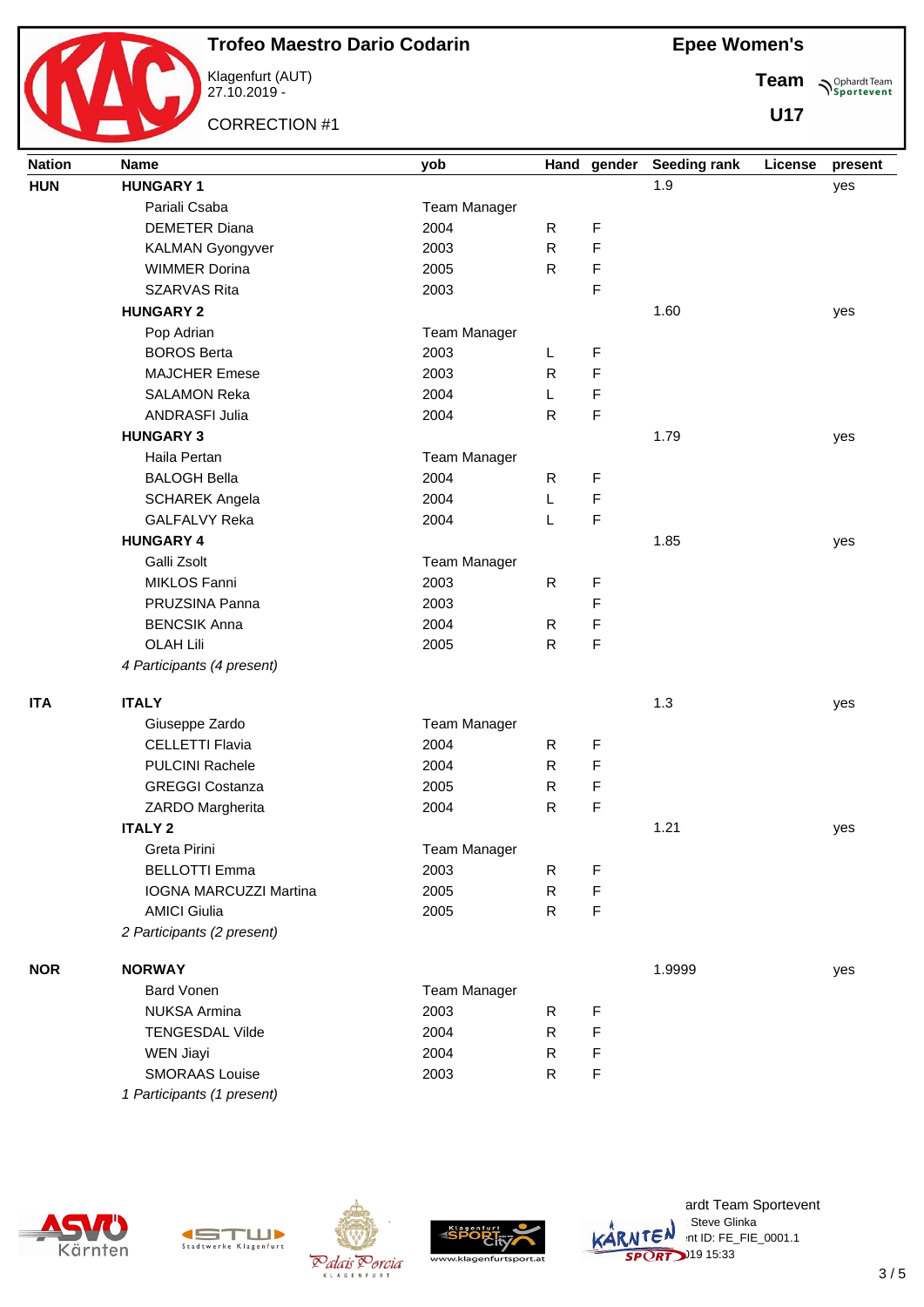

Klagenfurt (AUT) 27.10.2019 -

CORRECTION #1

**Team Sportevent** 

| <b>Nation</b> | <b>Name</b>                | yob                 |              | Hand gender | <b>Seeding rank</b> | License | present |
|---------------|----------------------------|---------------------|--------------|-------------|---------------------|---------|---------|
| <b>POL</b>    | <b>POLAND</b>              |                     |              |             | 1.5                 |         | yes     |
|               | Anna Medynska-Tercjak      | <b>Team Manager</b> |              |             |                     |         |         |
|               | <b>KLUGHARDT Gloria</b>    | 2003                | R            | $\mathsf F$ |                     |         |         |
|               | FRYSTACKA Patrycja         | 2003                | $\mathsf{R}$ | F           |                     |         |         |
|               | <b>KLASIK Alicja</b>       | 2004                | R.           | F           |                     |         |         |
|               | ZGRYZNIAK Kinga            | 2003                | R            | $\mathsf F$ |                     |         |         |
|               | <b>POLAND 2</b>            |                     |              |             | 1.23                |         | yes     |
|               | Oleg Bugajenko             | Team Manager        |              |             |                     |         |         |
|               | <b>JADCZAK Dominika</b>    | 2003                | R            | F           |                     |         |         |
|               | <b>WIECZOREK Anna</b>      | 2003                | $\mathsf{R}$ | F           |                     |         |         |
|               | SZYMANOWSKA Karolina       | 2003                | $\mathsf{R}$ | F           |                     |         |         |
|               | <b>KORKUS Emilia</b>       | 2004                | R            | $\mathsf F$ |                     |         |         |
|               | <b>POLAND 3</b>            |                     |              |             | 1.59                |         | yes     |
|               | Maja Osadnik               | Team Manager        |              |             |                     |         |         |
|               | SLEZAK Katarzyna           | 2005                | $\mathsf{R}$ | F           |                     |         |         |
|               | <b>OSADNIK Maja</b>        | 2004                | R            | F           |                     |         |         |
|               | KOBYLNICKA Michalina       | 2004                | R.           | F           |                     |         |         |
|               | <b>JAROSZEK Emilia</b>     | 2004                | $\mathsf{R}$ | F           |                     |         |         |
|               | <b>POLAND4</b>             |                     |              |             | 1.65                |         | yes     |
|               | SABALSKA Ewelina           | Team Manager        |              |             |                     |         |         |
|               | <b>KRAUSE Marta</b>        | 2003                | R.           | F           |                     |         |         |
|               | TOMASZEWSKA Natalia        | 2003                | $\mathsf{R}$ | $\mathsf F$ |                     |         |         |
|               | SABALSKA Ewelina           | 2003                | L            | F           |                     |         |         |
|               | PIOTROWSKA Aleksandra      | 2003                | ${\sf R}$    | $\mathsf F$ |                     |         |         |
|               | <b>POLAND 5</b>            |                     |              |             | 1.69                |         | yes     |
|               | <b>TERCJAK Oliwia</b>      | <b>Team Manager</b> |              |             |                     |         |         |
|               | PORWOL Liliana             | 2006                | R            | $\mathsf F$ |                     |         |         |
|               | KOLPA Joanna               | 2005                | $\mathsf{R}$ | $\mathsf F$ |                     |         |         |
|               | <b>TERCJAK Oliwia</b>      | 2005                | R            | $\mathsf F$ |                     |         |         |
|               | 5 Participants (5 present) |                     |              |             |                     |         |         |
| <b>ROU</b>    | <b>ROMANIA</b>             |                     |              |             | 1.7                 |         |         |
|               | <b>AXINTE Renata</b>       | 2004                | $\mathsf R$  | F           |                     |         | yes     |
|               | MELINTESCU Ana Maria       |                     | $\mathsf R$  |             |                     |         |         |
|               |                            | 2003                |              | F           |                     |         |         |
|               | <b>MOROIANU Bianca</b>     | 2003                | R            | F           |                     |         |         |
|               | ZOTA Diana                 | 2003                | R.           | F           |                     |         |         |
|               | <b>ROMANIA 2</b>           |                     |              |             | 1.19                |         | yes     |
|               | ION Theodora               | 2004                | R            | F           |                     |         |         |
|               | <b>GHICA Andrada</b>       | 2003                | R            | F           |                     |         |         |
|               | <b>NURCIU Elena</b>        | 2004                | R            | F           |                     |         |         |
|               | DRAGHICI Ioana             | 2004                | $\mathsf{R}$ | $\mathsf F$ |                     |         |         |
|               | 2 Participants (2 present) |                     |              |             |                     |         |         |









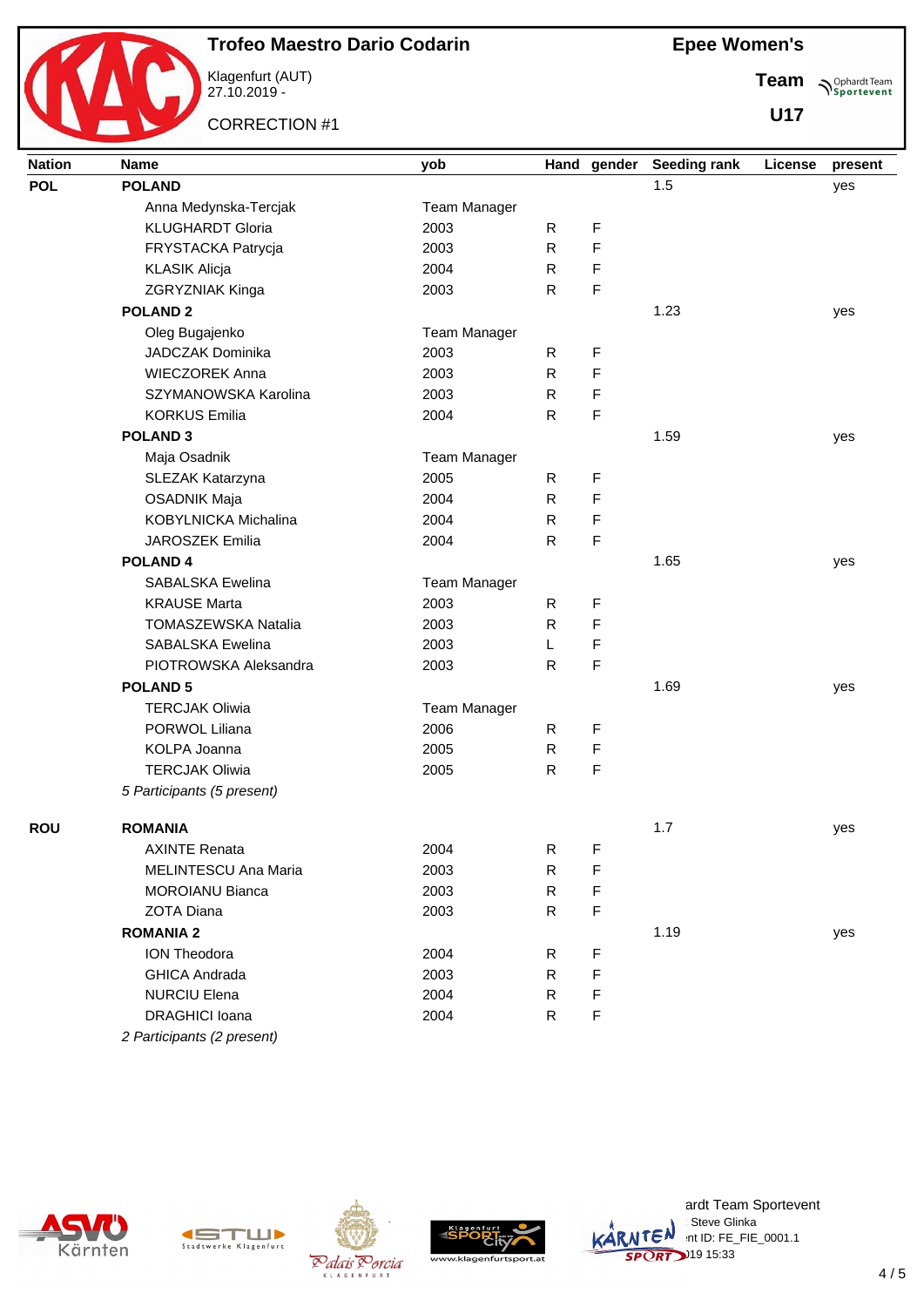

Klagenfurt (AUT) 27.10.2019 -

CORRECTION #1

**Team Sportevent** 

**U17**

| <b>Nation</b> | <b>Name</b>                | yob                 |              | Hand gender | <b>Seeding rank</b> | License | present |
|---------------|----------------------------|---------------------|--------------|-------------|---------------------|---------|---------|
| <b>SUI</b>    | <b>SWITZERLAND 1</b>       |                     |              |             | 1.8                 |         | yes     |
|               | <b>GOGNIAT Vanie</b>       | 2005                |              | F           |                     |         |         |
|               | <b>ANDERES Julia</b>       | 2003                | R.           | F           |                     |         |         |
|               | <b>MASCIARI Valentina</b>  | 2003                | $\mathsf{R}$ | F           |                     |         |         |
|               | <b>KAMARAS Kira</b>        | 2003                | $\mathsf{R}$ | F           |                     |         |         |
|               | <b>SWITZERLAND 2</b>       |                     |              |             | 1.30                |         | yes     |
|               | <b>HEUBI Pauline</b>       | 2005                |              | F           |                     |         |         |
|               | <b>PETRINI Claire</b>      | 2003                | R            | F           |                     |         |         |
|               | MAIGA Magda Louna          | 2006                | R            | F           |                     |         |         |
|               | PETTOLA Chiara             | 2003                | ${\sf R}$    | F           |                     |         |         |
|               | 2 Participants (2 present) |                     |              |             |                     |         |         |
| <b>UKR</b>    | <b>UKRAINE</b>             |                     |              |             | 1.2                 |         | yes     |
|               | Petrus Dmytrov             | <b>Team Manager</b> |              |             |                     |         |         |
|               | KULESHOVA Polina           | 2003                | R            | F           |                     |         |         |
|               | <b>MAZUR Yeva</b>          | 2003                | R            | F           |                     |         |         |
|               | LAZARENKO OLEKSANDRA       | 2004                | L            | F           |                     |         |         |
|               | SYNYTSA Olena-Khanna       | 2004                | $\mathsf{R}$ | F           |                     |         |         |
|               | <b>UKRAINE 2</b>           |                     |              |             | 1.27                |         | yes     |
|               | Petrus Dmytrov             | <b>Team Manager</b> |              |             |                     |         |         |
|               | <b>GODVAN Yeva</b>         | 2003                | $\mathsf{R}$ | F           |                     |         |         |
|               | TOLMACHOVA Olha            | 2003                | R            | F           |                     |         |         |
|               | MAKARUSHCHENKO Kseniia     | 2003                | L            | F           |                     |         |         |
|               | <b>MUKOID Julia</b>        | 2003                | $\mathsf{R}$ | F           |                     |         |         |
|               | <b>UKRAINE 3</b>           |                     |              |             | 1.41                |         | yes     |
|               | Petrus Dmytrov             | <b>Team Manager</b> |              |             |                     |         |         |
|               | <b>CONRAD Emili</b>        | 2007                | R            | F           |                     |         |         |
|               | <b>TVERDOKHLIB Sofiya</b>  | 2004                | R            | F           |                     |         |         |
|               | BILETSKA Iryna-Anastasiia  | 2004                | R            | F           |                     |         |         |
|               | <b>HENTOSH Anastasiia</b>  | 2003                | ${\sf R}$    | $\mathsf F$ |                     |         |         |
|               | 3 Participants (3 present) |                     |              |             |                     |         |         |

12 Nations, 31 Participants (31 present)











ardt Team Sportevent : Steve Glinka  $K\hat{A}RNTEN$  nt ID: FE\_FIE\_0001.1 **SPORT** 19 15:33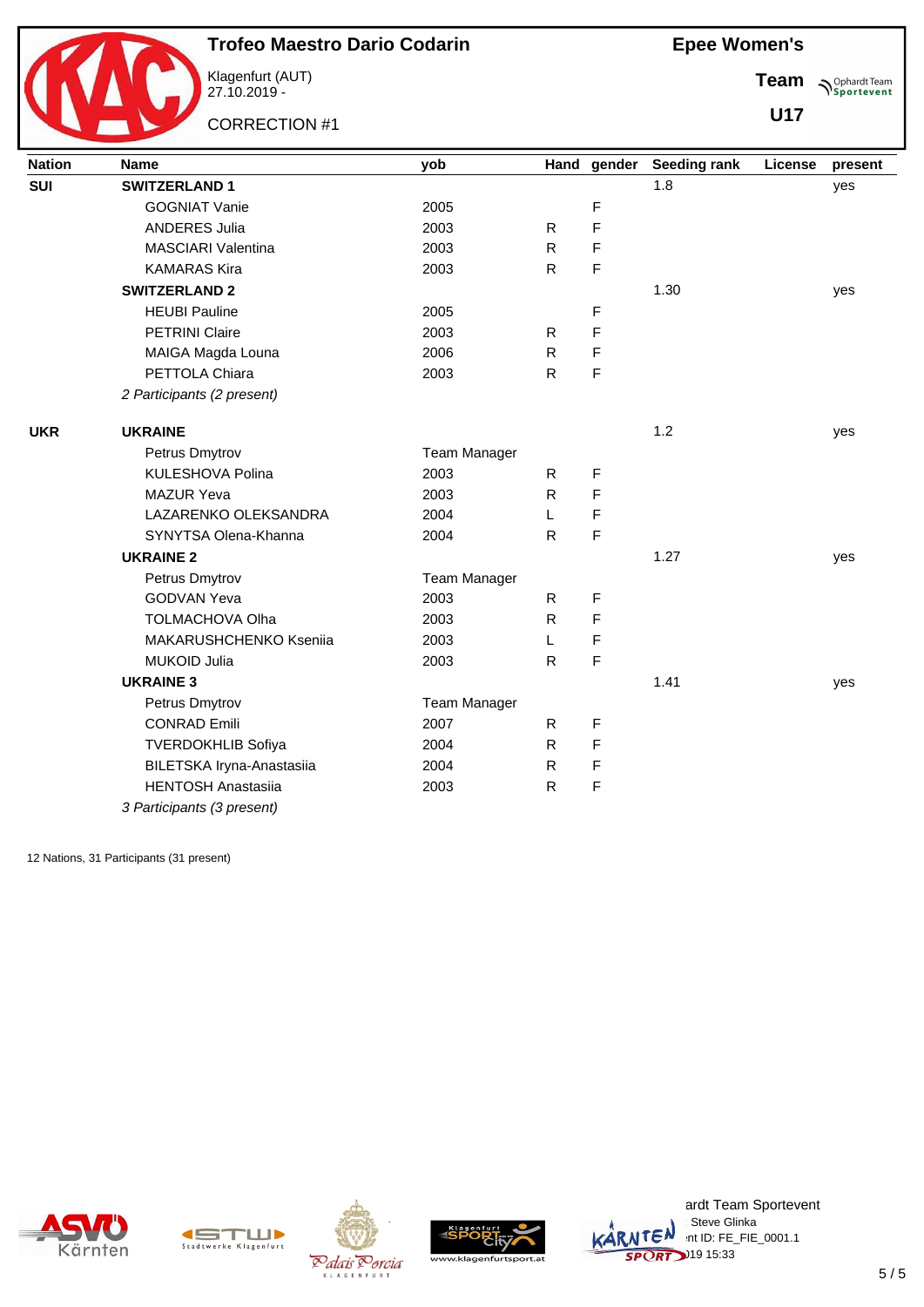**Team**

**U17**

**Sportevent** 

 $\overline{\phantom{0}}$ 



Klagenfurt (AUT) 27.10.2019 -

**OFFICIAL** 

**Initial seeding**

|     | <b>Place Seeding</b> | points Nation Name |            |                      | gender present |
|-----|----------------------|--------------------|------------|----------------------|----------------|
| 1.  | 1 0 0 2              | 252.0              | <b>UKR</b> | <b>UKRAINE</b>       | yes            |
| 2.  | 1 0 0 3              | 239.0              | <b>ITA</b> | <b>ITALY</b>         | yes            |
| 3.  | 1 0 0 5              | 192.0              | POL        | <b>POLAND</b>        | yes            |
| 4.  | 1 0 0 6              | 160.0              | <b>EST</b> | <b>ESTONIA1</b>      | yes            |
| 5.  | 1 0 0 7              | 159.0              | ROU        | <b>ROMANIA</b>       | yes            |
| 6.  | 1 0 0 8              | 148.0              | SUI        | <b>SWITZERLAND 1</b> | yes            |
| 7.  | 1 0 0 9              | 142.0              | <b>HUN</b> | <b>HUNGARY 1</b>     | yes            |
| 8.  | 1 0 1 9              | 82.0               | <b>ROU</b> | <b>ROMANIA 2</b>     | yes            |
| 9.  | 1 0 2 0              | 79.0               | GRE        | <b>GREECE 1</b>      | yes            |
| 10. | 1 0 2 1              | 78.0               | <b>ITA</b> | <b>ITALY 2</b>       | yes            |
| 11. | 1 0 2 2              | 74.0               | <b>GER</b> | <b>GERMANY</b>       | yes            |
| 12. | 1 0 2 3              | 74.0               | POL        | <b>POLAND 2</b>      | yes            |
| 13. | 1 0 2 7              | 61.0               | <b>UKR</b> | <b>UKRAINE 2</b>     | yes            |
| 14. | 1 0 3 0              | 50.0               | SUI        | <b>SWITZERLAND 2</b> | yes            |
| 15. | 1 0 3 6              | 40.0               | <b>GER</b> | <b>GERMANY 2</b>     | yes            |
| 16. | 1 0 4 1              | 34.0               | <b>UKR</b> | <b>UKRAINE 3</b>     | yes            |
| 17. | 1 0 5 2              | 24.0               | <b>AUT</b> | <b>AUSTRIA1</b>      | yes            |
| 18. | 1 0 5 9              | 16.0               | <b>POL</b> | <b>POLAND 3</b>      | yes            |
| 19. | 1 0 6 0              | 16.0               | <b>HUN</b> | <b>HUNGARY 2</b>     | yes            |
| 20. | 1 0 6 5              | 8.0                | <b>POL</b> | <b>POLAND4</b>       | yes            |
| 21. | 1 0 6 9              | 8.0                | <b>POL</b> | <b>POLAND 5</b>      | yes            |
| 22. | 1 0 7 8              | 0.0                | <b>GER</b> | <b>GERMANY 4</b>     | yes            |
| 23. | 1 0 7 9              | 0.0                | <b>HUN</b> | <b>HUNGARY 3</b>     | yes            |
| 24. | 1 0 8 1              | 0.0                | GRE        | <b>GREECE 2</b>      | yes            |
| 25. | 1 0 8 5              | 0.0                | <b>HUN</b> | <b>HUNGARY 4</b>     | yes            |
| 26. | 1 0 8 6              | 0.0                | <b>GER</b> | <b>GERMANY 3</b>     | yes            |
| T.  | 9 0 0 0              | 0.0                | <b>AUT</b> | <b>AUSTRIA 2</b>     | yes            |
| т   | 9 0 0 0              | 0.0                | <b>NOR</b> | <b>NORWAY</b>        | yes            |
| Т   | 9 0 0 0              | 0.0                | GRE        | <b>GREECE 3</b>      | yes            |
| т   | 9 0 0 0              |                    | AUT        | <b>AUSTRIA 3</b>     | yes            |
| T   | 9 0 0 0              |                    | <b>GBR</b> | <b>GREAT LUXE</b>    | yes            |
|     |                      |                    |            |                      |                |











ardt Team Sportevent **License: Steve Glinka**  $\overline{\mathsf{L}}\mathsf{C}^{\mathsf{N}}$  int ID: FE\_FIE\_0019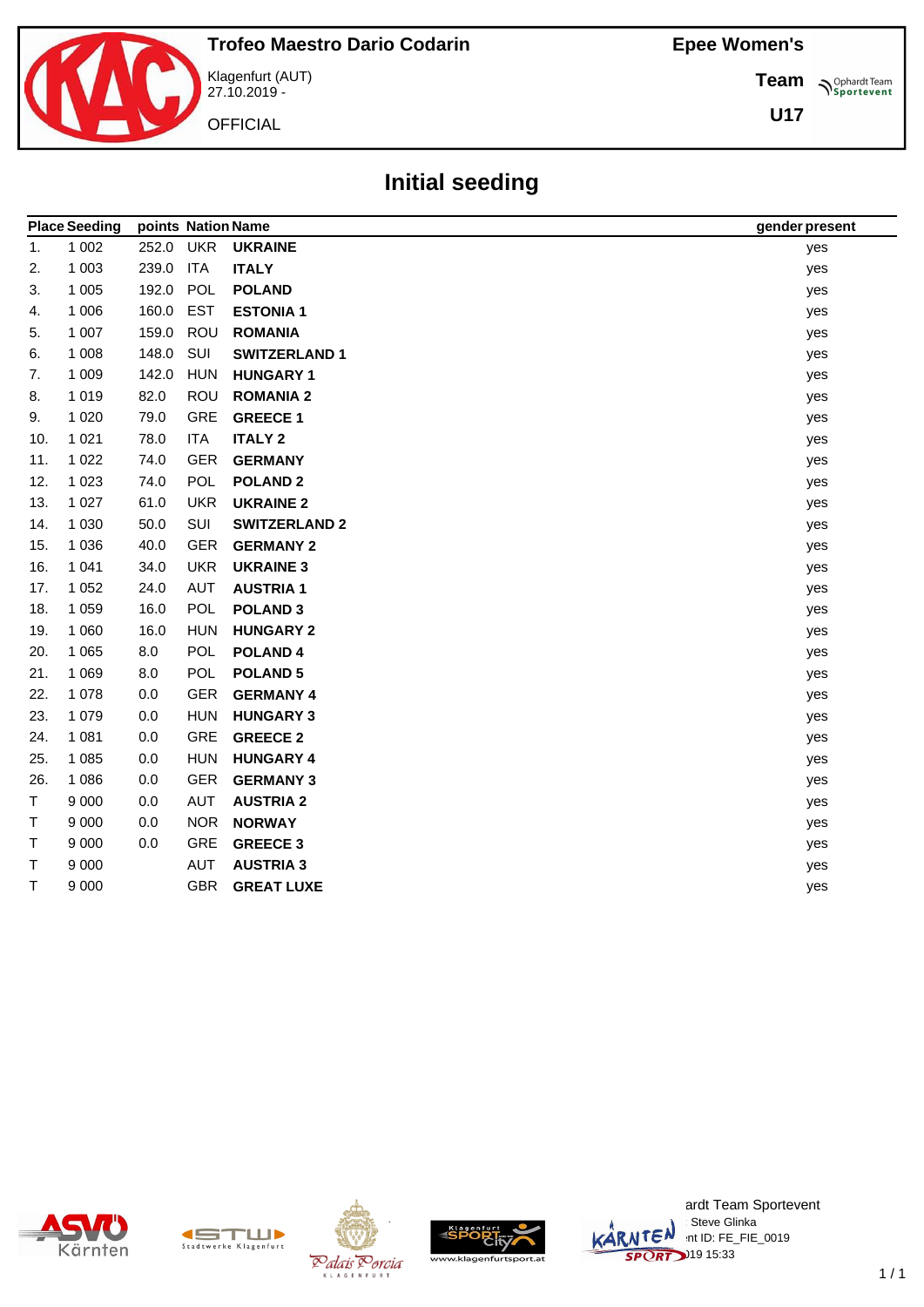

Klagenfurt (AUT) 27.10.2019 - **OFFICIAL** 

**Epee Women's**

**Team S**<sup>Ophardt Team</sub></sup>

**U17**

# **Technical directory and other commissions**

Emilian Dumitreci - ROU Dragos Span - ROU Hans-Jürgen Burghardt - GER

Matthias Henkelmann - GER observer EFC Vilem Madr - CZE observer EFC









ardt Team Sportevent : Steve Glinka  $\overline{\text{MTEN}}$  intid: FE\_FIE\_0003  $\overline{\text{SPORT}}$ <sup>319</sup> 15:33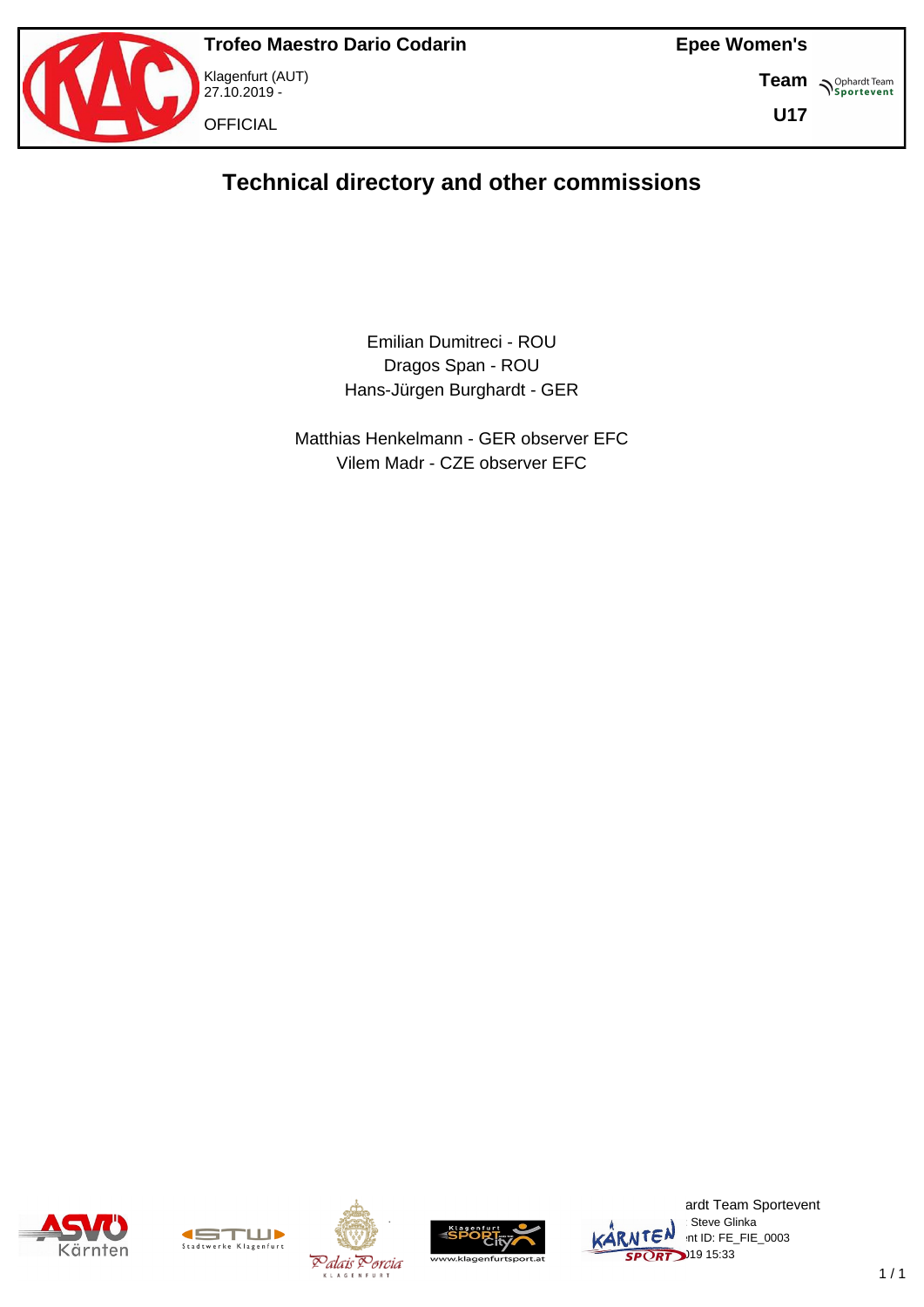**Team** *S<sup>Ophardt Team*<br> *S*<sup>P</sup> Sportevent</sup>

**U17**



**OFFICIAL** 

# **Format**

**1 Direct elimination** 27.10. 08:30

**Participants** 31 Participants **Table of 32 with place 1-16**

31 Qualifiers

Table of 32 Final of 4 Places 1-16 to be fenced

Hits: 45 Time: 3 min











ardt Team Sportevent : Steve Glinka  $KARNTEN$  nt ID: FE\_FIE\_0004  $\overline{\text{SPORT}}$ <sup>219</sup> 15:33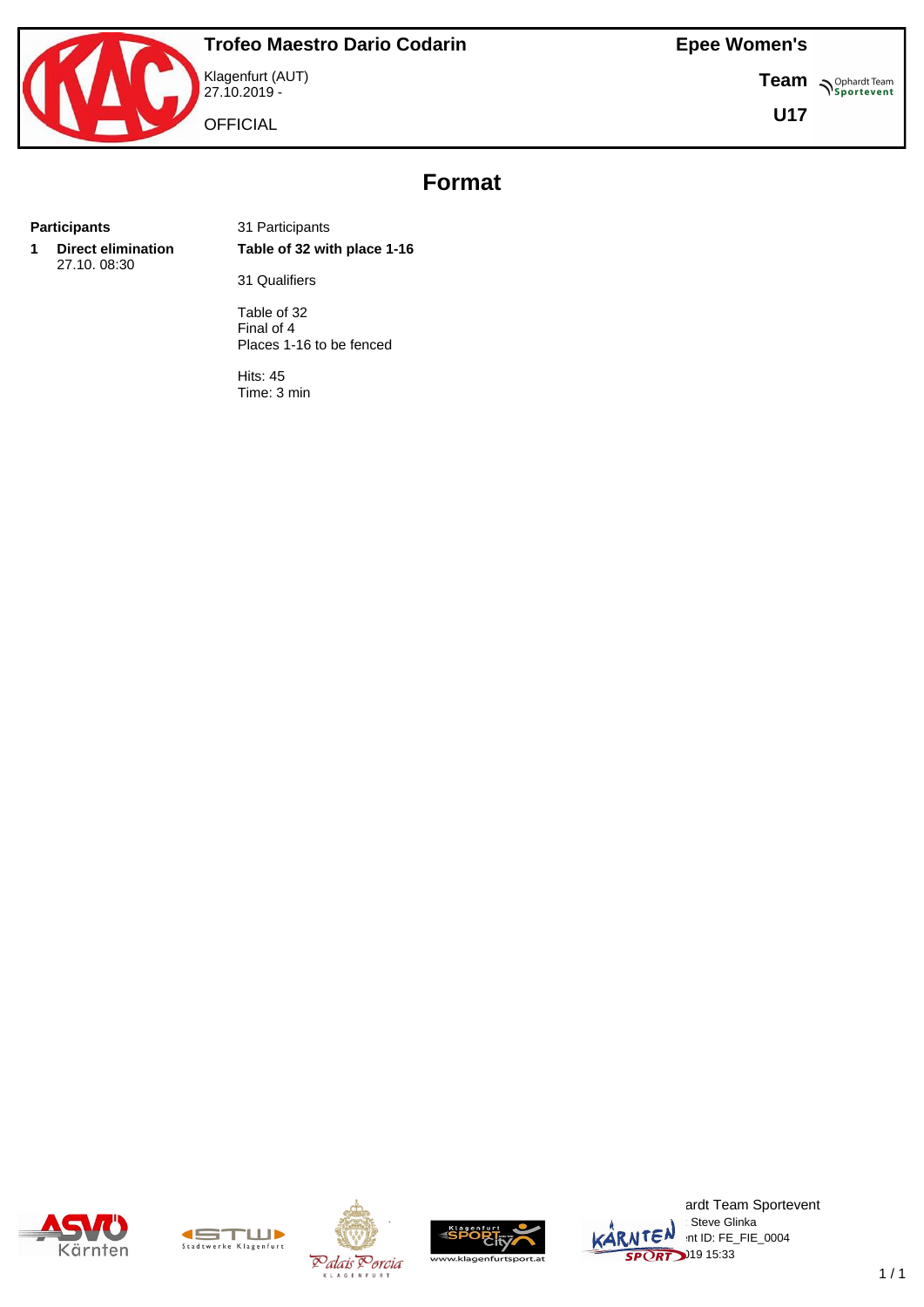

27.10.2019 -

**Team** *S<sup>Ophardt Team*<br> *S*<sup>P</sup> Sportevent</sup>

**U17**

# **Seeding list Direct elimination**

|                | <b>Place Nation Name</b> |                     | list           | <b>Seeding Seeding Points</b><br>rank |       |
|----------------|--------------------------|---------------------|----------------|---------------------------------------|-------|
| $\mathbf{1}$   | <b>UKR</b>               | <b>UKRAINE</b>      | $\overline{c}$ | $\overline{2}$                        | 252.0 |
| $\overline{c}$ | <b>ITA</b>               | <b>ITALY</b>        | $\overline{c}$ | 3                                     | 239.0 |
| 3              | <b>POL</b>               | <b>POLAND</b>       | $\overline{2}$ | 5                                     | 192.0 |
| 4              | <b>EST</b>               | <b>ESTONIA1</b>     | $\overline{c}$ | 6                                     | 160.0 |
| 5              | <b>ROU</b>               | <b>ROMANIA</b>      | $\overline{2}$ | $\overline{7}$                        | 159.0 |
| 6              | SUI                      | SWITZERLAND 1       | $\overline{c}$ | 8                                     | 148.0 |
| $\overline{7}$ | <b>HUN</b>               | <b>HUNGARY 1</b>    | $\overline{2}$ | 9                                     | 142.0 |
| 8              | ROU                      | ROMANIA 2           | $\overline{2}$ | 19                                    | 82.0  |
| 9              | <b>GRE</b>               | <b>GREECE 1</b>     | $\overline{c}$ | 20                                    | 79.0  |
| 10             | <b>ITA</b>               | <b>ITALY 2</b>      | $\overline{c}$ | 21                                    | 78.0  |
| 11             | <b>GER</b>               | <b>GERMANY</b>      | $\overline{c}$ | 22                                    | 74.0  |
| 12             | <b>POL</b>               | POLAND <sub>2</sub> | $\overline{c}$ | 23                                    | 74.0  |
| 13             | <b>UKR</b>               | <b>UKRAINE 2</b>    | $\overline{c}$ | 27                                    | 61.0  |
| 14             | SUI                      | SWITZERLAND 2       | $\mathbf{2}$   | 30                                    | 50.0  |
| 15             | <b>GER</b>               | <b>GERMANY 2</b>    | $\overline{c}$ | 36                                    | 40.0  |
| 16             | <b>UKR</b>               | <b>UKRAINE 3</b>    | $\overline{c}$ | 41                                    | 34.0  |
| 17             | <b>AUT</b>               | <b>AUSTRIA1</b>     | $\overline{2}$ | 52                                    | 24.0  |
| 18             | <b>POL</b>               | POLAND <sub>3</sub> | $\overline{c}$ | 59                                    | 16.0  |
| 19             | <b>HUN</b>               | <b>HUNGARY 2</b>    | $\overline{2}$ | 60                                    | 16.0  |
| 20             | <b>POL</b>               | POLAND <sub>4</sub> | $\overline{c}$ | 65                                    | 8.0   |
| 21             | <b>POL</b>               | POLAND <sub>5</sub> | $\overline{c}$ | 69                                    | 8.0   |
| 22             | <b>GER</b>               | <b>GERMANY 4</b>    | $\overline{c}$ | 78                                    | 0.0   |
| 23             | <b>HUN</b>               | <b>HUNGARY 3</b>    | $\overline{2}$ | 79                                    | 0.0   |
| 24             | <b>GRE</b>               | GREECE 2            | $\overline{c}$ | 81                                    | 0.0   |
| 25             | <b>HUN</b>               | HUNGARY 4           | $\overline{2}$ | 85                                    | 0.0   |
| 26             | <b>GER</b>               | <b>GERMANY 3</b>    | $\overline{2}$ | 86                                    | 0.0   |
| 27             | AUT                      | <b>AUSTRIA 2</b>    | $\overline{c}$ | 9999                                  | 0.0   |
| 28             | <b>NOR</b>               | <b>NORWAY</b>       | $\overline{2}$ | 9999                                  | 0.0   |
| 29             | GRE                      | GREECE 3            | $\overline{c}$ | 9999                                  | 0.0   |
| 30             | <b>AUT</b>               | <b>AUSTRIA 3</b>    | $\overline{c}$ | 9999                                  |       |
| 31             | <b>GBR</b>               | <b>GREAT LUXE</b>   | $\overline{2}$ | 9999                                  |       |









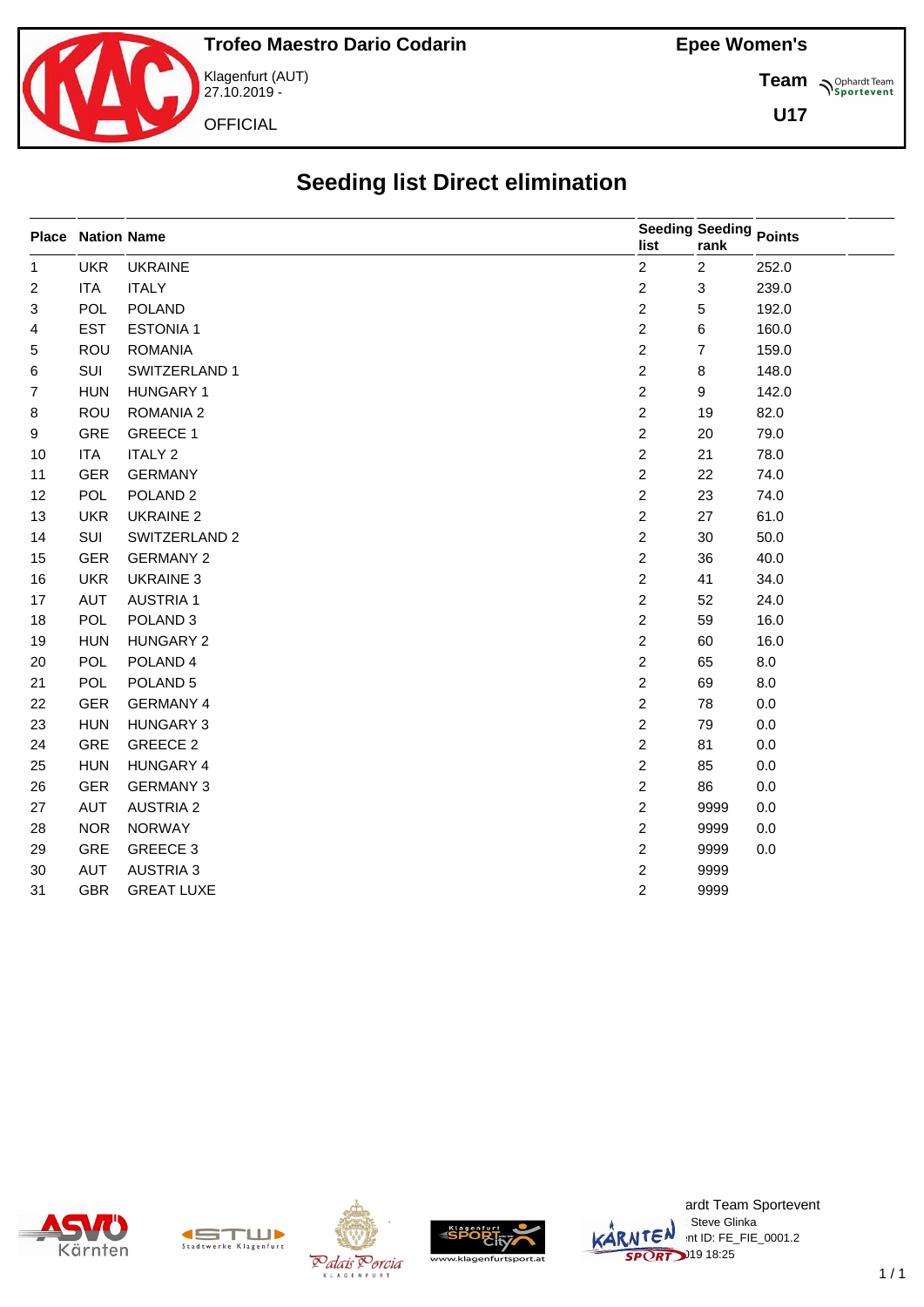

Klagenfurt (AUT) 27.10.2019 - 27.10.2019

**OFFICIAL** 

#### **B | Table of 32 C | Table of 16**

| 1                       | <b>UKRAINE</b>                                                        | <b>UKR</b> |           |                                                                                      |            |           |
|-------------------------|-----------------------------------------------------------------------|------------|-----------|--------------------------------------------------------------------------------------|------------|-----------|
|                         |                                                                       |            |           | Piste GREEN                                                                          |            | Sun 09:30 |
| 32                      | *** bye ***                                                           |            |           | <b>UKRAINE</b>                                                                       | <b>UKR</b> | V         |
|                         | Piste 17                                                              |            | Sun 08:30 | AUSTRIA 1 (17)                                                                       | <b>AUT</b> | 37        |
| 17                      | <b>AUSTRIA 1</b>                                                      | <b>AUT</b> | V         | R: HONTI - KISS Dominika (HUN) / SADOWY Katarzyna (POL) / ORICCHIO<br>Giuseppe (SUI) |            |           |
| 16                      | <b>UKRAINE 3</b>                                                      | <b>UKR</b> | 38        |                                                                                      |            |           |
|                         | R: LASZTOVICZA Mate (HUN) / WOROBIEC Wojciech (POL)<br>Piste 18       |            | Sun 08:30 |                                                                                      |            |           |
| 9                       | <b>GREECE 1</b>                                                       | GRE        | V         |                                                                                      |            |           |
| 24                      | <b>GREECE 2</b>                                                       | GRE        | 42        | Piste RED                                                                            |            | Sun 09:30 |
|                         | R: DRENCAK Adam (SVK) / MAUNZ Florian (GER)<br>Piste 19               |            | Sun 08:30 | GREECE 1                                                                             | <b>GRE</b> | 40        |
| 25                      | <b>HUNGARY 4</b>                                                      | <b>HUN</b> | 39        | ROMANIA 2                                                                            | <b>ROU</b> | $\vee$    |
| 8                       | ROMANIA 2                                                             | <b>ROU</b> | $\vee$    | R: OPALKA Michal (POL) / WOROBIEC Wojciech (POL) / JEZA Eva (SLO)                    |            |           |
|                         | R: OPALKA Michal (POL) / ECKL Kristin (GER)<br>Piste 20               |            | Sun 08:30 |                                                                                      |            |           |
| 5                       | <b>ROMANIA</b>                                                        | <b>ROU</b> | V         |                                                                                      |            |           |
| 28                      | <b>NORWAY</b>                                                         | <b>NOR</b> | 29        | Piste 23                                                                             |            | Sun 09:30 |
|                         | R: CELLER Pavol (SVK) / JEZA Eva (SLO)                                |            |           | <b>ROMANIA</b>                                                                       | <b>ROU</b> | 39        |
|                         | Piste 22                                                              |            | Sun 08:30 |                                                                                      |            |           |
| 21                      | POLAND <sub>5</sub>                                                   | POL        | 32        | POLAND <sub>2</sub>                                                                  | POL        | $\vee$    |
| 12                      | POLAND <sub>2</sub>                                                   | POL        | $\vee$    | R: ECKL Kristin (GER) / GROPPER Johanna (GER) / SCHMEDLER Michael (AUT)              |            |           |
|                         | R: BRUCKMUELLER Fabian (AUT) / ORICCHIO Giuseppe (SUI)<br>Piste GREEN |            | Sun 08:30 |                                                                                      |            |           |
| 13                      | UKRAINE 2                                                             | <b>UKR</b> | V         |                                                                                      |            |           |
| 20                      | POLAND <sub>4</sub>                                                   | POL        | 26        | Piste 24                                                                             |            | Sun 09:30 |
|                         | R: GROPPER Johanna (GER) / BIRO David (ROU)<br>Piste RED              |            | Sun 08:30 | <b>UKRAINE 2</b>                                                                     | <b>UKR</b> | 43        |
| 29                      | GREECE 3                                                              | <b>GRE</b> | 25        | <b>ESTONIA1</b>                                                                      | <b>EST</b> | $V$ 44    |
| $\overline{\mathbf{4}}$ | <b>ESTONIA1</b>                                                       | <b>EST</b> | $\vee$    | R: DRENCAK Adam (SVK) / LASZTOVICZA Mate (HUN) / MAUNZ Florian (GER)                 |            |           |
|                         |                                                                       |            |           |                                                                                      |            |           |

R: HONTI - KISS Dominika (HUN)







**Epee Women's**

**Team**  $\sum_{\text{Sportevent}}$ **U17**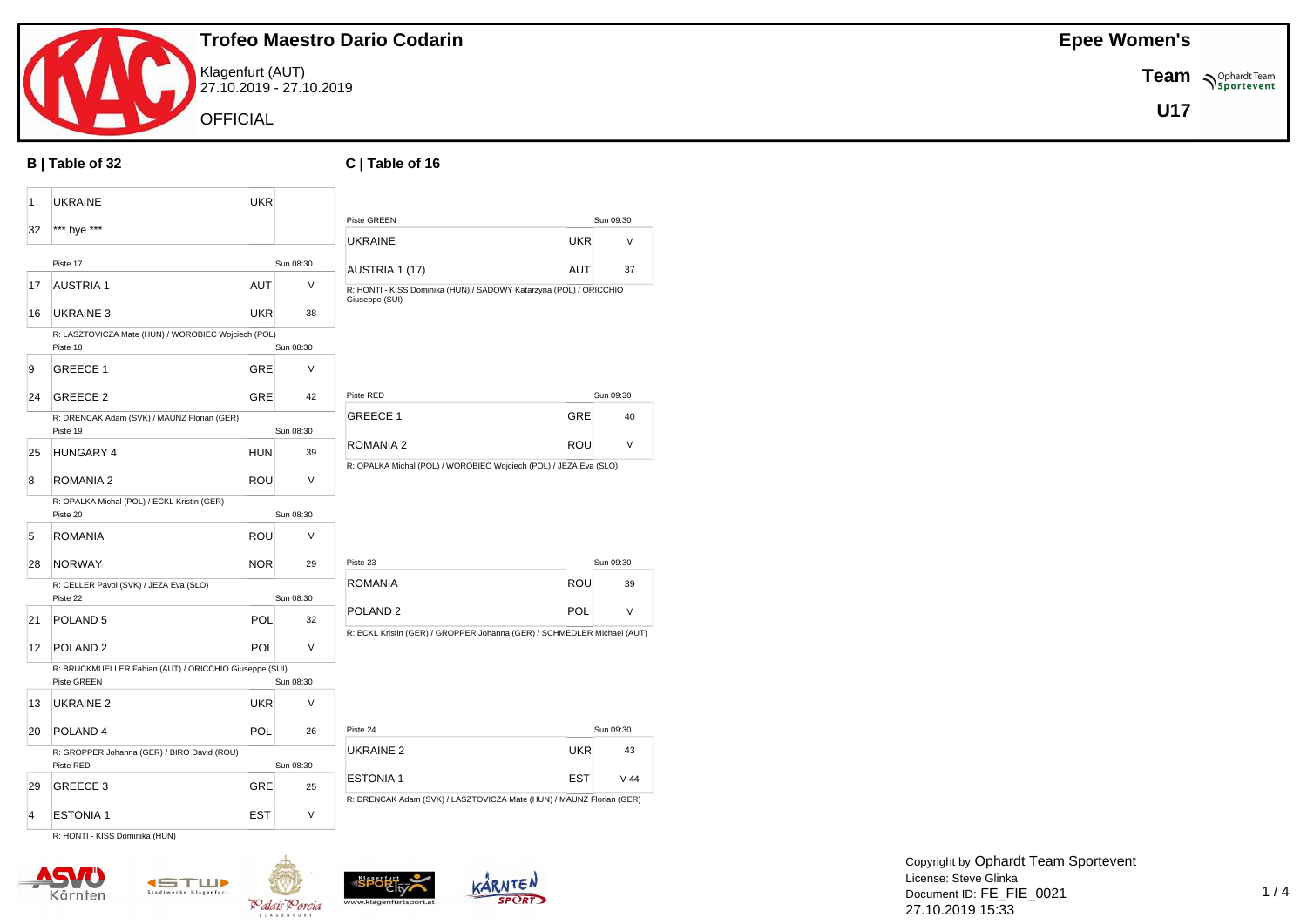

Klagenfurt (AUT) 27.10.2019 - 27.10.2019

**OFFICIAL** 

|                | B   Table of 32                                              |                 | C   Table of 16                                                                                    |           |
|----------------|--------------------------------------------------------------|-----------------|----------------------------------------------------------------------------------------------------|-----------|
|                | Piste 23                                                     | Sun 08:30       |                                                                                                    |           |
| 3              | POL<br><b>POLAND</b>                                         | $\vee$          |                                                                                                    |           |
| 30             | <b>AUSTRIA 3</b><br>AUT                                      | 31              | Piste 25                                                                                           | Sun 09:30 |
|                | R: TSOKAS Nikolaos (GRE)                                     |                 | POL<br><b>POLAND</b>                                                                               | $\vee$    |
|                | Piste 24                                                     | Sun 08:30       | <b>HUN</b><br>HUNGARY 2 (19)                                                                       | 35        |
| 19             | <b>HUN</b><br><b>HUNGARY 2</b>                               | V               | R: BRUCKMUELLER Fabian (AUT) / CELLER Pavol (SVK) / PIRVULEASA Ovidiu<br>(ROU)                     |           |
| 14             | SUI<br>SWITZERLAND 2                                         | 34              |                                                                                                    |           |
|                | R: TRUUSE Olga (EST)<br>Piste 25                             | Sun 08:30       |                                                                                                    |           |
| 11             | <b>GERMANY</b><br><b>GER</b>                                 | V <sub>39</sub> |                                                                                                    |           |
| 22             | <b>GERMANY 4</b><br><b>GER</b>                               | 33              | Piste 26                                                                                           | Sun 09:30 |
|                | R: HEREY Anatoliy (UKR) / SADOWY Katarzyna (POL)<br>Piste 26 | Sun 08:30       | <b>GERMANY</b><br><b>GER</b>                                                                       | 34        |
| 27             | <b>AUSTRIA 2</b><br><b>AUT</b>                               | 30              | SUI<br>SWITZERLAND 1<br>R: VUKOVIC Filip (CRO) / BIRO David (ROU) / HEREY Anatoliy (UKR)           | $\vee$    |
| 6              | SUI<br>SWITZERLAND 1                                         | $\vee$          |                                                                                                    |           |
|                | R: BELAS Karolina (SVK)<br>Piste 28                          | Sun 08:30       |                                                                                                    |           |
| $\overline{7}$ | <b>HUNGARY 1</b><br>HUN                                      | V               |                                                                                                    |           |
| 26             | <b>GER</b><br><b>GERMANY 3</b>                               | 34              | Piste 30                                                                                           | Sun 09:30 |
|                | R: VUKOVIC Filip (CRO)<br>Piste 29                           | Sun 08:30       | <b>HUNGARY 1</b><br><b>HUN</b>                                                                     | $V$ 40    |
| 23             | <b>HUNGARY 3</b><br><b>HUN</b>                               | $\vee$          | <b>HUN</b><br>HUNGARY 3 (23)<br>R: BELAS Karolina (SVK) / TRUUSE Olga (EST) / MINCU Madalina (ROU) | 38        |
| 10             | <b>ITALY 2</b><br><b>ITA</b>                                 | 29              |                                                                                                    |           |
|                | R: MINCU Madalina (ROU)<br>Piste 30                          | Sun 08:30       |                                                                                                    |           |
| 15             | <b>GERMANY 2</b><br><b>GER</b>                               | $\vee$          |                                                                                                    |           |
| 18             | POL<br>POLAND <sub>3</sub>                                   | 26              | Piste 31                                                                                           | Sun 09:30 |
|                | R: PIRVULEASA Ovidiu (ROU)<br>Piste 31                       | Sun 08:30       | <b>GER</b><br><b>GERMANY 2</b>                                                                     | $\vee$    |
| 31             | <b>GBR</b><br><b>GREAT LUXE</b>                              |                 | <b>GBR</b><br>GREAT LUXE (31)<br>R: SZCZESNIAK Piotr (POL) / TSOKAS Nikolaos (GRE)                 | 32        |
| $\overline{2}$ | <b>ITA</b><br><b>ITALY</b>                                   | 44              |                                                                                                    |           |
|                | D. COUMENLED Michael (AUT)                                   |                 |                                                                                                    |           |

R: SCHMEDLER Michael (AUT)









**Epee Women's**

**Team**  $\sum_{\text{Sportevent}}$ **U17**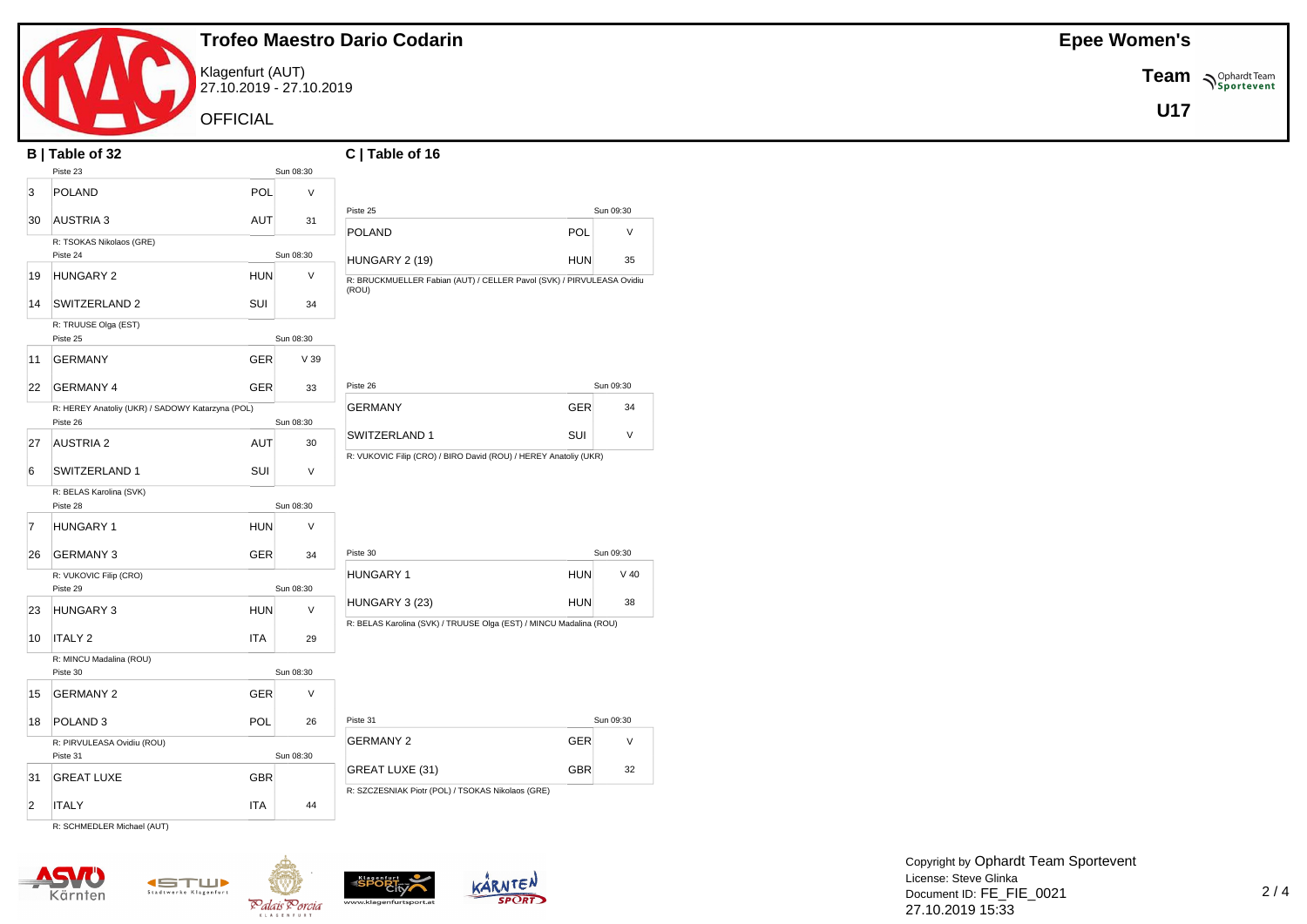|                                                                               |                                             |           |                | <b>Trofeo Maestro Dario Codarin</b>                                         |            |           |                                                                        |            |           |                                                      | <b>Epee Women's</b> |            |
|-------------------------------------------------------------------------------|---------------------------------------------|-----------|----------------|-----------------------------------------------------------------------------|------------|-----------|------------------------------------------------------------------------|------------|-----------|------------------------------------------------------|---------------------|------------|
|                                                                               | Klagenfurt (AUT)<br>27.10.2019 - 27.10.2019 |           |                |                                                                             |            |           |                                                                        |            |           |                                                      | Team                | Sportevent |
|                                                                               | <b>OFFICIAL</b>                             |           |                |                                                                             |            |           |                                                                        |            |           |                                                      | <b>U17</b>          |            |
| $H$   Table 5-8                                                               |                                             |           |                | $E$   Table of 8                                                            |            |           | I   Semi-Final                                                         |            |           | Q   Final                                            |                     |            |
|                                                                               |                                             |           |                | Piste GREEN                                                                 |            | Sun 10:30 |                                                                        |            |           |                                                      |                     |            |
|                                                                               |                                             |           |                | <b>UKRAINE</b>                                                              | <b>UKR</b> | v         |                                                                        |            |           |                                                      |                     |            |
| Piste 23                                                                      |                                             | Sun 11:30 | <sup>8</sup>   | ROMANIA 2                                                                   | ROU        | 19        | Piste GREEN                                                            |            | Sun 11:30 |                                                      |                     |            |
| ROMANIA 2 (8)                                                                 | ROU                                         | 30        |                | R: HONTI - KISS Dominika (HUN) / BRUCKMUELLER Fabian (AUT) /                |            |           | <b>UKRAINE</b>                                                         | <b>UKR</b> | $\vee$    |                                                      |                     |            |
| <b>POLAND 2 (12)</b>                                                          | <b>POL</b>                                  | $\vee$    |                | GROPPER Johanna (GER)<br>Piste RED                                          |            | Sun 10:30 | <b>ESTONIA1</b>                                                        | <b>EST</b> | 32        |                                                      |                     |            |
| R: BRUCKMUELLER Fabian (AUT) / SCHMEDLER Michael (AUT) / TRUUSE Olga<br>(EST) |                                             |           |                | <b>POLAND 2 (12)</b>                                                        | POL        | Sun 10:30 | R: CELLER Pavol (SVK) / MAUNZ Florian (GER)                            |            |           | Piste PO                                             |                     | Sun 12:30  |
|                                                                               |                                             |           |                | <b>ESTONIA1</b>                                                             | <b>EST</b> | Piste RED |                                                                        |            |           | <b>UKRAINE</b>                                       | <b>UKR</b>          | 23         |
|                                                                               |                                             |           |                | R: ORICCHIO Giuseppe (SUI) / ECKL Kristin (GER)                             |            |           |                                                                        |            |           | POLAND <sub>(3)</sub>                                | <b>POL</b>          |            |
|                                                                               |                                             |           |                | Piste 23                                                                    |            | Sun 10:30 |                                                                        |            |           |                                                      |                     | V          |
|                                                                               |                                             |           | 3              | POLAND                                                                      | POL        | $\vee$    | Piste RED                                                              |            | Sun 11:30 | R: MAUNZ Florian (GER) / HONTI - KISS Dominika (HUN) |                     |            |
| Piste 24                                                                      |                                             | Sun 11:30 | 6              | SWITZERLAND 1                                                               | SUI        | 21        | POLAND                                                                 | POL        | $\vee$    |                                                      |                     |            |
| SWITZERLAND 1 (6)                                                             | SUI                                         | 36        |                | R: JEZA Eva (SLO) / MINCU Madalina (ROU)                                    |            |           |                                                                        |            |           |                                                      |                     |            |
| GERMANY 2 (15)                                                                | GER                                         | $\vee$    |                | Piste 24                                                                    |            | Sun 10:30 | HUNGARY 1 (7)                                                          | <b>HUN</b> | 23        |                                                      |                     |            |
| R: LASZTOVICZA Mate (HUN) / HONTI - KISS Dominika (HUN)                       |                                             |           |                | <b>HUNGARY 1</b>                                                            | HUN        | $\vee$    | R: PIRVULEASA Ovidiu (ROU) / MINCU Madalina (ROU) / ECKL Kristin (GER) |            |           |                                                      |                     |            |
|                                                                               |                                             |           | $\overline{2}$ | GERMANY 2 (15)                                                              | <b>GER</b> | 44        |                                                                        |            |           |                                                      |                     |            |
|                                                                               |                                             |           |                | R: SCHMEDLER Michael (AUT) / TRUUSE Olga (EST) / PIRVULEASA<br>Ovidiu (ROU) |            |           |                                                                        |            |           |                                                      |                     |            |
| $O$   Place 5/6                                                               |                                             |           |                | $N$   Place 7/8                                                             |            |           |                                                                        |            |           | P   Place 3/4                                        |                     |            |
| Piste 22                                                                      |                                             | Sun 12:30 |                | Piste 23                                                                    |            | Sun 12:30 |                                                                        |            |           | Piste RED                                            |                     | Sun 12:30  |
| <b>POLAND 2 (12)</b>                                                          | POL                                         | 42        |                | ROMANIA 2 (8)                                                               | ROU        | $\vee$    |                                                                        |            |           | ESTONIA 1 (4)                                        | <b>EST</b>          | 23         |
| GERMANY 2 (15)<br>$\overline{2}$                                              | GER                                         | $\vee$    | $\overline{2}$ | SWITZERLAND 1 (6)                                                           | SUI        | 42        |                                                                        |            |           | HUNGARY 1 (7)<br>$\overline{2}$                      | <b>HUN</b>          | $\vee$     |
| <b>D. VIIKOVIC Filip (CRO) / DIRVI II EASA Ovidiu (ROLI) / RRHCKMHELLER</b>   |                                             |           |                | D. WODODIEC Weisiask (DOL) (CELLED Daval (CVIA)                             |            |           |                                                                        |            |           | D. MINOU Medaline (DOU) (CADOMN Ketermine            | (0)                 |            |

R: VUKOVIC Filip (CRO) / PIRVULEASA Ovidiu (ROU) / BRUCKMUELLER Fabian (AUT)

R: WOROBIEC Wojciech (POL) / CELLER Pavol (SVK)

R: MINCU Madalina (ROU) / SADOWY Katarzyna (POL)







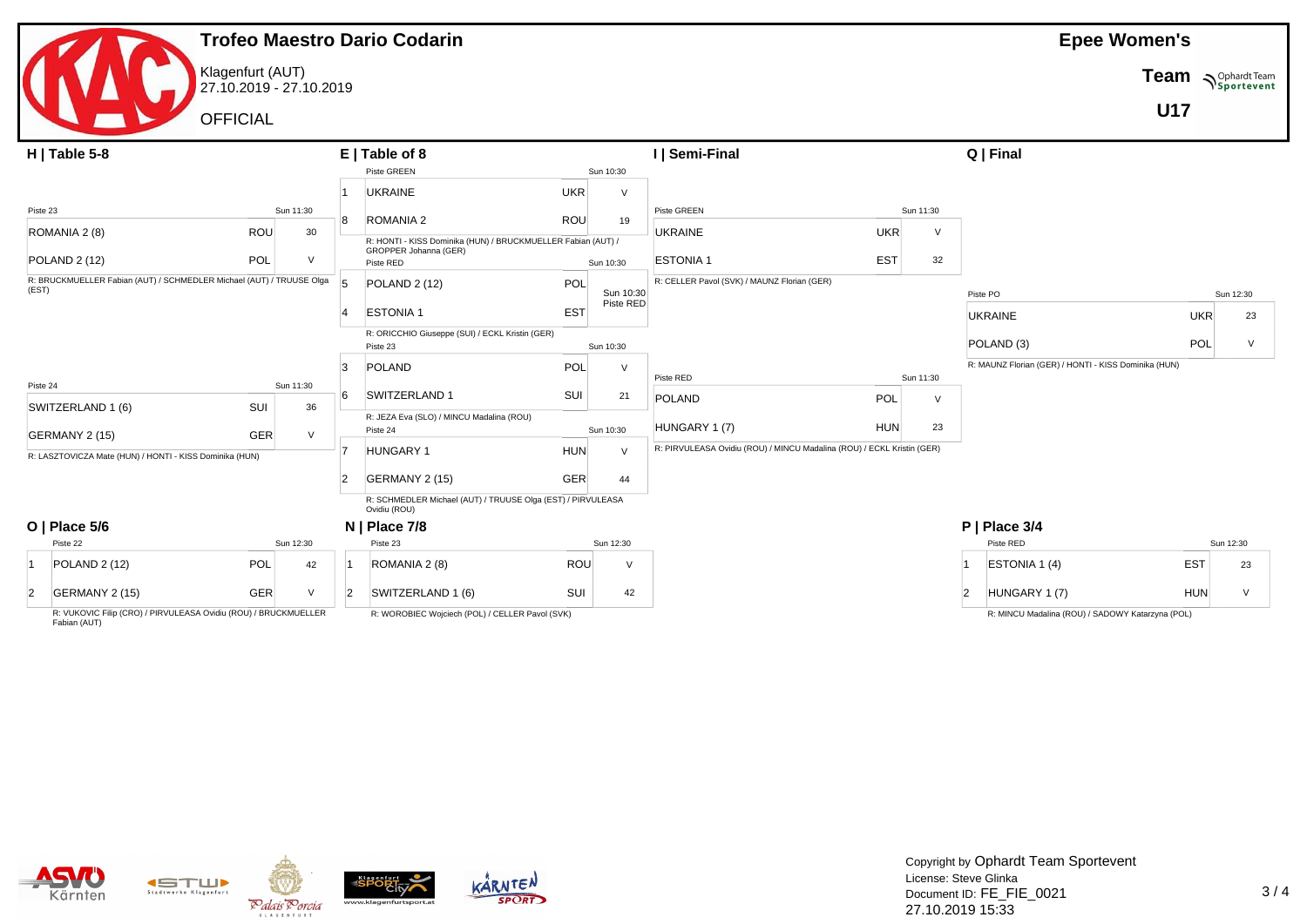|                |                                                            |                                             |           |                | <b>Trofeo Maestro Dario Codarin</b>                                          |            |           |                                                                         |                      |                |                                                                       | <b>Epee Women's</b> |            |
|----------------|------------------------------------------------------------|---------------------------------------------|-----------|----------------|------------------------------------------------------------------------------|------------|-----------|-------------------------------------------------------------------------|----------------------|----------------|-----------------------------------------------------------------------|---------------------|------------|
|                |                                                            | Klagenfurt (AUT)<br>27.10.2019 - 27.10.2019 |           |                |                                                                              |            |           |                                                                         |                      |                |                                                                       | Team                | Sportevent |
|                |                                                            | <b>OFFICIAL</b>                             |           |                |                                                                              |            |           |                                                                         |                      |                |                                                                       | <b>U17</b>          |            |
|                | G   Table 13-16                                            |                                             |           |                | $D$   Table 9-16                                                             |            |           | <b>F</b>   Table 9-12                                                   |                      |                | J   Place 9/10                                                        |                     |            |
|                |                                                            |                                             |           |                | Piste 25                                                                     |            | Sun 10:30 |                                                                         |                      |                |                                                                       |                     |            |
|                |                                                            |                                             |           |                | AUSTRIA 1 (17)                                                               | AUT        | 44        |                                                                         |                      |                |                                                                       |                     |            |
| Piste 30       |                                                            |                                             | Sun 11:30 | 8              | <b>GREECE 1 (9)</b>                                                          | GRE        | $\vee$    | Piste 25                                                                | Sun 11:30            |                |                                                                       |                     |            |
|                | AUSTRIA 1 (17)                                             | AUT                                         | 27        |                | R: LASZTOVICZA Mate (HUN) / SZCZESNIAK Piotr (POL) / CELLER Pavol<br>(SVK)   |            |           | <b>GREECE 1 (9)</b>                                                     | GRE<br>41            |                |                                                                       |                     |            |
|                | UKRAINE 2 (13)                                             | <b>UKR</b>                                  | $\vee$    |                | Piste 26                                                                     |            | Sun 10:30 | ROMANIA (5)                                                             | ROU<br>$\vee$        |                |                                                                       |                     |            |
|                | R: BIRO David (ROU) / JEZA Eva (SLO) / VUKOVIC Filip (CRO) |                                             |           | 5              | <b>ROMANIA</b>                                                               | ROU        | Sun 10:30 | R: GROPPER Johanna (GER) / OPALKA Michal (POL) / DRENCAK Adam (SVK)     |                      |                | Piste 25                                                              |                     | Sun 12:30  |
|                |                                                            |                                             |           |                | UKRAINE 2 (13)                                                               | <b>UKR</b> | Piste 26  |                                                                         |                      |                | ROMANIA (5)                                                           | ROU                 | 31         |
|                |                                                            |                                             |           |                | R: MAUNZ Florian (GER) / VUKOVIC Filip (CRO) / WOROBIEC Wojciech             |            |           |                                                                         |                      |                |                                                                       |                     |            |
|                |                                                            |                                             |           |                | (POL)<br>Piste 30                                                            |            | Sun 10:30 |                                                                         |                      |                | HUNGARY 2 (19)                                                        | <b>HUN</b>          | $\vee$     |
| Piste 31       |                                                            |                                             | Sun 11:30 | 3              | HUNGARY 2 (19)                                                               | <b>HUN</b> |           | Piste 26                                                                | Sun 11:30            |                | R: OPALKA Michal (POL) / GROPPER Johanna (GER) / HEREY Anatoliy (UKR) |                     |            |
|                | GERMANY (11)                                               | GER                                         | 0         | 6              | GERMANY (11)                                                                 | <b>GER</b> | 40        | HUNGARY 2 (19)                                                          | <b>HUN</b><br>$\vee$ |                |                                                                       |                     |            |
|                | GREAT LUXE (31)                                            | <b>GBR</b>                                  | Α         |                | R: OPALKA Michal (POL) / BELAS Karolina (SVK) / BIRO David (ROU)<br>Piste 31 |            | Sun 10:30 | HUNGARY 3 (23)                                                          | <b>HUN</b><br>41     |                |                                                                       |                     |            |
|                | R: ORICCHIO Giuseppe (SUI) / SADOWY Katarzyna (POL)        |                                             |           |                | HUNGARY 3 (23)                                                               | <b>HUN</b> | $\vee$    | R: BELAS Karolina (SVK) / HEREY Anatoliy (UKR) / SZCZESNIAK Piotr (POL) |                      |                |                                                                       |                     |            |
|                |                                                            |                                             |           | $\overline{2}$ | GREAT LUXE (31)                                                              | <b>GBR</b> | 43        |                                                                         |                      |                |                                                                       |                     |            |
|                |                                                            |                                             |           |                | R: DRENCAK Adam (SVK) / HEREY Anatoliy (UKR) / SADOWY Katarzyna<br>(POL)     |            |           |                                                                         |                      |                |                                                                       |                     |            |
|                | L   Place 13/14                                            |                                             |           |                | M   Place 15/16                                                              |            |           |                                                                         |                      |                | K   Place 11/12                                                       |                     |            |
|                | Piste 30                                                   |                                             | Sun 12:30 |                | Piste 31                                                                     |            | Sun 12:30 |                                                                         |                      |                | Piste 26                                                              |                     | Sun 12:30  |
|                | UKRAINE 2 (13)                                             | <b>UKR</b>                                  | 23        |                | AUSTRIA 1 (17)                                                               | AUT        |           |                                                                         |                      |                | GREECE 1 (9)                                                          | <b>GRE</b>          | 34         |
| $\overline{2}$ | GERMANY (11)                                               | GER                                         | $\vee$    | $\overline{2}$ | GREAT LUXE (31)                                                              | <b>GBR</b> | A         |                                                                         |                      | $\overline{2}$ | HUNGARY 3 (23)                                                        | <b>HUN</b>          | $\vee$     |

R: ORICCHIO Giuseppe (SUI) / SCHMEDLER Michael (AUT) / TRUUSE Olga (EST)

|              | Piste 26                                                  |     | Sun 12:30 |
|--------------|-----------------------------------------------------------|-----|-----------|
|              | GREECE 1 (9)                                              | GRE | 34        |
| $\mathbf{2}$ | HUNGARY 3 (23)                                            | HUN |           |
|              | R: JEZA Eva (SLO) / BIRO David (ROU) / ECKL Kristin (GER) |     |           |

Kärnten







Copyright by Ophardt Team Sportevent License: Steve Glinka Document ID: FE\_FIE\_0021 27.10.2019 15:33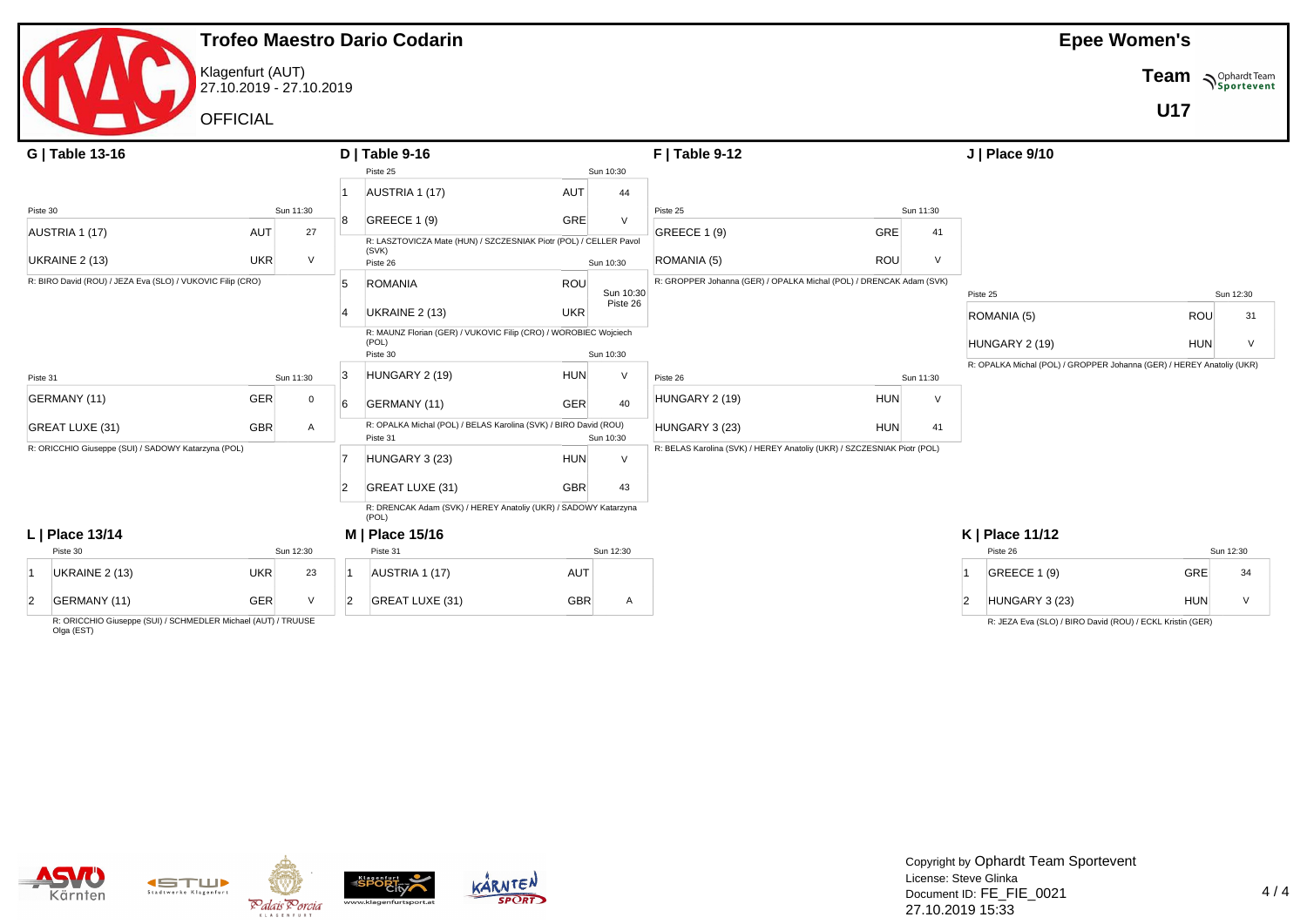

Klagenfurt (AUT) 27.10.2019 -

**Epee Women's**

**Team** *S<sup>Ophardt Team*<br> *S*<sup>P</sup> Sportevent</sup>

**U17**

# **Direct elimination**

#### **Table of 32**

| 08:30   Piste 17          |   |    |    |    | R: LASZTOVICZA Mate, HUN / WOROBIEC Wojciech, POL |
|---------------------------|---|----|----|----|---------------------------------------------------|
| <b>UKRAINE 3</b>          |   | 38 |    | 45 | <b>AUSTRIA 1</b>                                  |
| HENTOSH Anastasija        | 5 | 5  | 5  | 5  | <b>KNECHTL Lucia</b>                              |
| <b>TVERDOKHLIB Sofiya</b> |   | 6  | 10 | 5  | <b>GRABHER Konstanze</b>                          |
| BILETSKA Iryna-Anastasiia | 3 | 9  | 15 | 5  | ZERLAUTH Anna Lea                                 |
| TVERDOKHLIB Sofiya        |   | 11 | 17 | 2  | <b>KNECHTL Lucia</b>                              |
| HENTOSH Anastasiia        | 6 | 17 | 20 | 3  | ZERLAUTH Anna Lea                                 |
| BILETSKA Iryna-Anastasiia | 8 | 25 | 28 | 8  | <b>GRABHER Konstanze</b>                          |
| TVERDOKHLIB Sofiya        | 3 | 28 | 33 | 5  | ZERLAUTH Anna Lea                                 |
| BILETSKA Iryna-Anastasiia | 8 | 36 | 40 | 7  | <b>KNECHTL Lucia</b>                              |
| HENTOSH Anastasija        |   | 38 | 45 | 5  | <b>GRABHER Konstanze</b>                          |

| 08:30   Piste 18     | R: DRENCAK Adam, SVK / MAUNZ Florian, GER |    |    |    |                            |  |  |  |
|----------------------|-------------------------------------------|----|----|----|----------------------------|--|--|--|
| <b>GREECE 2</b>      |                                           | 42 |    | 45 | <b>GREECE 1</b>            |  |  |  |
| TARENIDOU Afroditi   | 5                                         | 5  | 4  | 4  | VOUTSINA Vasiliki          |  |  |  |
| MARKOTI Vasiliki     | 2                                         |    | 9  | 5  | <b>MOURIKI Argyrenia</b>   |  |  |  |
| KARANTZA Konstantina | 4                                         | 11 | 12 | 3  | PAPANASTASIOU Athina Sofia |  |  |  |
| MARKOTI Vasiliki     |                                           | 18 | 15 | -3 | VOUTSINA Vasiliki          |  |  |  |
| TARENIDOU Afroditi   | 3                                         | 21 | 18 | 3  | PAPANASTASIOU Athina Sofia |  |  |  |
| KARANTZA Konstantina | 6                                         | 27 | 23 | 5  | <b>MOURIKI Argyrenia</b>   |  |  |  |
| MARKOTI Vasiliki     | 5                                         | 32 | 27 | 4  | PAPANASTASIOU Athina Sofia |  |  |  |
| KARANTZA Konstantina | 6                                         | 38 | 35 | 8  | VOUTSINA Vasiliki          |  |  |  |
| TARENIDOU Afroditi   | 4                                         | 42 | 45 | 10 | <b>MOURIKI Argyrenia</b>   |  |  |  |

| 08:30   Piste 19       | R: OPALKA Michal, POL / ECKL Kristin, GER |    |    |                |                  |  |  |  |  |
|------------------------|-------------------------------------------|----|----|----------------|------------------|--|--|--|--|
| <b>ROMANIA 2</b>       |                                           | 45 | 39 |                | <b>HUNGARY 4</b> |  |  |  |  |
| <b>GHICA Andrada</b>   | 0                                         | 0  | 5  | 5              | <b>OLAH Lili</b> |  |  |  |  |
| <b>ION Theodora</b>    | 5                                         | 5  | 10 | 5              | PRUZSINA Panna   |  |  |  |  |
| <b>IDRAGHICI Ioana</b> | 9                                         | 14 | 14 | 4              | MIKLOS Fanni     |  |  |  |  |
| <b>ION Theodora</b>    | 6                                         | 20 | 18 | $\overline{4}$ | <b>OLAH Lili</b> |  |  |  |  |
| <b>GHICA Andrada</b>   | 3                                         | 23 | 25 |                | MIKLOS Fanni     |  |  |  |  |
| <b>IDRAGHICI Ioana</b> | 6                                         | 29 | 29 | 4              | PRUZSINA Panna   |  |  |  |  |
| <b>ION Theodora</b>    | 6                                         | 35 | 34 | 5              | MIKLOS Fanni     |  |  |  |  |
| <b>IDRAGHICI Ioana</b> | 5                                         | 40 | 37 | 3              | <b>OLAH Lili</b> |  |  |  |  |
| GHICA Andrada          | 5.                                        | 45 | 39 | 2              | PRUZSINA Panna   |  |  |  |  |









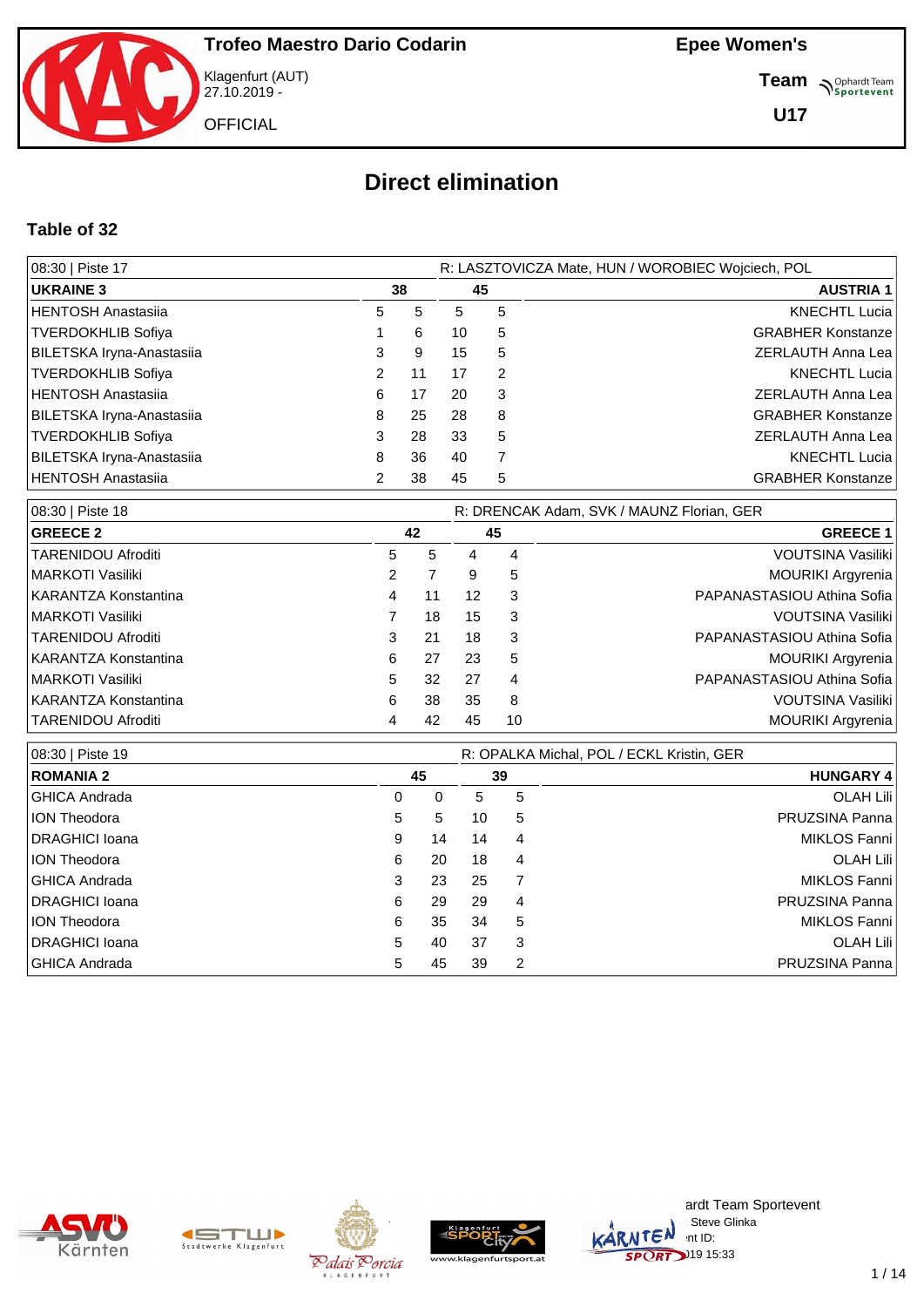

Klagenfurt (AUT) 27.10.2019 -

**OFFICIAL** 

**Team** *S<sup>Ophardt Team*<br>*S*<sup>P</sup> *Sportevent*</sup>

| 08:30   Piste 20            |    |    |    | R: CELLER Pavol, SVK / JEZA Eva, SLO |
|-----------------------------|----|----|----|--------------------------------------|
| <b>NORWAY</b><br>29         |    | 45 |    | <b>ROMANIA</b>                       |
| <b>TENGESDAL Vilde</b><br>3 | 3  | 4  | 4  | <b>MOROIANU Bianca</b>               |
| WEN Jiayi<br>2              | 5  | 6  | 2  | <b>AXINTE Renata</b>                 |
| <b>SMORAAS</b> Louise       | 6  | 9  | 3  | MELINTESCU Ana Maria                 |
| $\overline{2}$<br>WEN Jiayi | 8  | 12 | -3 | <b>MOROIANU Bianca</b>               |
| <b>TENGESDAL Vilde</b><br>8 | 16 | 25 | 13 | MELINTESCU Ana Maria                 |
| 3<br><b>SMORAAS</b> Louise  | 19 | 30 | 5  | <b>AXINTE Renata</b>                 |
| WEN Jiayi<br>6              | 25 | 35 | 5  | MELINTESCU Ana Maria                 |
| <b>SMORAAS</b> Louise<br>0  | 25 | 40 | 5  | <b>MOROIANU Bianca</b>               |
| <b>TENGESDAL Vilde</b><br>4 | 29 | 45 | 5  | <b>AXINTE Renata</b>                 |

| 08:30   Piste 22     |    |    |    |    | R: BRUCKMUELLER Fabian, AUT / ORICCHIO Giuseppe, SUI |
|----------------------|----|----|----|----|------------------------------------------------------|
| <b>POLAND 2</b>      |    | 45 | 32 |    | <b>POLAND 5</b>                                      |
| SZYMANOWSKA Karolina | 5  | 5  | 2  | 2  | PORWOL Liliana                                       |
| WIECZOREK Anna       | 4  | 9  | 4  | 2  | <b>TERCJAK Oliwia</b>                                |
| KORKUS Emilia        | 6  | 15 |    | 3  | KOLPA Joanna                                         |
| WIECZOREK Anna       | 5  | 20 | 10 | -3 | PORWOL Liliana                                       |
| SZYMANOWSKA Karolina | 5  | 25 | 16 | 6  | KOLPA Joanna                                         |
| KORKUS Emilia_       | -5 | 20 | 19 | 3  | <b>TERCJAK Oliwia</b>                                |
| WIECZOREK Anna       | 15 | 35 | 24 | 5  | KOLPA Joanna                                         |
| JADCZAK Dominika     | 4  | 39 | 27 | 3  | PORWOL Liliana                                       |
| SZYMANOWSKA Karolina | 6  | 45 | 32 | 5  | <b>TERCJAK Oliwia</b>                                |

| 08:30   Piste GREEN     |   |    |    |    | R: GROPPER Johanna, GER / BIRO David, ROU |
|-------------------------|---|----|----|----|-------------------------------------------|
| <b>POLAND 4</b>         |   | 26 |    | 45 | <b>UKRAINE 2</b>                          |
| SABALSKA Ewelina        | 4 | 4  | 5  | 5  | <b>TOLMACHOVA Olha</b>                    |
| TOMASZEWSKA Natalia     | 2 | 6  | 9  | 4  | MAKARUSHCHENKO Kseniia                    |
| I PIOTROWSKA Aleksandra | 4 | 10 | 14 | 5  | MUKOID Julia                              |
| l TOMASZEWSKA Natalia   | 0 | 10 | 18 | 4  | <b>TOLMACHOVA Olha</b>                    |
| l SABALSKA Ewelina      |   | 11 | 25 |    | <b>MUKOID Julia</b>                       |
| I PIOTROWSKA Aleksandra | 5 | 16 | 30 | 5  | MAKARUSHCHENKO Ksenija                    |
| TOMASZEWSKA Natalia     | 2 | 18 | 35 | 5  | <b>MUKOID Julia</b>                       |
| PIOTROWSKA Aleksandra   |   | 25 | 40 | 5  | <b>TOLMACHOVA Olha</b>                    |
| l SABALSKA Ewelina      |   | 26 | 45 | 5  | MAKARUSHCHENKO Ksenija                    |

| 08:30   Piste RED        |   |    |    |          | R: HONTI - KISS Dominika, HUN     |
|--------------------------|---|----|----|----------|-----------------------------------|
| <b>ESTONIA 1</b>         |   | 45 |    | 25       | <b>GREECE 3</b>                   |
| TRUUSE Gabriela          | 4 | 4  | 5  | 5        | <b>TIRIAKIDOU Maria Christina</b> |
| <b>BOBROVA Elizaveta</b> | 5 | 9  | 10 | 5        | STAVRIDOU Anna                    |
| MELLES Anne-Mai          | 4 | 13 | 15 | 5        | MIAOULI Anna Maria                |
| <b>BOBROVA Elizaveta</b> |   | 20 | 17 | 2        | <b>TIRIAKIDOU Maria Christina</b> |
| TRUUSE Gabriela          | 5 | 25 | 18 | 1        | MIAOULI Anna Maria                |
| MELLES Anne-Mai          | 5 | 30 | 20 | 2        | STAVRIDOU Anna                    |
| <b>BOBROVA Elizaveta</b> | 5 | 35 | 20 | $\Omega$ | MIAOULI Anna Maria                |
| MELLES Anne-Mai          | 5 | 40 | 21 | 1        | <b>TIRIAKIDOU Maria Christina</b> |
| TRUUSE Gabriela          | 5 | 45 | 25 | 4        | STAVRIDOU Anna                    |









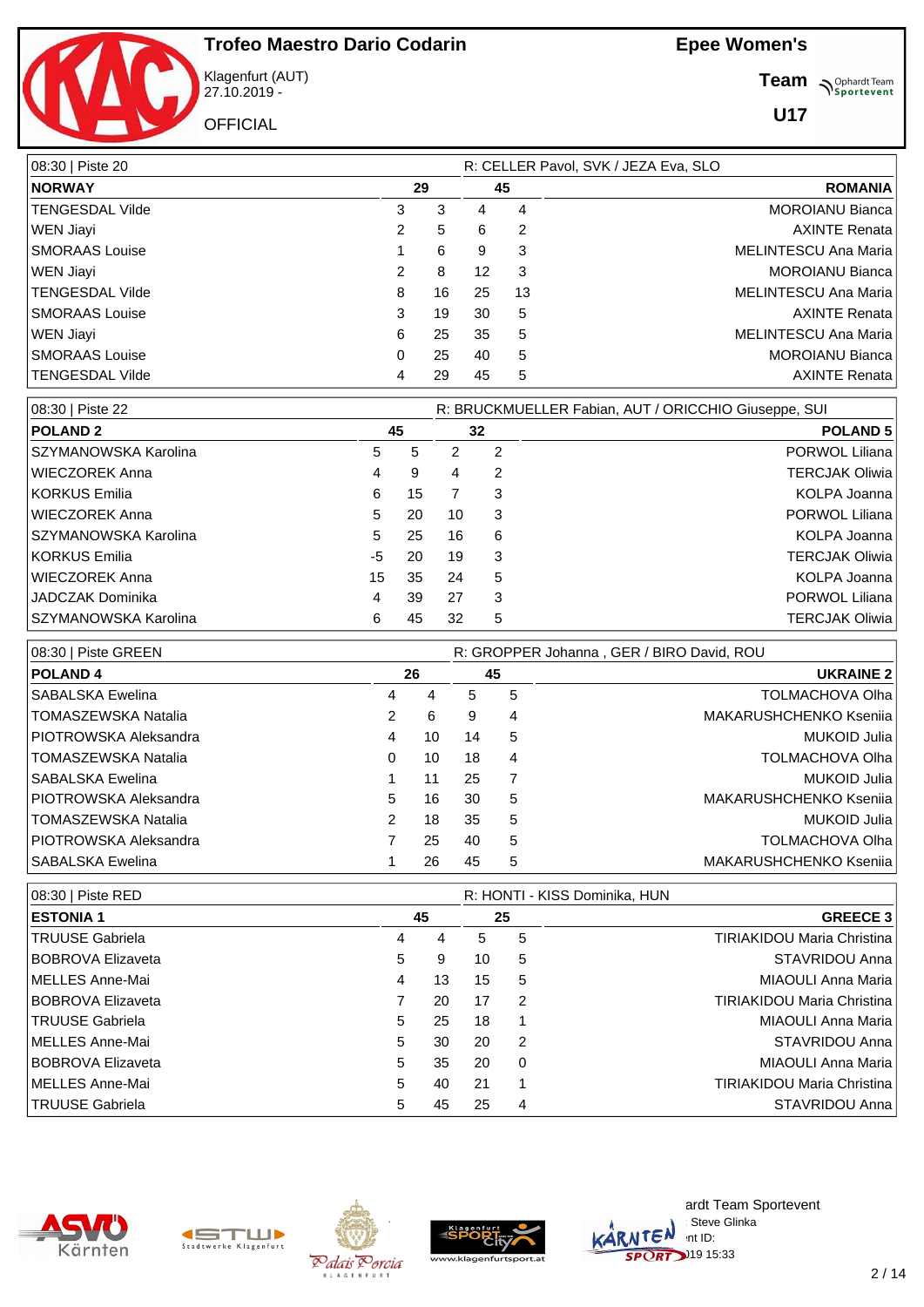

Klagenfurt (AUT) 27.10.2019 -

**OFFICIAL** 

**Team** *S<sup>Ophardt Team*<br>*S*<sup>P</sup> *Sportevent*</sup>

| 08:30   Piste 23         |    |    | R: TSOKAS Nikolaos, GRE |               |                           |
|--------------------------|----|----|-------------------------|---------------|---------------------------|
| <b>AUSTRIA 3</b>         | 31 | 45 |                         | <b>POLAND</b> |                           |
| <b>GROESS Chiara</b>     | 0  | 0  | 3                       | 3             | FRYSTACKA Patrycja        |
| <b>HUBER Pia</b>         | 3  | 3  |                         | 4             | <b>KLUGHARDT Gloria</b>   |
| <b>PRAXMARER Leonore</b> | 4  |    | 13                      | 6             | ZGRYZNIAK Kinga           |
| <b>HUBER Pia</b>         | 8  | 15 | 16                      | 3             | FRYSTACKA Patrycja        |
| <b>GROESS Chiara</b>     | 4  | 19 | 25                      | 9             | ZGRYZNIAK Kinga           |
| <b>PRAXMARER Leonore</b> | 2  | 21 | 30                      | 5             | <b>KLUGHARDT Gloria</b>   |
| <b>HUBER Pia</b>         | 4  | 25 | 35                      | 5             | <b>ZGRYZNIAK Kinga</b>    |
| <b>PRAXMARER Leonore</b> |    | 26 | 40                      | 5             | <b>FRYSTACKA Patrycia</b> |
| <b>GROESS Chiara</b>     | 5  | 31 | 45                      | 5             | <b>KLUGHARDT Gloria</b>   |

| 08:30   Piste 24      |    |    | R: TRUUSE Olga, EST |   |                    |
|-----------------------|----|----|---------------------|---|--------------------|
| <b>SWITZERLAND 2</b>  |    | 34 | 45                  |   | <b>HUNGARY 2</b>   |
| PETTOLA Chiara        | 3  | 3  | 5.                  | 5 | SALAMON Reka       |
| <b>HEUBI Pauline</b>  | 3  | 6  | 10                  | 5 | MAJCHER Emese      |
| MAIGA Magda Louna     | 9  | 15 | 15                  | 5 | ANDRASFI Julia     |
| PETTOLA Chiara        |    | 16 | 20                  | 5 | MAJCHER Emese      |
| MAIGA Magda Louna     | 3  | 19 | 25                  | 5 | SALAMON Reka       |
| <b>HEUBI Pauline</b>  | 5. | 24 | 30                  | 5 | ANDRASFI Julia     |
| MAIGA Magda Louna     | 6  | 30 | 35                  | 5 | MAJCHER Emese      |
| <b>PETTOLA Chiara</b> |    | 31 | 40                  | 5 | <b>BOROS Berta</b> |
| <b>HEUBI Pauline</b>  | 3  | 34 | 45                  | 5 | SALAMON Reka       |

| 08:30   Piste 25      |               |    |    |   | R: HEREY Anatoliy, UKR / SADOWY Katarzyna, POL |
|-----------------------|---------------|----|----|---|------------------------------------------------|
| <b>GERMANY 4</b>      |               | 33 | 39 |   | <b>GERMANY</b>                                 |
| MENDE Marah           | 3             | 3  | 3  | 3 | <b>ALBRECHT Giulia</b>                         |
| PETERSEN Jara-Sophie  | 6             | 9  |    | 4 | <b>KARSTEN Anna</b>                            |
| <b>FROMMOLT Emily</b> | 3             | 12 | 12 | 5 | KOZIELSKI Katharina                            |
| MENDE Marah           | 3             | 15 | 15 | 3 | <b>KARSTEN Anna</b>                            |
| <b>FROMMOLT Emily</b> | 4             | 19 | 21 | 6 | <b>ALBRECHT Giulia</b>                         |
| PETERSEN Jara-Sophie  | 4             | 23 | 24 | 3 | KOZIELSKI Katharina                            |
| <b>FROMMOLT Emily</b> | $\mathcal{P}$ | 25 | 30 | 6 | <b>KARSTEN Anna</b>                            |
| MENDE Marah           | 0             | 25 | 39 | 9 | KOZIELSKI Katharina                            |
| PETERSEN Jara-Sophie  | 8             | 33 | 47 | 8 | <b>ALBRECHT Giulia</b>                         |

| 08:30   Piste 26           |   |    |    |               | R: BELAS Karolina, SVK         |
|----------------------------|---|----|----|---------------|--------------------------------|
| <b>SWITZERLAND 1</b>       |   | 45 |    | 30            | <b>AUSTRIA 2</b>               |
| MASCIARI Valentina         | 5 | 5  | 3  | 3             | CHEVAUX Lena                   |
| l GOGNIAT Vanie            | 5 | 10 | 4  |               | <b>KLEINERT Lilly-Eleonore</b> |
| KAMARAS Kira               | 5 | 15 | 8  | 4             | <b>RUEDISSER Ronja</b>         |
| <b>IMASCIARI Valentina</b> | 5 | 20 | 10 | 2             | <b>KLEINERT Lilly-Eleonore</b> |
| KAMARAS Kira               | 5 | 25 | 15 | 5             | CHEVAUX Lena                   |
| l GOGNIAT Vanie            | 5 | 30 | 19 | 4             | <b>RUEDISSER Ronja</b>         |
| ANDERES Julia              | 5 | 35 | 27 | 8             | <b>KLEINERT Lilly-Eleonore</b> |
| <b>IMASCIARI Valentina</b> | 5 | 40 | 29 | $\mathcal{P}$ | <b>RUEDISSER Ronja</b>         |
| GOGNIAT Vanie              | 5 | 45 | 30 |               | CHEVAUX Lena                   |









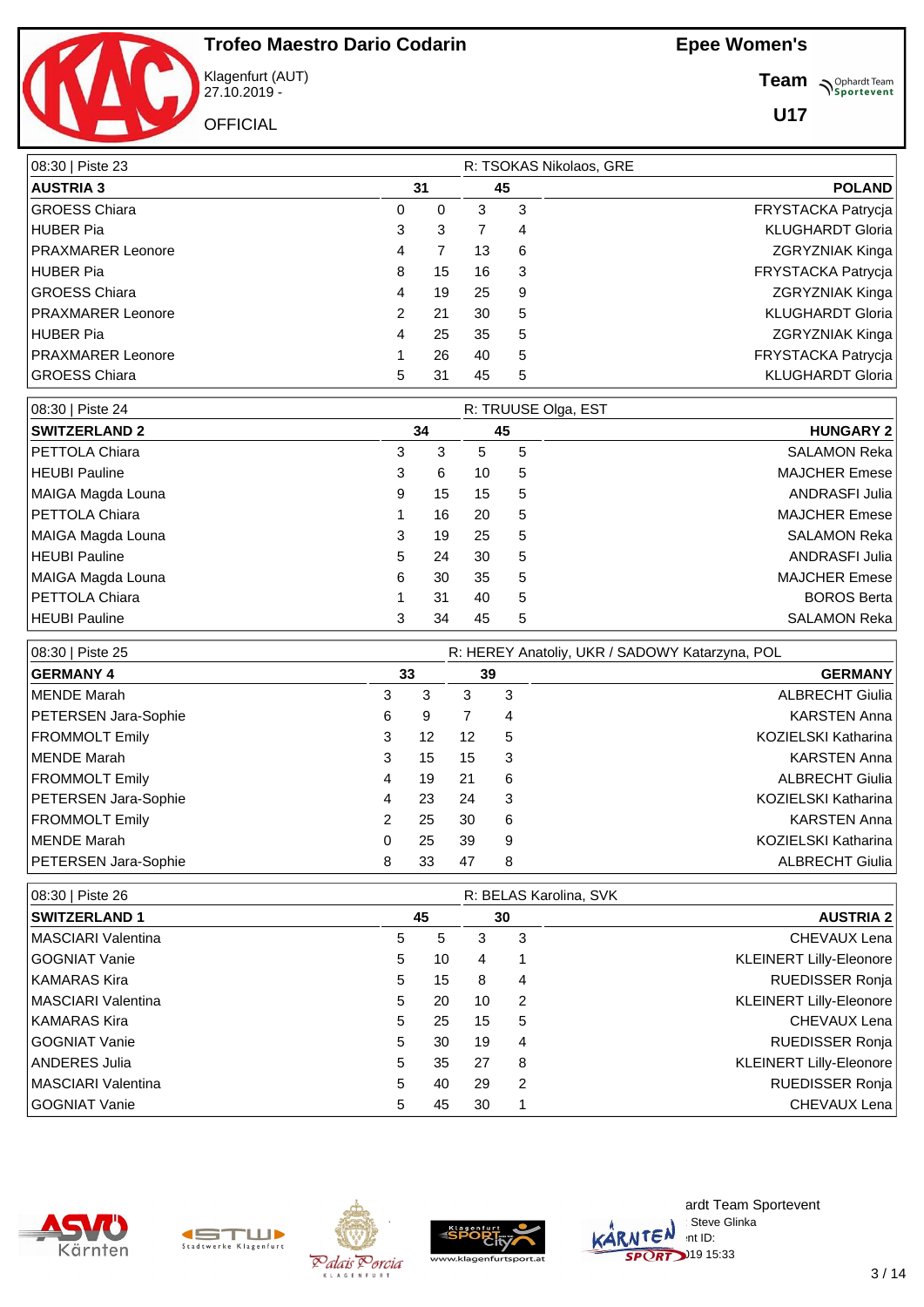

Klagenfurt (AUT) 27.10.2019 -

**OFFICIAL** 

**Team** *S<sup>Ophardt Team*<br> *S*<sup>P</sup> Sportevent</sup>

**U17**

| 08:30   Piste 28   |    |    | R: VUKOVIC Filip, CRO |                |                         |
|--------------------|----|----|-----------------------|----------------|-------------------------|
| <b>GERMANY 3</b>   |    | 34 | 45                    |                | <b>HUNGARY 1</b>        |
| MUELLER Fiona      | 2  | 2  | 5                     | 5              | <b>KALMAN Gyongyver</b> |
| JUETTEN Svenja     | 4  | 6  | 9                     | 4              | <b>WIMMER Dorina</b>    |
| KOTTUSCH Constanze | 5  | 11 | 13                    | 4              | <b>DEMETER Diana</b>    |
| MUELLER Fiona      | 3  | 14 | 15                    | $\overline{2}$ | <b>WIMMER Dorina</b>    |
| KOTTUSCH Constanze | 5  | 19 | 23                    | 8              | <b>KALMAN Gyongyver</b> |
| JUETTEN Svenja     | 3  | 22 | 26                    | 3              | <b>DEMETER Diana</b>    |
| KOTTUSCH Constanze | 5. | 27 | 34                    | 8              | <b>WIMMER Dorina</b>    |
| MUELLER Fiona      |    | 28 | 37                    | 3              | <b>DEMETER Diana</b>    |
| JUETTEN Svenja     | 6  | 34 | 45                    | 8              | <b>KALMAN Gyongyver</b> |

| 08:30   Piste 29              |    |    | R: MINCU Madalina, ROU |   |                      |  |  |  |  |
|-------------------------------|----|----|------------------------|---|----------------------|--|--|--|--|
| <b>ITALY 2</b>                |    | 29 | 45                     |   | <b>HUNGARY 3</b>     |  |  |  |  |
| <b>IOGNA MARCUZZI Martina</b> |    |    | 5                      | 5 | <b>BALOGH Bella</b>  |  |  |  |  |
| AMICI Giulia                  | 5. | 6  | 10                     | 5 | SCHAREK Angela       |  |  |  |  |
| BELLOTTI Emma                 | 3  | 9  | 15                     | 5 | <b>GALFALVY Reka</b> |  |  |  |  |
| <b>IOGNA MARCUZZI Martina</b> |    | 10 | 20                     | 5 | SCHAREK Angela       |  |  |  |  |
| BELLOTTI Emma                 | 3  | 13 | 25                     | 5 | <b>BALOGH Bella</b>  |  |  |  |  |
| AMICI Giulia                  | 6  | 19 | 30                     | 5 | <b>GALFALVY Reka</b> |  |  |  |  |
| BELLOTTI Emma                 | 3  | 22 | 35                     | 5 | SCHAREK Angela       |  |  |  |  |
| <b>IOGNA MARCUZZI Martina</b> | 4  | 26 | 40                     | 5 | GALFALVY Reka        |  |  |  |  |
| AMICI Giulia                  | 3  | 29 | 45                     | 5 | <b>BALOGH Bella</b>  |  |  |  |  |

| 08:30   Piste 30     |    |    | R: PIRVULEASA Ovidiu, ROU |    |  |                                  |  |  |
|----------------------|----|----|---------------------------|----|--|----------------------------------|--|--|
| <b>POLAND 3</b>      |    | 26 |                           | 45 |  | <b>GERMANY 2</b>                 |  |  |
| OSADNIK Maja         |    |    | 5                         | 5  |  | <b>ZITTEL Alexandra</b>          |  |  |
| KOBYLNICKA Michalina |    | 2  | 10                        | 5  |  | <b>MEISSNER Katrin</b>           |  |  |
| SLEZAK Katarzyna     | 4  | 6  | 13                        | 3  |  | <b>SCHULENBURG Patricia Vera</b> |  |  |
| KOBYLNICKA Michalina | 6  | 12 | 20                        |    |  | <b>ZITTEL Alexandra</b>          |  |  |
| OSADNIK Maja         | 2  | 14 | 25                        | 5  |  | <b>SCHULENBURG Patricia Vera</b> |  |  |
| SLEZAK Katarzyna     | 3  | 17 | 30                        | 5  |  | <b>MEISSNER Katrin</b>           |  |  |
| KOBYLNICKA Michalina | 5. | 22 | 35                        | 5  |  | <b>SCHULENBURG Patricia Vera</b> |  |  |
| SLEZAK Katarzyna     | 0  | 22 | 40                        | 5  |  | <b>ZITTEL Alexandra</b>          |  |  |
| ∣JAROSZEK Emilia     |    | 26 | 45                        | 5  |  | <b>MEISSNER Katrin</b>           |  |  |

| 08:30   Piste 31       |    |    |    |                | R: SCHMEDLER Michael, AUT |
|------------------------|----|----|----|----------------|---------------------------|
| <b>ITALY</b>           |    | 44 | 45 |                | <b>GREAT LUXE</b>         |
| GREGGI Costanza        | 4  | 4  | 5  | 5              | <b>ZENS Anna</b>          |
| <b>CELLETTI Flavia</b> | 3  |    | 9  | 4              | <b>BLACK Abagael</b>      |
| <b>PULCINI Rachele</b> | 4  | 11 | 13 | 4              | <b>HOSSAIN Sofia</b>      |
| <b>CELLETTI Flavia</b> |    | 12 | 15 | 2              | <b>ZENS Anna</b>          |
| GREGGI Costanza        | 10 | 22 | 21 | 6              | <b>HOSSAIN Sofia</b>      |
| <b>PULCINI Rachele</b> | 5  | 27 | 24 | 3              | <b>BLACK Abagael</b>      |
| <b>CELLETTI Flavia</b> | 6  | 33 | 29 | 5              | <b>HOSSAIN Sofia</b>      |
| <b>PULCINI Rachele</b> | 3  | 36 | 36 | $\overline{7}$ | <b>ZENS Anna</b>          |
| GREGGI Costanza        | 8  | 44 | 45 | 9              | <b>BLACK Abagael</b>      |

**Table of 16**









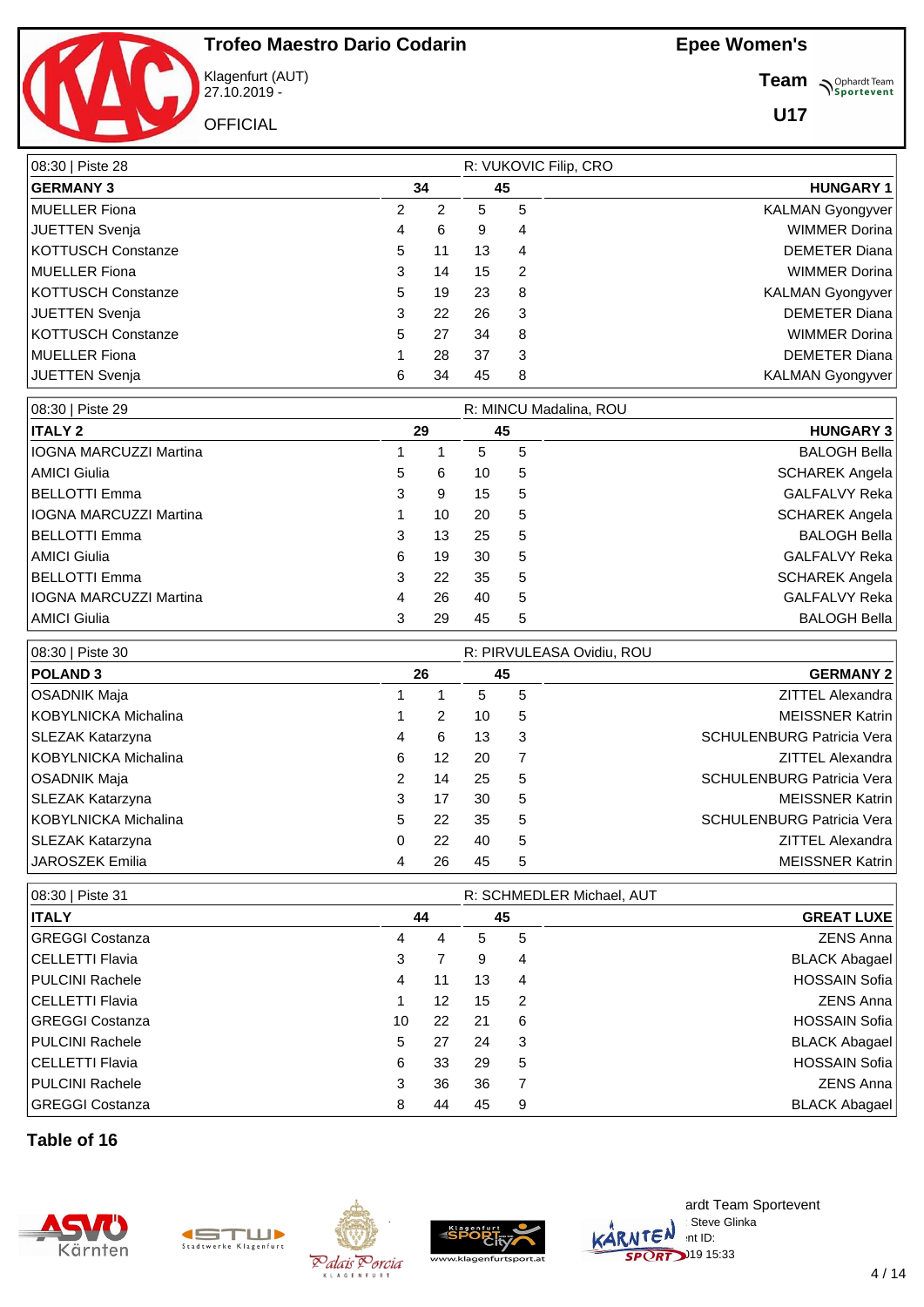

Klagenfurt (AUT) 27.10.2019 -

**OFFICIAL** 

**Team** *S<sup>Ophardt Team*<br>*S*<sup>P</sup> *Sportevent*</sup>

| 09:30   Piste GREEN      |   |    |    |    | R: HONTI - KISS Dominika, HUN / SADOWY Katarzyna, POL |
|--------------------------|---|----|----|----|-------------------------------------------------------|
| <b>AUSTRIA 1</b>         |   | 37 |    | 45 | <b>UKRAINE</b>                                        |
| <b>KNECHTL Lucia</b>     | 5 | 5  | 4  | 4  | <b>MAZUR Yeva</b>                                     |
| <b>GRABHER Konstanze</b> | 5 | 10 | 9  | 5  | SYNYTSA Olena-Khanna                                  |
| ZERLAUTH Anna Lea        | 3 | 13 | 12 | 3  | KULESHOVA Polina                                      |
| <b>KNECHTL Lucia</b>     | 3 | 16 | 14 | 2  | SYNYTSA Olena-Khanna                                  |
| ZERLAUTH Anna Lea        | 5 | 21 | 23 | 9  | <b>MAZUR Yeva</b>                                     |
| <b>GRABHER Konstanze</b> | 4 | 25 | 30 | 7  | KULESHOVA Polina                                      |
| ZERLAUTH Anna Lea        | 3 | 28 | 35 | 5  | SYNYTSA Olena-Khanna                                  |
| KNECHTL Lucia            | 4 | 32 | 39 | 4  | KULESHOVA Polina                                      |
| <b>GRABHER Konstanze</b> | 5 | 37 | 45 | 6  | <b>MAZUR Yeva</b>                                     |

| 09:30   Piste RED      |    |    |    |    | R: OPALKA Michal, POL / WOROBIEC Wojciech, POL |
|------------------------|----|----|----|----|------------------------------------------------|
| <b>ROMANIA 2</b>       |    | 45 |    | 40 | <b>GREECE 1</b>                                |
| <b>ION Theodora</b>    | 4  | 4  | 5  | 5  | <b>MOURIKI Argyrenia</b>                       |
| <b>DRAGHICI Ioana</b>  | 6  | 10 | 8  | 3  | VOUTSINA Vasiliki                              |
| <b>INURCIU Elena</b>   | 5. | 15 | 13 | 5  | PAPANASTASIOU Athina Sofia                     |
| <b>ION Theodora</b>    | 5. | 20 | 15 | 2  | VOUTSINA Vasiliki                              |
| <b>INURCIU Elena</b>   | 5. | 25 | 23 | 8  | <b>MOURIKI Argyrenia</b>                       |
| <b>DRAGHICI Ioana</b>  | 5. | 30 | 26 | 3  | PAPANASTASIOU Athina Sofia                     |
| NURCIU Elena           | 5. | 35 | 31 | 5  | VOUTSINA Vasiliki                              |
| <b>ION Theodora</b>    | 5. | 40 | 37 | 6  | PAPANASTASIOU Athina Sofia                     |
| <b>IDRAGHICI Ioana</b> | 5  | 45 | 40 | 3  | <b>MOURIKI Argyrenia</b>                       |

| 09:30   Piste 23       |    |    | R: ECKL Kristin, GER / GROPPER Johanna, GER |    |                        |  |  |  |  |  |
|------------------------|----|----|---------------------------------------------|----|------------------------|--|--|--|--|--|
| <b>POLAND 2</b>        |    | 45 |                                             | 39 | <b>ROMANIA</b>         |  |  |  |  |  |
| SZYMANOWSKA Karolina   | 5  | 5  | 3                                           | 3  | MELINTESCU Ana Maria   |  |  |  |  |  |
| WIECZOREK Anna         | 5. | 10 |                                             | 4  | <b>MOROIANU Bianca</b> |  |  |  |  |  |
| KORKUS Emilia          | 5  | 15 | 10                                          | 3  | <b>AXINTE Renata</b>   |  |  |  |  |  |
| JADCZAK Dominika       | 5  | 20 | 20                                          | 10 | MELINTESCU Ana Maria   |  |  |  |  |  |
| SZYMANOWSKA Karolina   | 5  | 25 | 24                                          | 4  | <b>ZOTA Diana</b>      |  |  |  |  |  |
| KORKUS Emilia          | 4  | 29 | 30                                          | 6  | <b>MOROIANU Bianca</b> |  |  |  |  |  |
| WIECZOREK Anna         | 6  | 35 | 32                                          | 2  | ZOTA Diana             |  |  |  |  |  |
| KORKUS Emilia          | 5  | 40 | 38                                          | 6  | MELINTESCU Ana Maria   |  |  |  |  |  |
| l SZYMANOWSKA Karolina | 5  | 45 | 39                                          |    | <b>MOROIANU Bianca</b> |  |  |  |  |  |

| 09:30   Piste 24         | R: DRENCAK Adam, SVK / LASZTOVICZA Mate, HUN |    |    |    |                        |  |  |  |
|--------------------------|----------------------------------------------|----|----|----|------------------------|--|--|--|
| <b>ESTONIA 1</b>         | 44                                           |    |    | 43 | <b>UKRAINE 2</b>       |  |  |  |
| TRUUSE Gabriela          | 3                                            | 3  | 5  | 5  | MUKOID Julia           |  |  |  |
| MELLES Anne-Mai          | 2                                            | 5  | 10 | 5  | MAKARUSHCHENKO Ksenija |  |  |  |
| <b>BOBROVA Elizaveta</b> |                                              |    | 14 | 4  | <b>TOLMACHOVA Olha</b> |  |  |  |
| MELLES Anne-Mai          | 2                                            | 9  | 19 | 5  | MUKOID Julia           |  |  |  |
| TRUUSE Gabriela          | 5                                            | 14 | 25 | 6  | <b>TOLMACHOVA Olha</b> |  |  |  |
| <b>BOBROVA Elizaveta</b> | 4                                            | 18 | 30 | 5  | MAKARUSHCHENKO Ksenija |  |  |  |
| <b>NILISK Kristiin</b>   | 6                                            | 24 | 34 | 4  | <b>TOLMACHOVA Olha</b> |  |  |  |
| <b>BOBROVA Elizaveta</b> | 6                                            | 30 | 38 | 4  | MUKOID Julia           |  |  |  |
| TRUUSE Gabriela          | 14                                           | 44 | 43 | 5  | MAKARUSHCHENKO Ksenija |  |  |  |









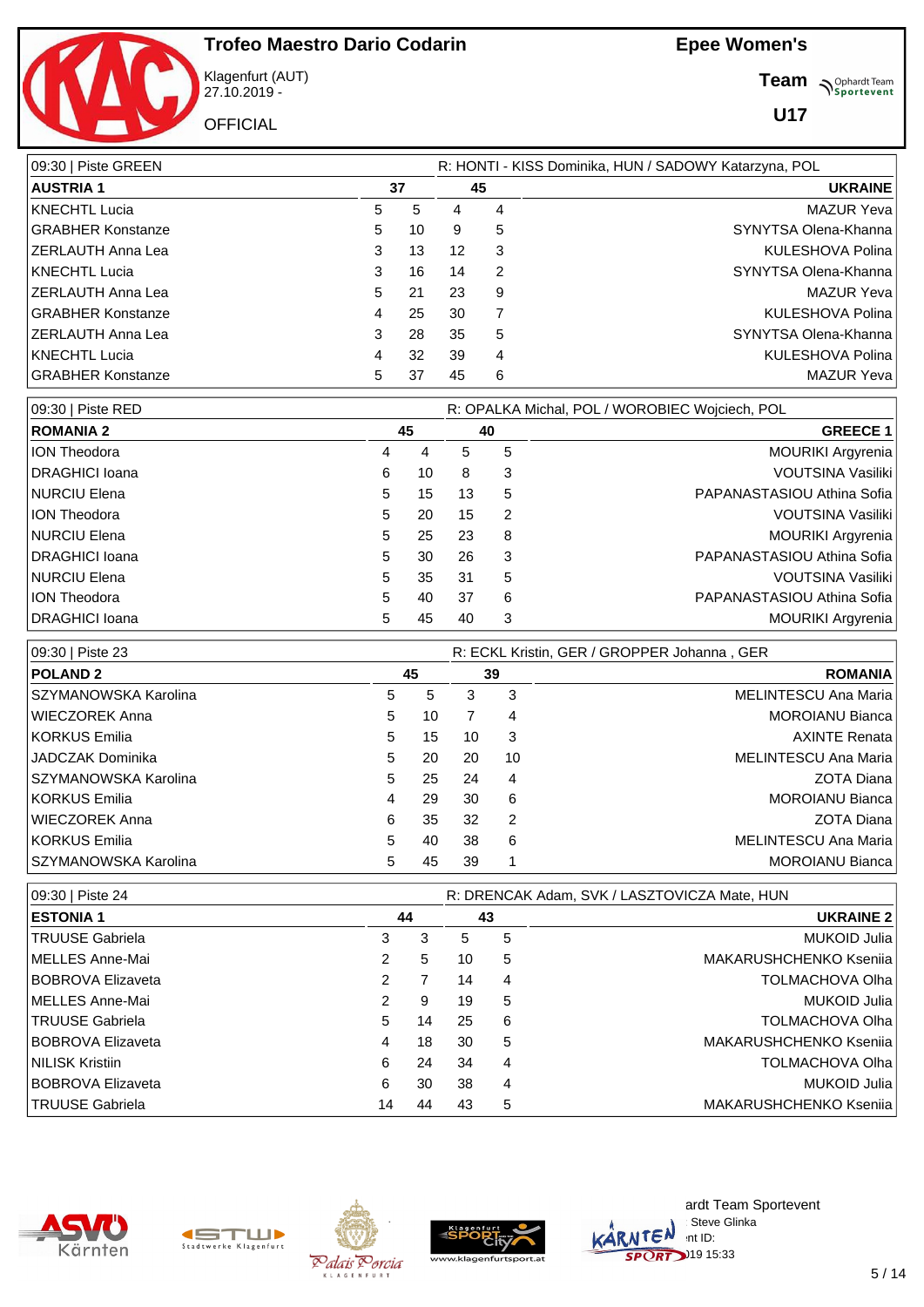

Klagenfurt (AUT) 27.10.2019 -

**OFFICIAL** 

**Team** *S<sup>Ophardt Team*<br>*S*<sup>P</sup> *Sportevent*</sup>

| 09:30   Piste 25      |   |    |    |    | R: BRUCKMUELLER Fabian, AUT / CELLER Pavol, SVK |
|-----------------------|---|----|----|----|-------------------------------------------------|
| <b>HUNGARY 2</b>      |   | 35 |    | 45 | <b>POLAND</b>                                   |
| <b>SALAMON Reka</b>   | 3 | 3  | 5  | 5  | <b>ZGRYZNIAK Kinga</b>                          |
| MAJCHER Emese         | 4 |    | 9  | 4  | <b>KLASIK Alicja</b>                            |
| <b>BOROS Berta</b>    | 4 | 11 | 15 | 6  | <b>KLUGHARDT Gloria</b>                         |
| <b>IMAJCHER Emese</b> | 4 | 15 | 20 | 5  | <b>ZGRYZNIAK Kinga</b>                          |
| <b>SALAMON Reka</b>   | 4 | 19 | 24 | 4  | <b>KLUGHARDT Gloria</b>                         |
| <b>BOROS Berta</b>    | 5 | 24 | 30 | 6  | <b>KLASIK Alicja</b>                            |
| <b>IMAJCHER Emese</b> | 0 | 24 | 35 | 5  | <b>KLUGHARDT Gloria</b>                         |
| <b>BOROS Berta</b>    | 6 | 30 | 40 | 5  | <b>ZGRYZNIAK Kinga</b>                          |
| SALAMON Reka          | 5 | 35 | 45 | 5  | <b>KLASIK Alicia</b>                            |

| 09:30   Piste 26     |    |    | R: VUKOVIC Filip, CRO / BIRO David, ROU |   |                        |  |  |  |  |
|----------------------|----|----|-----------------------------------------|---|------------------------|--|--|--|--|
| <b>SWITZERLAND 1</b> |    | 45 | 34                                      |   | <b>GERMANY</b>         |  |  |  |  |
| l GOGNIAT Vanie      | 5  | 5  | 4                                       | 4 | <b>ZERRWECK Lina</b>   |  |  |  |  |
| ANDERES Julia        | 5  | 10 | 8                                       | 4 | <b>ALBRECHT Giulia</b> |  |  |  |  |
| MASCIARI Valentina   | 3  | 13 | 11                                      | 3 | KOZIELSKI Katharina    |  |  |  |  |
| ANDERES Julia        | 3  | 16 | 16                                      | 5 | <b>ZERRWECK Lina</b>   |  |  |  |  |
| l GOGNIAT Vanie      | 4  | 20 | 18                                      | 2 | KOZIELSKI Katharina    |  |  |  |  |
| MASCIARI Valentina   |    | 27 | 24                                      | 6 | <b>ALBRECHT Giulia</b> |  |  |  |  |
| ANDERES Julia        | 3  | 30 | 24                                      | 0 | KOZIELSKI Katharina    |  |  |  |  |
| MASCIARI Valentina   | 4  | 34 | 28                                      | 4 | <b>ZERRWECK Lina</b>   |  |  |  |  |
| l GOGNIAT Vanie      | 11 | 45 | 34                                      | 6 | <b>ALBRECHT Giulia</b> |  |  |  |  |

| 09:30   Piste 30      |   |    | R: BELAS Karolina, SVK / TRUUSE Olga, EST |    |                         |  |  |  |  |  |
|-----------------------|---|----|-------------------------------------------|----|-------------------------|--|--|--|--|--|
| <b>HUNGARY 3</b>      |   | 38 |                                           | 40 | <b>HUNGARY 1</b>        |  |  |  |  |  |
| GALFALVY Reka         | 4 | 4  | 3                                         | 3  | <b>SZARVAS Rita</b>     |  |  |  |  |  |
| BALOGH Bella          | 3 |    | 3                                         | 0  | <b>WIMMER Dorina</b>    |  |  |  |  |  |
| SCHAREK Angela        | 6 | 13 | 10                                        | 7  | <b>KALMAN Gyongyver</b> |  |  |  |  |  |
| GALFALVY Reka         | 2 | 15 | 15                                        | 5  | <b>WIMMER Dorina</b>    |  |  |  |  |  |
| SCHAREK Angela        | 4 | 19 | 21                                        | 6  | <b>SZARVAS Rita</b>     |  |  |  |  |  |
| BALOGH Bella          | 4 | 23 | 23                                        | 2  | <b>KALMAN Gyongyver</b> |  |  |  |  |  |
| <b>SCHAREK Angela</b> |   | 24 | 27                                        | 4  | <b>WIMMER Dorina</b>    |  |  |  |  |  |
| GALFALVY Reka         | 5 | 29 | 31                                        | 4  | <b>KALMAN Gyongyver</b> |  |  |  |  |  |
| BALOGH Bella          | 9 | 38 | 40                                        | 9  | <b>SZARVAS Rita</b>     |  |  |  |  |  |

| 09:30   Piste 31     |    |    | R: SZCZESNIAK Piotr, POL / TSOKAS Nikolaos, GRE |    |                                   |  |  |  |  |
|----------------------|----|----|-------------------------------------------------|----|-----------------------------------|--|--|--|--|
| <b>GREAT LUXE</b>    |    | 32 |                                                 | 45 | <b>GERMANY 21</b>                 |  |  |  |  |
| <b>BLACK Abagael</b> | 5. | 5  | 4                                               | 4  | ZITTEL Alexandra                  |  |  |  |  |
| HOSSAIN Sofia        | 5. | 10 | 9                                               | 5  | <b>MEISSNER Katrin</b>            |  |  |  |  |
| IZENS Anna           |    | 12 | 14                                              | 5  | <b>SCHULENBURG Patricia Veral</b> |  |  |  |  |
| <b>HOSSAIN Sofia</b> | 2  | 14 | 20                                              | 6  | ZITTEL Alexandra                  |  |  |  |  |
| <b>BLACK Abagael</b> | 4  | 18 | 24                                              | 4  | SCHULENBURG Patricia Vera         |  |  |  |  |
| ZENS Anna            | 4  | 22 | 30                                              | 6  | <b>MEISSNER Katrin</b>            |  |  |  |  |
| HOSSAIN Sofia        | 3  | 25 | 35                                              | 5  | <b>SCHULENBURG Patricia Veral</b> |  |  |  |  |
| ZENS Anna            | 5. | 30 | 40                                              | 5  | ZITTEL Alexandra                  |  |  |  |  |
| <b>BLACK Abagael</b> |    | 32 | 45                                              | 5  | <b>MEISSNER Katrin</b>            |  |  |  |  |









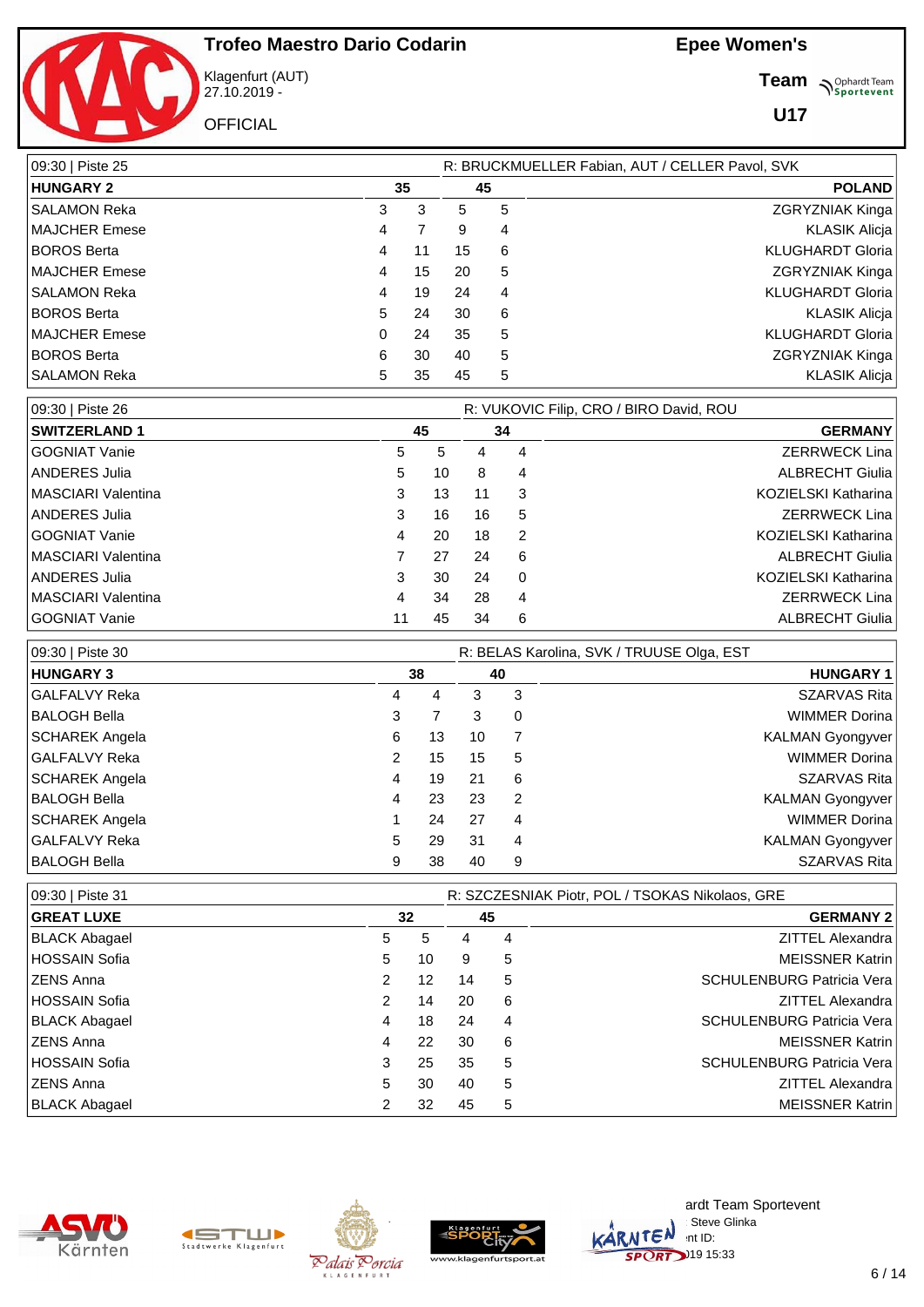

Klagenfurt (AUT) 27.10.2019 - **OFFICIAL** 

**Team** *S<sup>Ophardt Team*<br>*S*<sup>P</sup> *Sportevent*</sup>

**U17**

### **Table of 8**

| 10:30   Piste GREEN   |               |    | R: HONTI - KISS Dominika, HUN / BRUCKMUELLER Fabian, AUT |   |                         |  |  |  |
|-----------------------|---------------|----|----------------------------------------------------------|---|-------------------------|--|--|--|
| <b>ROMANIA 2</b>      | 19            |    | 45                                                       |   | <b>UKRAINE</b>          |  |  |  |
| <b>ION Theodora</b>   | $\mathcal{P}$ | 2  | 3                                                        | 3 | MAZUR Yeva              |  |  |  |
| DRAGHICI Ioana        | 3             | 5  | 10                                                       |   | LAZARENKO OLEKSANDRA    |  |  |  |
| NURCIU Elena          | 4             | 9  | 15                                                       | 5 | KULESHOVA Polina        |  |  |  |
| <b>ION Theodora</b>   |               | 10 | 20                                                       | 5 | LAZARENKO OLEKSANDRA    |  |  |  |
| NURCIU Elena          | 0             | 10 | 25                                                       | 5 | MAZUR Yeva              |  |  |  |
| DRAGHICI Ioana        |               | 11 | 30                                                       | 5 | <b>KULESHOVA Polina</b> |  |  |  |
| NURCIU Elena          | $\mathcal{P}$ | 13 | 35                                                       | 5 | LAZARENKO OLEKSANDRA    |  |  |  |
| <b>ION Theodora</b>   | 3             | 16 | 40                                                       | 5 | <b>KULESHOVA Polina</b> |  |  |  |
| <b>DRAGHICI Ioana</b> | 3             | 19 | 45                                                       | 5 | MAZUR Yeva              |  |  |  |

| 10:30   Piste 23           |                      |    | R: JEZA Eva, SLO / MINCU Madalina, ROU |   |                         |  |  |  |  |
|----------------------------|----------------------|----|----------------------------------------|---|-------------------------|--|--|--|--|
| <b>SWITZERLAND 1</b>       |                      | 21 | 45                                     |   | <b>POLAND</b>           |  |  |  |  |
| GOGNIAT Vanie              | 0                    | 0  | 5.                                     | 5 | ZGRYZNIAK Kinga         |  |  |  |  |
| ANDERES Julia              |                      |    | 10                                     | 5 | <b>KLASIK Alicja</b>    |  |  |  |  |
| <b>IMASCIARI Valentina</b> | 3                    | 4  | 15                                     | 5 | <b>KLUGHARDT Gloria</b> |  |  |  |  |
| ANDERES Julia              |                      | 5  | 20                                     | 5 | ZGRYZNIAK Kinga         |  |  |  |  |
| GOGNIAT Vanie              | $\mathbf{2}^{\circ}$ |    | 25                                     | 5 | <b>KLUGHARDT Gloria</b> |  |  |  |  |
| <b>IMASCIARI Valentina</b> | 4                    | 11 | 30                                     | 5 | <b>KLASIK Alicia</b>    |  |  |  |  |
| ANDERES Julia              | 6                    | 17 | 35                                     | 5 | <b>KLUGHARDT Gloria</b> |  |  |  |  |
| MASCIARI Valentina         | 3                    | 20 | 40                                     | 5 | ZGRYZNIAK Kinga         |  |  |  |  |
| GOGNIAT Vanie              |                      | 21 | 45                                     | 5 | KLASIK Alicja           |  |  |  |  |

| 10:30   Piste 24          |    |    |    | R: SCHMEDLER Michael, AUT / TRUUSE Olga, EST |                     |  |  |  |
|---------------------------|----|----|----|----------------------------------------------|---------------------|--|--|--|
| <b>GERMANY 2</b>          |    | 44 |    | 45                                           | <b>HUNGARY 1</b>    |  |  |  |
| <b>ZITTEL Alexandra</b>   | 5. | 5  | 2  | 2                                            | <b>SZARVAS Rita</b> |  |  |  |
| MEISSNER Katrin           | 5  | 10 |    | 5                                            | KALMAN Gyongyver    |  |  |  |
| SCHULENBURG Patricia Vera | 5. | 15 | 15 | 8                                            | DEMETER Diana       |  |  |  |
| <b>ZITTEL Alexandra</b>   | 4  | 19 | 20 | 5                                            | KALMAN Gyongyver    |  |  |  |
| SCHULENBURG Patricia Vera | 3  | 22 | 23 | 3                                            | SZARVAS Rita        |  |  |  |
| MEISSNER Katrin           |    | 29 | 30 |                                              | DEMETER Diana       |  |  |  |
| SCHULENBURG Patricia Vera | 6  | 35 | 34 | 4                                            | KALMAN Gyongyver    |  |  |  |
| <b>ZITTEL Alexandra</b>   | 5. | 40 | 38 | 4                                            | DEMETER Diana       |  |  |  |
| <b>IMEISSNER Katrin</b>   | 4  | 44 | 45 |                                              | SZARVAS Rita        |  |  |  |









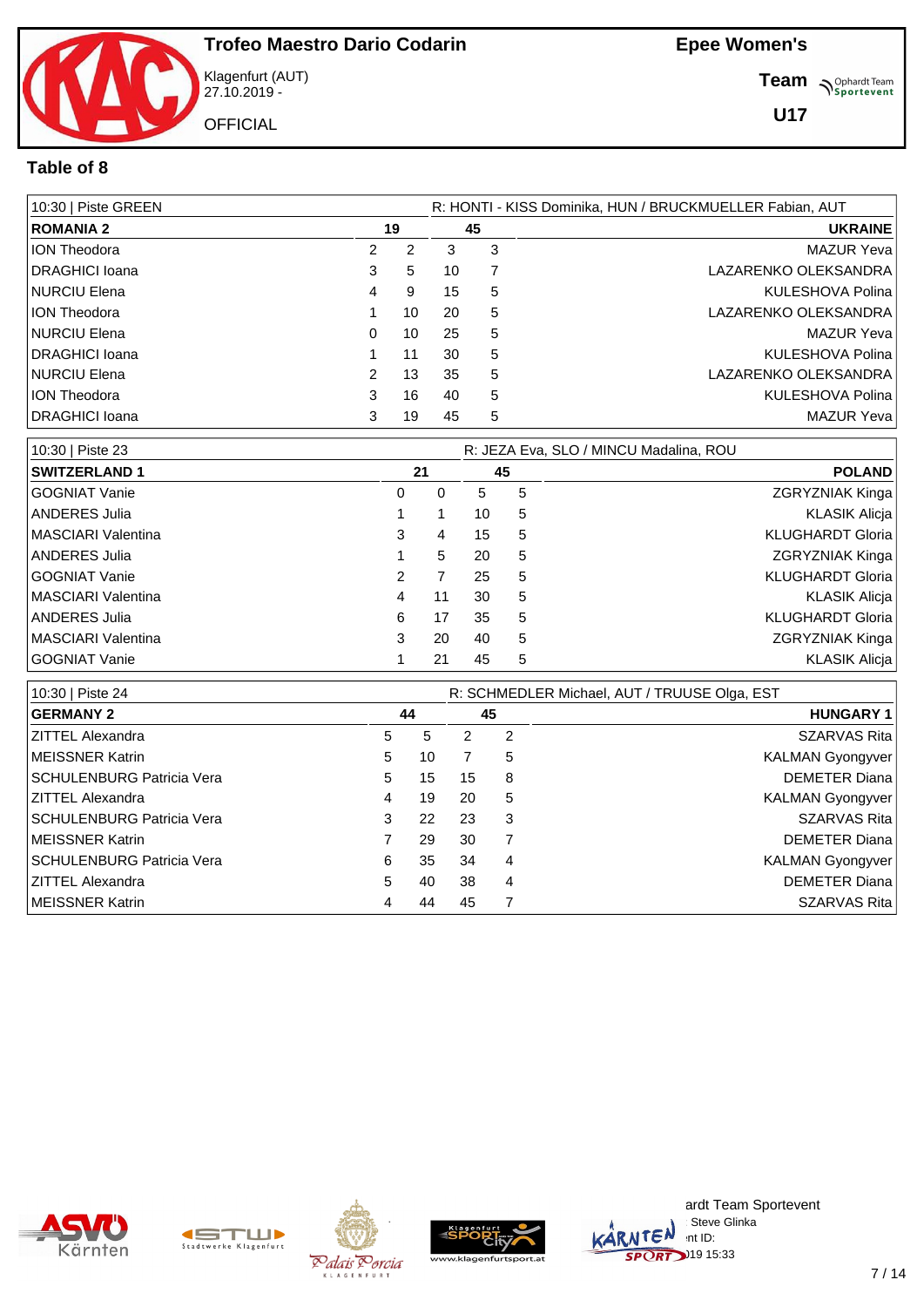Klagenfurt (AUT) 27.10.2019 - **OFFICIAL** 

**Team** *S<sup>Ophardt Team*<br>*S*<sup>P</sup> *Sportevent*</sup>

**U17**

### **Table 9-16**

| 10:30   Piste 25           |    |    | R: LASZTOVICZA Mate, HUN / SZCZESNIAK Piotr, POL |    |                          |  |  |  |  |
|----------------------------|----|----|--------------------------------------------------|----|--------------------------|--|--|--|--|
| <b>GREECE 1</b>            |    | 45 |                                                  | 44 | <b>AUSTRIA 1</b>         |  |  |  |  |
| PAPANASTASIOU Athina Sofia |    | 2  | 5                                                | 5  | <b>GRABHER Konstanze</b> |  |  |  |  |
| MOURIKI Argyrenia          |    | 9  | 10                                               | 5  | LEGAC Gloria-Dahlia      |  |  |  |  |
| VOUTSINA Vasiliki          | 5  | 14 | 15                                               | 5  | <b>KNECHTL Lucia</b>     |  |  |  |  |
| PAPANASTASIOU Athina Sofia | 5  | 19 | 20                                               | 5  | LEGAC Gloria-Dahlia      |  |  |  |  |
| l VOUTSINA Vasiliki        | 6  | 25 | 22                                               | 2  | <b>GRABHER Konstanze</b> |  |  |  |  |
| MOURIKI Argyrenia          | 5  | 30 | 27                                               | 5  | <b>KNECHTL Lucia</b>     |  |  |  |  |
| l VOUTSINA Vasiliki        |    | 32 | 35                                               | 8  | LEGAC Gloria-Dahlia      |  |  |  |  |
| PAPANASTASIOU Athina Sofia | 5. | 37 | 40                                               | 5  | <b>KNECHTL Lucia</b>     |  |  |  |  |
| MOURIKI Argyrenia          | 8  | 45 | 44                                               | 4  | <b>GRABHER Konstanze</b> |  |  |  |  |

| 10:30   Piste 30       |   |    |    |    | R: OPALKA Michal, POL / BELAS Karolina, SVK |
|------------------------|---|----|----|----|---------------------------------------------|
| <b>GERMANY</b>         |   | 40 |    | 45 | <b>HUNGARY 2</b>                            |
| ZERRWECK Lina          | 5 | 5  | 4  | 4  | <b>MAJCHER Emese</b>                        |
| KARSTEN Anna           | 3 | 8  | 9  | 5  | <b>SALAMON Reka</b>                         |
| ALBRECHT Giulia        | 6 | 14 | 13 | 4  | <b>BOROS Berta</b>                          |
| KARSTEN Anna           | 4 | 18 | 19 | 6  | <b>MAJCHER Emese</b>                        |
| IZERRWECK Lina         | 5 | 23 | 25 | 6  | <b>BOROS Berta</b>                          |
| <b>ALBRECHT Giulia</b> | 4 | 27 | 30 | 5  | <b>SALAMON Reka</b>                         |
| KARSTEN Anna           | 2 | 29 | 35 | 5  | <b>BOROS Berta</b>                          |
| ALBRECHT Giulia        | 3 | 32 | 40 | 5  | <b>MAJCHER Emese</b>                        |
| IZERRWECK Lina         | 8 | 40 | 45 | 5  | <b>SALAMON Reka</b>                         |

| 10:30   Piste 31     | R: DRENCAK Adam, SVK / HEREY Anatoliy, UKR |    |    |    |                      |  |  |  |
|----------------------|--------------------------------------------|----|----|----|----------------------|--|--|--|
| <b>GREAT LUXE</b>    |                                            | 43 |    | 45 | <b>HUNGARY 3</b>     |  |  |  |
| ZENS Anna            | 3                                          | 3  | 2  | 2  | <b>BALOGH Bella</b>  |  |  |  |
| BLACK Abagael        | 4                                          |    | 4  | 2  | SCHAREK Angela       |  |  |  |
| <b>HOSSAIN Sofia</b> | 5                                          | 12 | 13 | 9  | GALFALVY Reka        |  |  |  |
| ZENS Anna            |                                            | 19 | 18 | 5  | SCHAREK Angela       |  |  |  |
| HOSSAIN Sofia        | 4                                          | 23 | 25 |    | <b>BALOGH Bella</b>  |  |  |  |
| BLACK Abagael        |                                            | 30 | 28 | 3  | <b>GALFALVY Reka</b> |  |  |  |
| HOSSAIN Sofia        | 5                                          | 35 | 35 |    | SCHAREK Angela       |  |  |  |
| <b>IZENS Anna</b>    | 5                                          | 40 | 38 | 3  | <b>GALFALVY Reka</b> |  |  |  |
| <b>BLACK Abagael</b> | 3                                          | 43 | 45 |    | <b>BALOGH Bella</b>  |  |  |  |









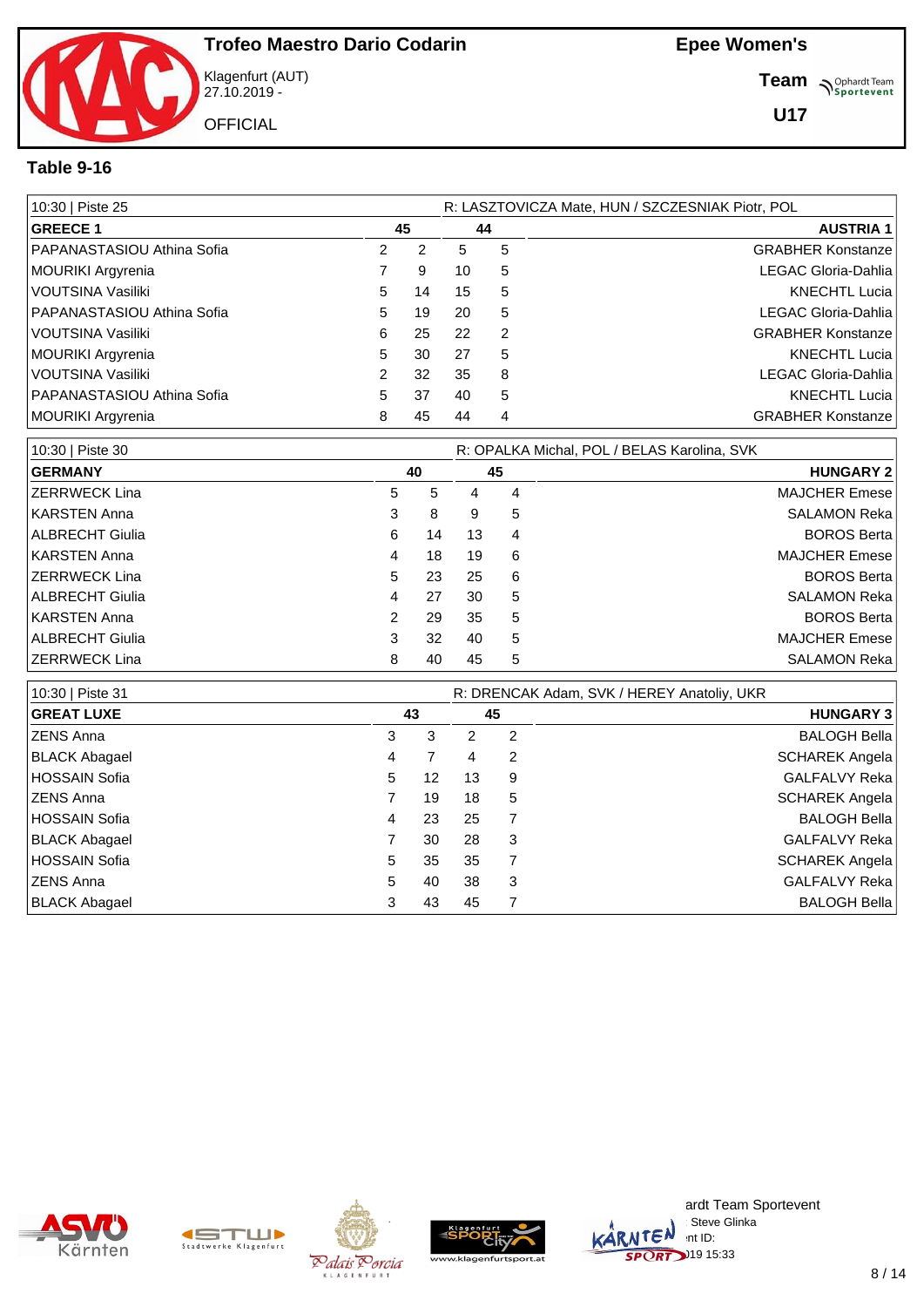

Klagenfurt (AUT) 27.10.2019 - **OFFICIAL** 

**Team N**Sportevent

**U17**

#### **Semi-Final**

| 11:30   Piste GREEN      |   |    |    | R: CELLER Pavol, SVK / MAUNZ Florian, GER |                                                 |  |  |  |  |  |
|--------------------------|---|----|----|-------------------------------------------|-------------------------------------------------|--|--|--|--|--|
| <b>ESTONIA 1</b>         |   | 32 |    | 45                                        | <b>UKRAINE</b>                                  |  |  |  |  |  |
| <b>BOBROVA Elizaveta</b> | 2 | 2  | 4  | 4                                         | <b>MAZUR Yeval</b>                              |  |  |  |  |  |
| <b>TRUUSE Gabriela</b>   | 8 | 10 | 6  | $\overline{2}$                            | LAZARENKO OLEKSANDRA                            |  |  |  |  |  |
| MELLES Anne-Mai          | 5 | 15 | 10 | 4                                         | <b>KULESHOVA Polina</b>                         |  |  |  |  |  |
| <b>BOBROVA Elizaveta</b> | 4 | 19 | 16 | 6                                         | LAZARENKO OLEKSANDRA                            |  |  |  |  |  |
| MELLES Anne-Mai          | 2 | 21 | 24 | 8                                         | MAZUR Yeva                                      |  |  |  |  |  |
| <b>TRUUSE Gabriela</b>   | 2 | 23 | 30 | 6                                         | KULESHOVA Polina                                |  |  |  |  |  |
| <b>NILISK Kristiin</b>   | 2 | 25 | 35 | 5                                         | SYNYTSA Olena-Khanna                            |  |  |  |  |  |
| <b>BOBROVA Elizaveta</b> | 2 | 27 | 40 | 5                                         | KULESHOVA Polina                                |  |  |  |  |  |
| <b>TRUUSE Gabriela</b>   | 5 | 32 | 45 | 5                                         | MAZUR Yeva                                      |  |  |  |  |  |
| 11:30   Piste RED        |   |    |    |                                           | R: PIRVULEASA Ovidiu, ROU / MINCU Madalina, ROU |  |  |  |  |  |
| <b>HUNGARY 1</b>         |   | 23 | 45 |                                           | <b>POLAND</b>                                   |  |  |  |  |  |
| <b>KALMAN Gyongyver</b>  | 3 | 3  | 5  | 5                                         | <b>KLASIK Alicja</b>                            |  |  |  |  |  |
| SZARVAS Rita             | 2 | 5  | 10 | 5                                         | <b>KLUGHARDT Gloria</b>                         |  |  |  |  |  |

WIMMER Dorina **AND READING THE SET ASSESSED ASSESSED** TO A 4 9 15 5 A 5 A 5 2GRYZNIAK Kinga KALMAN Gyongyver **120 Studies 10 Studies 10 Studies 10 Studies 10 Studies 10 Studies 10 Studies 10 Studies 10 Studies 10 Studies 10 Studies 10 Studies 10 Studies 10 Studies 10 Studies 10 Studies 10 Studies 10 Studies 10 St** WIMMER Dorina **1 10 25 5** KLASIK Alicja **1 10 25 5** KLASIK Alicja SZARVAS Rita **14 14 14 30 5** ZGRYZNIAK Kinga DEMETER Diana 3 17 35 5 KLUGHARDT Gloria KALMAN Gyongyver **3** 20 40 5 **ZGRYZNIAK Kinga** SZARVAS Rita 3 23 45 5 KLASIK Alicja











ardt Team Sportevent : Steve Glinka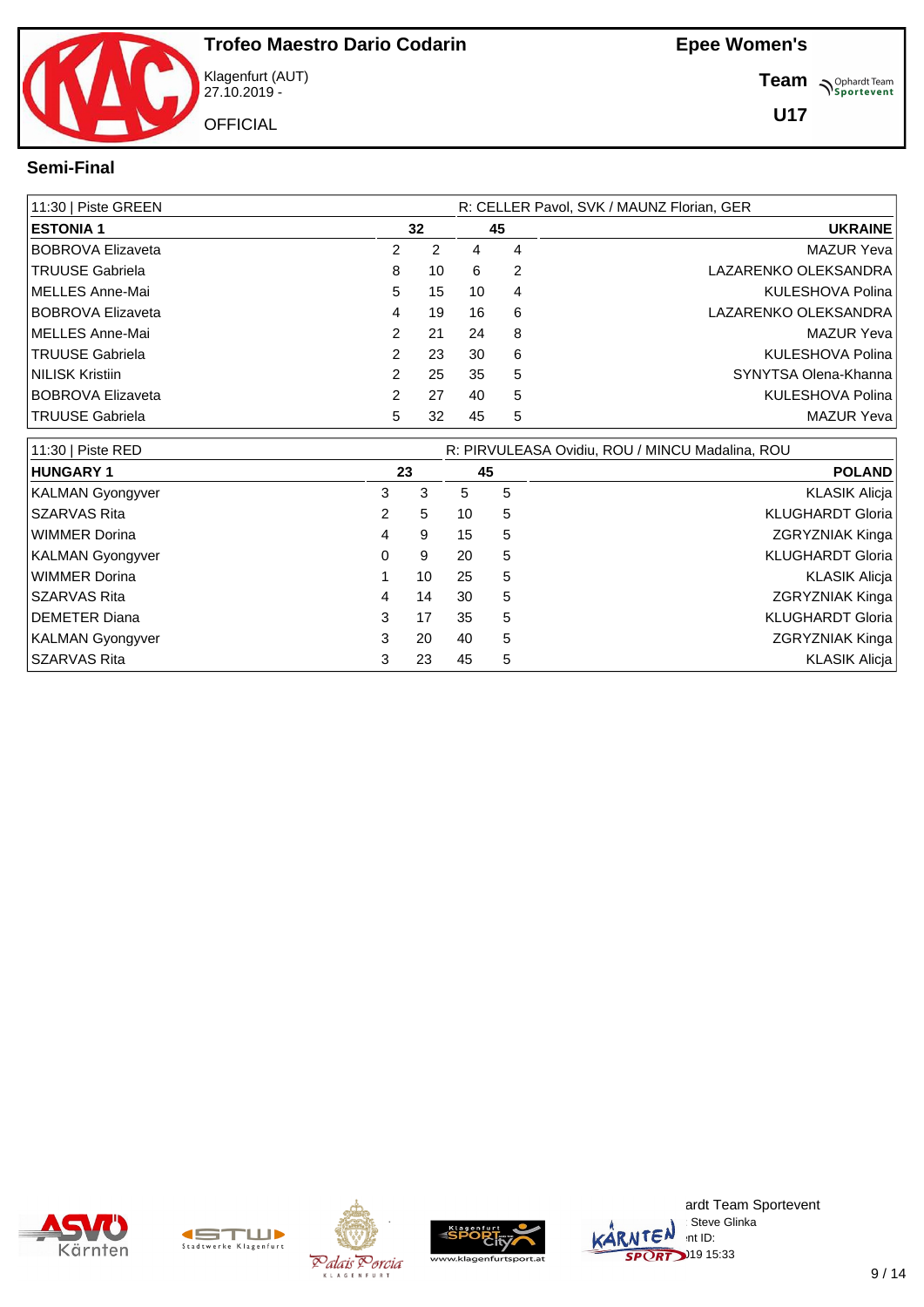

Klagenfurt (AUT) 27.10.2019 -

**Team** *S<sup>Ophardt Team*<br>*S*<sup>P</sup> *Sportevent*</sup>

#### **Table 5-8**

| 11:30   Piste 23      |    |    |    |    | R: BRUCKMUELLER Fabian, AUT / SCHMEDLER Michael, AUT |
|-----------------------|----|----|----|----|------------------------------------------------------|
| <b>POLAND 2</b>       |    | 45 |    | 30 | <b>ROMANIA 2</b>                                     |
| SZYMANOWSKA Karolina  | 5  | 5  | 3  | 3  | ION Theodora                                         |
| WIECZOREK Anna        | 5  | 10 |    | 4  | DRAGHICI Ioana                                       |
| I JADCZAK Dominika    | 5  | 15 | 8  |    | <b>NURCIU Elena</b>                                  |
| WIECZOREK Anna        | 5  | 20 | 11 | 3  | <b>ION Theodora</b>                                  |
| ISZYMANOWSKA Karolina | 5  | 25 | 18 |    | GHICA Andrada                                        |
| I JADCZAK Dominika    | 5  | 30 | 21 | 3  | DRAGHICI Ioana                                       |
| WIECZOREK Anna        | 5  | 35 | 24 | 3  | GHICA Andrada                                        |
| JADCZAK Dominika      | 5. | 40 | 29 | 5  | <b>ION Theodora</b>                                  |
| ISZYMANOWSKA Karolina | 5  | 45 | 30 |    | DRAGHICI Ioana                                       |

| 11:30   Piste 24                 |    |    |    |    | R: LASZTOVICZA Mate, HUN / HONTI - KISS Dominika, HUN |
|----------------------------------|----|----|----|----|-------------------------------------------------------|
| <b>GERMANY 2</b>                 |    | 45 |    | 36 | <b>SWITZERLAND 1</b>                                  |
| <b>ZITTEL Alexandra</b>          | 5  | 5  | 3  | 3  | <b>GOGNIAT Vanie</b>                                  |
| <b>IMEISSNER Katrin</b>          | 5  | 10 | 9  | 6  | <b>KAMARAS Kira</b>                                   |
| <b>SCHULENBURG Patricia Vera</b> | 4  | 14 | 14 | -5 | MASCIARI Valentina                                    |
| ZITTEL Alexandra                 | 6  | 20 | 17 | -3 | <b>KAMARAS Kira</b>                                   |
| <b>SCHULENBURG Patricia Vera</b> | 5  | 25 | 18 |    | <b>GOGNIAT Vanie</b>                                  |
| <b>IMEISSNER Katrin</b>          | 5  | 30 | 23 | 5  | MASCIARI Valentina                                    |
| <b>SCHULENBURG Patricia Vera</b> | 5  | 35 | 27 | 4  | <b>KAMARAS Kira</b>                                   |
| ZITTEL Alexandra                 | 5. | 40 | 32 | 5  | MASCIARI Valentina                                    |
| MEISSNER Katrin                  | 5. | 45 | 36 | 4  | <b>GOGNIAT Vanie</b>                                  |











ardt Team Sportevent : Steve Glinka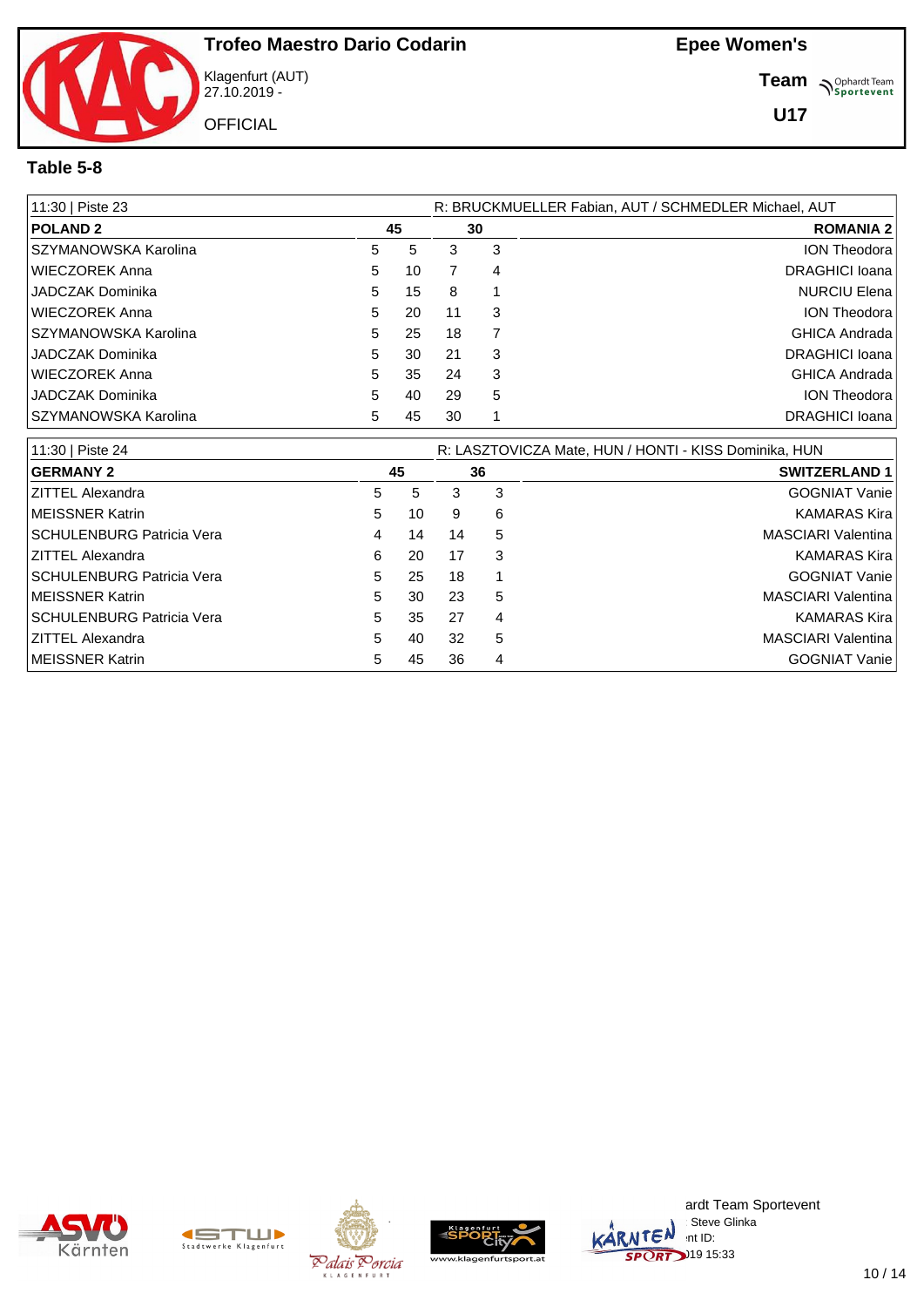Klagenfurt (AUT) 27.10.2019 - **OFFICIAL** 

**Team** *S<sup>Ophardt Team*<br> *S*<sup>P</sup> Sportevent</sup>

**U17**

### **Table 9-12**

| 11:30   Piste 25     |    |    | R: GROPPER Johanna, GER / OPALKA Michal, POL |   |                                     |  |  |  |  |
|----------------------|----|----|----------------------------------------------|---|-------------------------------------|--|--|--|--|
| <b>ROMANIA</b>       |    | 45 | 41                                           |   | <b>GREECE 1</b>                     |  |  |  |  |
| MOROIANU Bianca      | 5  | 5  | 3                                            | 3 | <b>MOURIKI Argyrenia</b>            |  |  |  |  |
| MELINTESCU Ana Maria | 4  | 9  | 4                                            |   | <b>BORONKAY Christina Alexandra</b> |  |  |  |  |
| <b>AXINTE Renata</b> | 4  | 13 | 9                                            | 5 | PAPANASTASIOU Athina Sofia          |  |  |  |  |
| MOROIANU Bianca      |    | 20 | 14                                           | 5 | VOUTSINA Vasiliki                   |  |  |  |  |
| AXINTE Renata        | 5. | 25 | 21                                           |   | <b>MOURIKI Argyrenia</b>            |  |  |  |  |
| MELINTESCU Ana Maria | 5. | 30 | 27                                           | 6 | PAPANASTASIOU Athina Sofia          |  |  |  |  |
| AXINTE Renata        | 5. | 35 | 32                                           | 5 | <b>BORONKAY Christina Alexandra</b> |  |  |  |  |
| MOROIANU Bianca      | 5  | 40 | 35                                           | 3 | PAPANASTASIOU Athina Sofia          |  |  |  |  |
| MELINTESCU Ana Maria | 5  | 45 | 41                                           | 6 | <b>MOURIKI Argyrenia</b>            |  |  |  |  |

| 11:30   Piste 26      |   |    | R: BELAS Karolina, SVK / HEREY Anatoliy, UKR |    |                      |  |  |  |  |
|-----------------------|---|----|----------------------------------------------|----|----------------------|--|--|--|--|
| <b>HUNGARY 3</b>      |   | 41 |                                              | 45 | <b>HUNGARY 2</b>     |  |  |  |  |
| <b>GALFALVY Reka</b>  | 5 | 5  | 5                                            | 5  | <b>SALAMON Reka</b>  |  |  |  |  |
| <b>BALOGH Bella</b>   | 4 | 9  | 10                                           | 5  | <b>BOROS Berta</b>   |  |  |  |  |
| <b>SCHAREK Angela</b> | 3 | 12 | 15                                           | 5  | <b>MAJCHER Emese</b> |  |  |  |  |
| <b>GALFALVY Reka</b>  | 8 | 20 | 20                                           | 5  | <b>BOROS Berta</b>   |  |  |  |  |
| <b>SCHAREK Angela</b> | 2 | 22 | 23                                           | 3  | <b>SALAMON Reka</b>  |  |  |  |  |
| BALOGH Bella          | 3 | 25 | 26                                           | 3  | <b>MAJCHER Emese</b> |  |  |  |  |
| <b>SCHAREK Angela</b> | 5 | 30 | 35                                           | 9  | <b>BOROS Berta</b>   |  |  |  |  |
| <b>GALFALVY Reka</b>  |   | 37 | 38                                           | 3  | <b>MAJCHER Emese</b> |  |  |  |  |
| BALOGH Bella          | 4 | 41 | 45                                           | 7  | <b>SALAMON Reka</b>  |  |  |  |  |

### **Table 13-16**

| 11:30   Piste 30       |   | R: BIRO David, ROU / JEZA Eva, SLO |    |    |                |                                                   |  |  |
|------------------------|---|------------------------------------|----|----|----------------|---------------------------------------------------|--|--|
| <b>UKRAINE 2</b>       |   |                                    | 45 | 27 |                | <b>AUSTRIA 1</b>                                  |  |  |
| <b>TOLMACHOVA Olha</b> |   | 4                                  | 4  | 5. | 5              | <b>KNECHTL Lucia</b>                              |  |  |
| MUKOID Julia           |   | 6                                  | 10 |    | $\overline{2}$ | LEGAC Gloria-Dahlia                               |  |  |
| MAKARUSHCHENKO Ksenija |   | 5                                  | 15 | 9  | 2              | <b>ZERLAUTH Anna Lea</b>                          |  |  |
| <b>TOLMACHOVA Olha</b> |   | 5                                  | 20 | 13 | 4              | LEGAC Gloria-Dahlia                               |  |  |
| MAKARUSHCHENKO Ksenija |   | 5                                  | 25 | 17 | 4              | <b>KNECHTL Lucia</b>                              |  |  |
| MUKOID Julia           |   | 5                                  | 30 | 19 | $\overline{2}$ | <b>ZERLAUTH Anna Lea</b>                          |  |  |
| MAKARUSHCHENKO Ksenija |   | 5                                  | 35 | 19 | $\Omega$       | LEGAC Gloria-Dahlia                               |  |  |
| <b>TOLMACHOVA Olha</b> |   | 5                                  | 40 | 25 | 6              | ZERLAUTH Anna Lea                                 |  |  |
| MUKOID Julia           |   | 5                                  | 45 | 27 | 2              | <b>KNECHTL Lucia</b>                              |  |  |
| 11:30   Piste 31       |   |                                    |    |    |                | R: ORICCHIO Giuseppe, SUI / SADOWY Katarzyna, POL |  |  |
| <b>GREAT LUXE</b>      | 0 |                                    |    |    | 0              | <b>GERMANY</b>                                    |  |  |









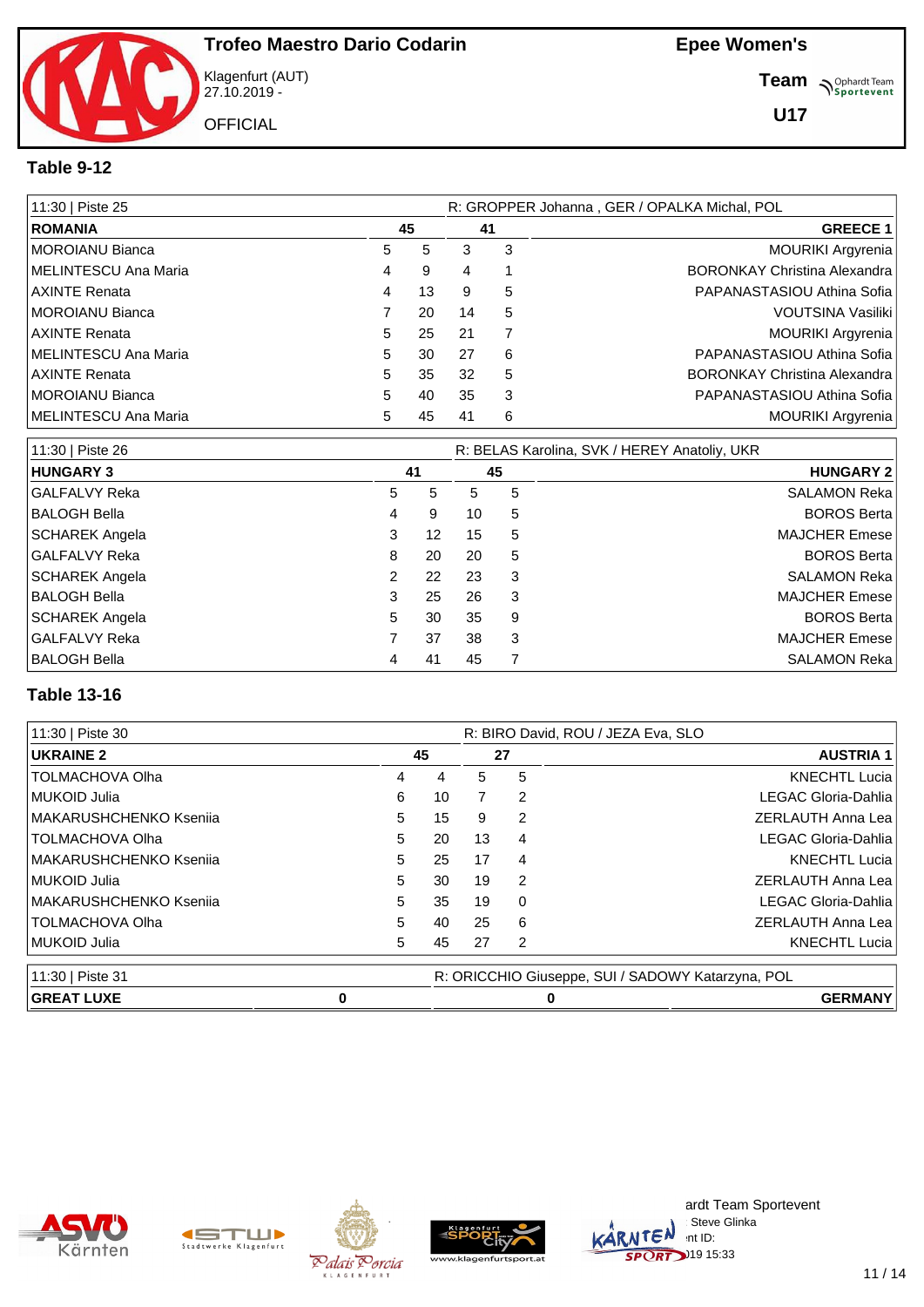

Klagenfurt (AUT) 27.10.2019 - **OFFICIAL** 

**Team S**<sup>Ophardt Team</sub></sup>

**U17**

#### **Place 3/4**

| 12:30   Piste RED     |    |    | R: MINCU Madalina, ROU / SADOWY Katarzyna, POL |    |                        |  |  |  |  |
|-----------------------|----|----|------------------------------------------------|----|------------------------|--|--|--|--|
| <b>HUNGARY 1</b>      |    | 45 |                                                | 23 | <b>ESTONIA 1</b>       |  |  |  |  |
| KALMAN Gyongyver      | 5. | 5  |                                                |    | <b>TRUUSE Gabriela</b> |  |  |  |  |
| SZARVAS Rita          | 5. | 10 | 3                                              | 2  | <b>NILISK Kristiin</b> |  |  |  |  |
| <b>IDEMETER Diana</b> | 5. | 15 | 6                                              | 3  | MELLES Anne-Mai        |  |  |  |  |
| KALMAN Gyongyver      | 5  | 20 |                                                |    | <b>NILISK Kristiin</b> |  |  |  |  |
| <b>IDEMETER Diana</b> | 5  | 25 | 12                                             | 5  | <b>TRUUSE Gabriela</b> |  |  |  |  |
| SSZARVAS Rita         | 5. | 30 | 14                                             | 2  | <b>MELLES Anne-Mai</b> |  |  |  |  |
| DEMETER Diana         | 5  | 35 | 18                                             | 4  | <b>NILISK Kristiin</b> |  |  |  |  |
| KALMAN Gyongyver      | 5. | 40 | 21                                             | 3  | <b>MELLES Anne-Mai</b> |  |  |  |  |
| <b>SZARVAS Rita</b>   | 5  | 45 | 23                                             | 2  | <b>TRUUSE Gabriela</b> |  |  |  |  |

#### **Place 5/6**

| 12:30   Piste 22                 |    |    |    | R: VUKOVIC Filip, CRO / PIRVULEASA Ovidiu, ROU |                         |  |  |  |  |  |  |
|----------------------------------|----|----|----|------------------------------------------------|-------------------------|--|--|--|--|--|--|
| <b>GERMANY 2</b>                 | 45 |    | 42 | <b>POLAND 2</b>                                |                         |  |  |  |  |  |  |
| <b>IMEISSNER Katrin</b>          |    |    | 5. | 5                                              | <b>JADCZAK Dominika</b> |  |  |  |  |  |  |
| <b>SCHULENBURG Patricia Vera</b> | 4  | 5  | 10 | 5                                              | SZYMANOWSKA Karolina    |  |  |  |  |  |  |
| <b>ZITTEL Alexandra</b>          | 4  | 9  | 15 | 5                                              | <b>WIECZOREK Anna</b>   |  |  |  |  |  |  |
| SCHULENBURG Patricia Vera        |    | 14 | 20 | 5                                              | JADCZAK Dominika        |  |  |  |  |  |  |
| <b>IMEISSNER Katrin</b>          | 9  | 23 | 25 | 5                                              | <b>WIECZOREK Anna</b>   |  |  |  |  |  |  |
| ZITTEL Alexandra                 | 5  | 28 | 30 | 5                                              | SZYMANOWSKA Karolina    |  |  |  |  |  |  |
| SCHULENBURG Patricia Vera        | 4  | 32 | 33 | 3                                              | <b>WIECZOREK Anna</b>   |  |  |  |  |  |  |
| <b>IZITTEL Alexandra</b>         | 8  | 40 | 38 | 5                                              | <b>JADCZAK Dominika</b> |  |  |  |  |  |  |
| <b>IMEISSNER Katrin</b>          | 5  | 45 | 42 | 4                                              | SZYMANOWSKA Karolina    |  |  |  |  |  |  |

#### **Place 7/8**

| 12:30   Piste 23           |    |    | R: WOROBIEC Wojciech, POL / CELLER Pavol, SVK |                  |                      |  |  |  |  |  |  |
|----------------------------|----|----|-----------------------------------------------|------------------|----------------------|--|--|--|--|--|--|
| <b>SWITZERLAND 1</b>       | 42 |    | 45                                            | <b>ROMANIA 2</b> |                      |  |  |  |  |  |  |
| <b>IMASCIARI Valentina</b> | 4  | 4  | 5.                                            | 5                | <b>ION Theodora</b>  |  |  |  |  |  |  |
| KAMARAS Kira               | 6  | 10 | 9                                             | 4                | DRAGHICI Ioana       |  |  |  |  |  |  |
| ANDERES Julia              | 4  | 14 | 15                                            | 6                | <b>GHICA Andrada</b> |  |  |  |  |  |  |
| KAMARAS Kira               | 4  | 18 | 20                                            | 5                | <b>ION Theodora</b>  |  |  |  |  |  |  |
| <b>IMASCIARI Valentina</b> |    | 25 | 23                                            | 3                | <b>GHICA Andrada</b> |  |  |  |  |  |  |
| ANDERES Julia              | 3  | 28 | 30                                            |                  | DRAGHICI Ioana       |  |  |  |  |  |  |
| KAMARAS Kira               |    | 35 | 34                                            | 4                | <b>GHICA Andrada</b> |  |  |  |  |  |  |
| ANDERES Julia              | 4  | 39 | 40                                            | 6                | <b>ION Theodora</b>  |  |  |  |  |  |  |
| <b>IMASCIARI Valentina</b> | 3  | 42 | 45                                            | 5                | DRAGHICI Ioana       |  |  |  |  |  |  |









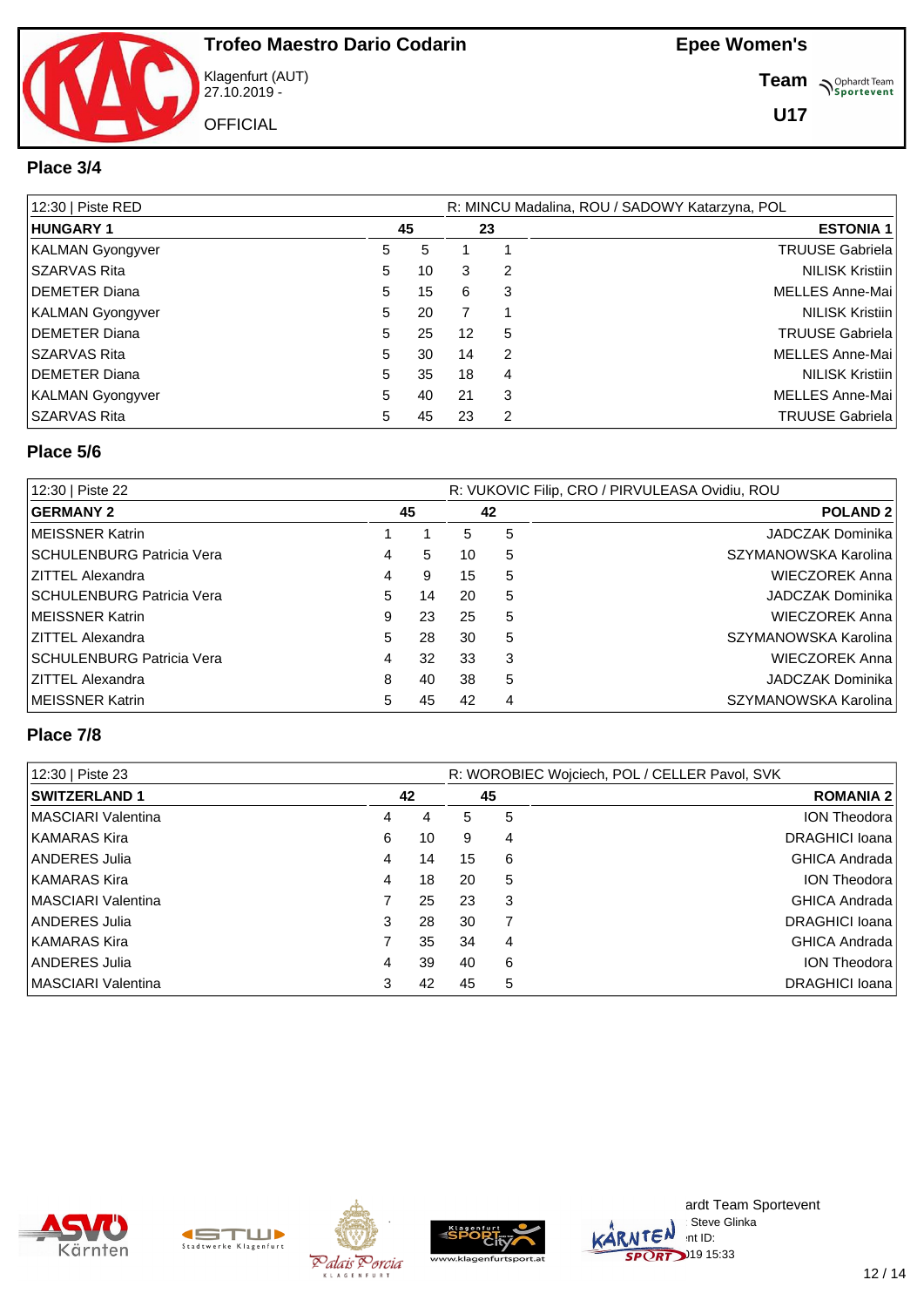Klagenfurt (AUT) 27.10.2019 - **OFFICIAL** 

**Team** *S<sup>Ophardt Team*<br> *S*<sup>P</sup> Sportevent</sup>

**U17**

### **Place 9/10**

| 12:30   Piste 25      |    |    |    | R: OPALKA Michal, POL / GROPPER Johanna, GER |                        |  |  |  |  |
|-----------------------|----|----|----|----------------------------------------------|------------------------|--|--|--|--|
| <b>HUNGARY 2</b>      |    | 45 |    | 31                                           | <b>ROMANIA</b>         |  |  |  |  |
| <b>SALAMON Reka</b>   | 5  | 5  |    | 2                                            | <b>MOROIANU Bianca</b> |  |  |  |  |
| <b>BOROS Berta</b>    | 5. | 10 | 5. | 3                                            | MELINTESCU Ana Maria   |  |  |  |  |
| <b>IMAJCHER Emese</b> | 5  | 15 | 8  | 3                                            | <b>ZOTA Diana</b>      |  |  |  |  |
| <b>BOROS Berta</b>    | 5  | 20 | 11 | 3                                            | <b>MOROIANU Bianca</b> |  |  |  |  |
| SALAMON Reka          | 5. | 25 | 12 |                                              | ZOTA Diana             |  |  |  |  |
| <b>IMAJCHER Emese</b> | 5. | 30 | 17 | 5                                            | MELINTESCU Ana Maria   |  |  |  |  |
| <b>BOROS Berta</b>    | 5  | 35 | 22 | 5                                            | ZOTA Diana             |  |  |  |  |
| <b>IMAJCHER Emese</b> | 5. | 40 | 29 |                                              | <b>MOROIANU Bianca</b> |  |  |  |  |
| SALAMON Reka          | 5. | 45 | 31 | 2                                            | MELINTESCU Ana Maria   |  |  |  |  |

### **Place 11/12**

| 12:30   Piste 26      |    | R: JEZA Eva, SLO / BIRO David, ROU |    |                |                                     |  |  |  |  |
|-----------------------|----|------------------------------------|----|----------------|-------------------------------------|--|--|--|--|
| <b>HUNGARY 3</b>      |    | 45                                 |    |                | <b>GREECE 1</b>                     |  |  |  |  |
| BALOGH Bella          |    |                                    | 5  | 5              | <b>VOUTSINA Vasiliki</b>            |  |  |  |  |
| <b>SCHAREK Angela</b> | 2  | 3                                  | 10 | 5              | <b>MOURIKI Argyrenia</b>            |  |  |  |  |
| GALFALVY Reka         | 3  | 6                                  | 15 | 5              | <b>BORONKAY Christina Alexandra</b> |  |  |  |  |
| SCHAREK Angela        | 10 | 16                                 | 20 | 5              | VOUTSINA Vasiliki                   |  |  |  |  |
| BALOGH Bella          | 6  | 22                                 | 22 | $\overline{2}$ | <b>BORONKAY Christina Alexandra</b> |  |  |  |  |
| GALFALVY Reka         | 8  | 30                                 | 28 | 6              | MOURIKI Argyrenia                   |  |  |  |  |
| SCHAREK Angela        | 5  | 35                                 | 29 |                | <b>BORONKAY Christina Alexandra</b> |  |  |  |  |
| GALFALVY Reka         | 5  | 40                                 | 30 | 1              | VOUTSINA Vasiliki                   |  |  |  |  |
| BALOGH Bella          | 5  | 45                                 | 34 | 4              | <b>MOURIKI Argyrenia</b>            |  |  |  |  |

#### **Place 13/14**

| 12:30   Piste 30      |   |    | R: ORICCHIO Giuseppe, SUI / SCHMEDLER Michael, AUT |          |                        |  |  |  |  |  |
|-----------------------|---|----|----------------------------------------------------|----------|------------------------|--|--|--|--|--|
| <b>GERMANY</b>        |   | 45 |                                                    | 23       | <b>UKRAINE 2</b>       |  |  |  |  |  |
| KOZIELSKI Katharina   | 3 | 3  | 4                                                  | 4        | MUKOID Julia           |  |  |  |  |  |
| IZERRWECK Lina        |   | 10 | 6                                                  | 2        | MAKARUSHCHENKO Kseniia |  |  |  |  |  |
| KARSTEN Anna          | 5 | 15 | 9                                                  | -3       | <b>TOLMACHOVA Olha</b> |  |  |  |  |  |
| KOZIELSKI Katharina   | 5 | 20 | 10                                                 |          | <b>GODVAN Yeva</b>     |  |  |  |  |  |
| KARSTEN Anna          | 5 | 25 | 19                                                 | 9        | MUKOID Julia           |  |  |  |  |  |
| IZERRWECK Lina        | 5 | 30 | 19                                                 | $\Omega$ | <b>TOLMACHOVA Olha</b> |  |  |  |  |  |
| KARSTEN Anna          | 5 | 35 | 20                                                 |          | MAKARUSHCHENKO Ksenija |  |  |  |  |  |
| KOZIELSKI Katharina   | 5 | 40 | 22                                                 | 2        | <b>TOLMACHOVA Olha</b> |  |  |  |  |  |
| <b>IZERRWECK Lina</b> | 5 | 45 | 23                                                 |          | MUKOID Julia           |  |  |  |  |  |

## **Place 15/16**

| 12:30 <br>Piste 31 |  |
|--------------------|--|
| <b>GREAT LUXE</b>  |  |









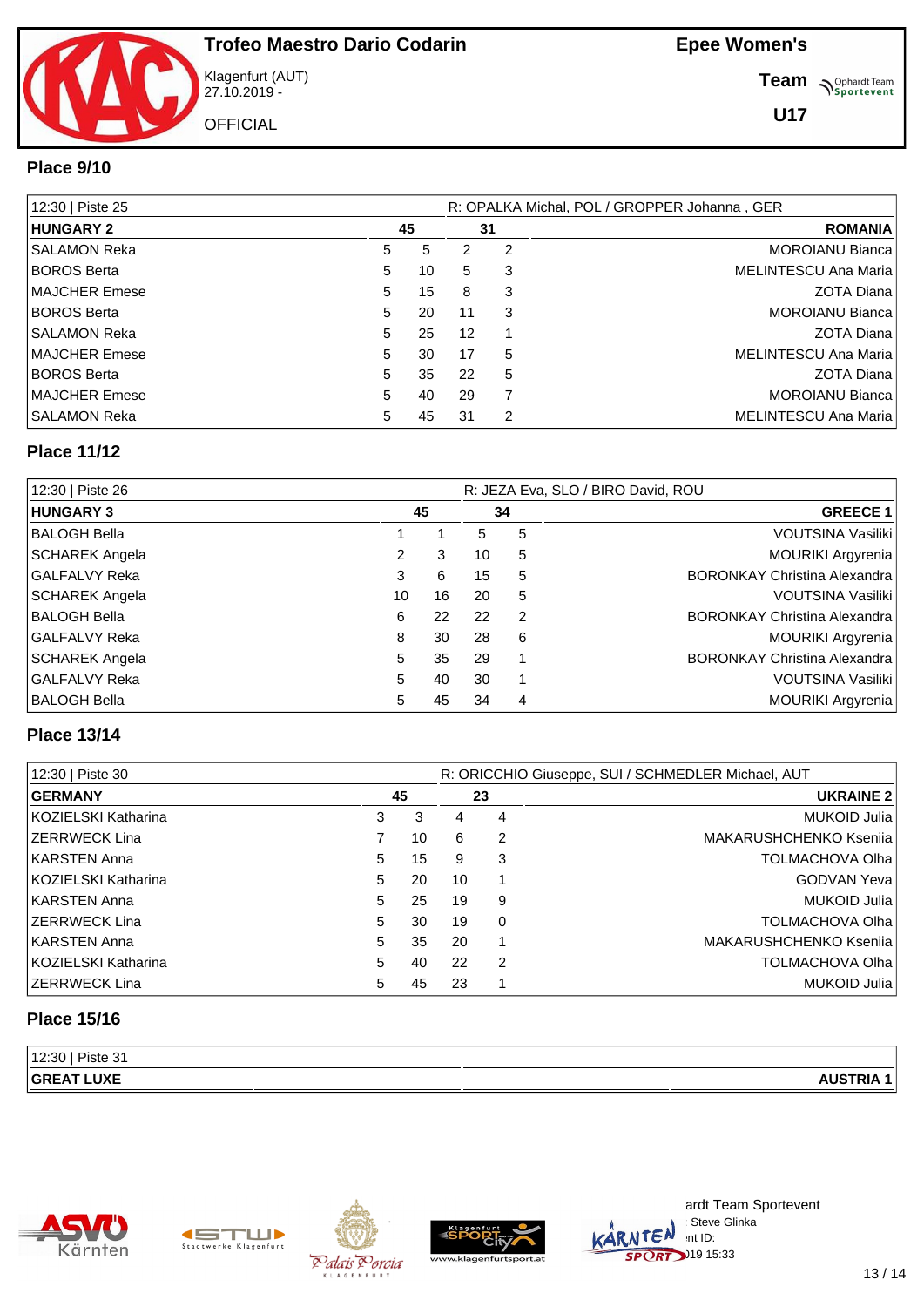

Klagenfurt (AUT) 27.10.2019 - **OFFICIAL** 

**Team** *S<sup>Ophardt Team*<br>*S*<sup>P</sup> *Sportevent*</sup>

**U17**

#### **Final**

| 12:30   Piste PO       |   |    |    |   | R: MAUNZ Florian, GER / HONTI - KISS Dominika, HUN |
|------------------------|---|----|----|---|----------------------------------------------------|
| <b>POLAND</b>          |   | 45 |    |   | <b>UKRAINE</b>                                     |
| KLASIK Alicja          | 5 |    |    |   | KULESHOVA Polina                                   |
| KLUGHARDT Gloria       | 5 | 10 | 6  | 5 | MAZUR Yeval                                        |
| <b>ZGRYZNIAK Kinga</b> | 5 | 15 |    |   | SYNYTSA Olena-Khanna                               |
| KLUGHARDT Gloria       | 5 | 20 | 9  | 2 | KULESHOVA Polina                                   |
| KLASIK Alicja          | 5 | 25 | 10 |   | LAZARENKO OLEKSANDRA                               |
| <b>ZGRYZNIAK Kinga</b> | 5 | 30 | 14 | 4 | <b>MAZUR Yeva</b>                                  |
| KLUGHARDT Gloria       | 5 | 35 | 19 | 5 | LAZARENKO OLEKSANDRA                               |
| <b>ZGRYZNIAK Kinga</b> | 5 | 40 | 23 | 4 | KULESHOVA Polina                                   |
| KLASIK Alicja          | 5 | 45 | 23 | 0 | MAZUR Yeva                                         |









ardt Team Sportevent : Steve Glinka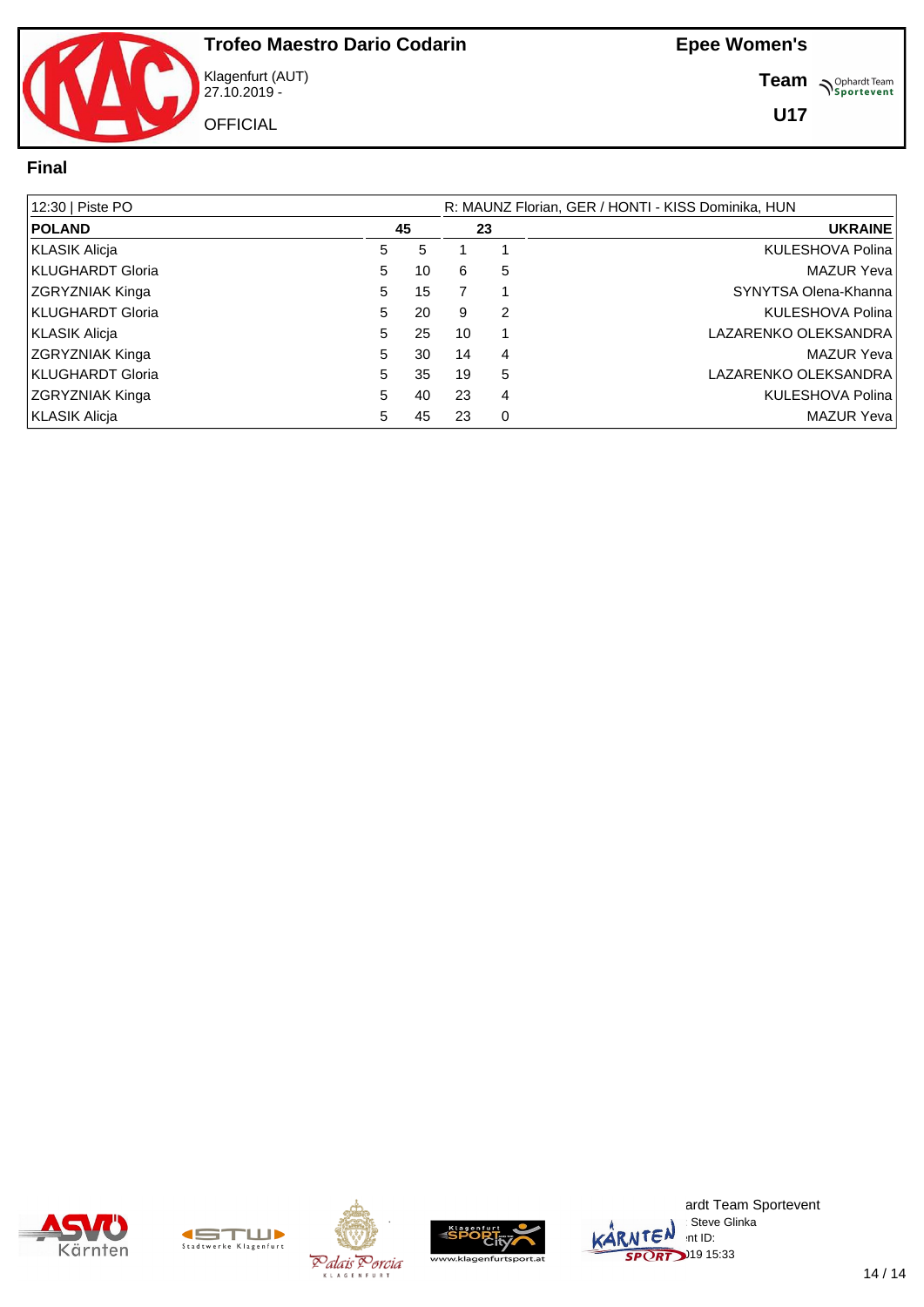### **Epee Women's**

**Team**

**U17**

**Sportevent** 



Klagenfurt (AUT) 27.10.2019 -

**OFFICIAL** 

# **Final placement**

| <b>Place</b> | <b>Nation</b> | Name                             | yob                  |
|--------------|---------------|----------------------------------|----------------------|
| $\mathbf{1}$ | POL           | <b>POLAND</b>                    |                      |
|              |               | <b>KLUGHARDT Gloria</b>          | 2003                 |
|              |               | FRYSTACKA Patrycja               | 2003                 |
|              |               | <b>KLASIK Alicja</b>             | 2004                 |
|              |               | ZGRYZNIAK Kinga                  | 2003                 |
| 2            | <b>UKR</b>    | <b>UKRAINE</b>                   |                      |
|              |               | <b>KULESHOVA Polina</b>          | 2003                 |
|              |               | <b>MAZUR Yeva</b>                | 2003                 |
|              |               | LAZARENKO OLEKSANDRA             | 2004                 |
|              |               | SYNYTSA Olena-Khanna             | 2004                 |
| 3            | <b>HUN</b>    | <b>HUNGARY 1</b>                 |                      |
|              |               | <b>DEMETER Diana</b>             | 2004                 |
|              |               | <b>KALMAN Gyongyver</b>          | 2003                 |
|              |               | <b>WIMMER Dorina</b>             | 2005                 |
|              |               | <b>SZARVAS Rita</b>              | 2003                 |
| 4            | <b>EST</b>    | <b>ESTONIA1</b>                  |                      |
|              |               | <b>BOBROVA Elizaveta</b>         | 2005                 |
|              |               | MELLES Anne-Mai                  | 2003                 |
|              |               | <b>NILISK Kristiin</b>           | 2004                 |
|              |               | <b>TRUUSE Gabriela</b>           | 2004                 |
| 5            | <b>GER</b>    | <b>GERMANY 2</b>                 |                      |
|              |               | <b>MEISSNER Katrin</b>           | 2003                 |
|              |               | ZITTEL Alexandra                 | 2004                 |
|              |               | <b>SCHULENBURG Patricia Vera</b> | 2004                 |
|              |               | ALVES DE LIMA Carolina           | 2004                 |
| 6            | <b>POL</b>    | POLAND <sub>2</sub>              |                      |
|              |               | <b>JADCZAK Dominika</b>          | 2003                 |
|              |               | <b>WIECZOREK Anna</b>            | 2003                 |
|              |               | SZYMANOWSKA Karolina             | 2003                 |
|              |               | <b>KORKUS Emilia</b>             | 2004                 |
| 7            | ROU           | <b>ROMANIA 2</b>                 |                      |
|              |               | <b>ION Theodora</b>              | 2004                 |
|              |               | <b>GHICA Andrada</b>             | 2003                 |
|              |               | <b>NURCIU Elena</b>              | 2004                 |
|              |               | <b>DRAGHICI Ioana</b>            | 2004                 |
| 8            | SUI           | SWITZERLAND 1                    |                      |
|              |               | <b>GOGNIAT Vanie</b>             | 2005                 |
|              |               | <b>ANDERES Julia</b>             | 2003                 |
|              |               | MASCIARI Valentina               | 2003                 |
|              |               | <b>KAMARAS Kira</b>              | 2003                 |
| 9            | <b>HUN</b>    | <b>HUNGARY 2</b>                 |                      |
|              |               | <b>BOROS Berta</b>               | 2003                 |
|              |               | <b>MAJCHER Emese</b>             | 2003                 |
|              |               | <b>SALAMON Reka</b>              | 2004                 |
|              |               | <b>ANDRASFI Julia</b>            | 2004                 |
| 10           | <b>ROU</b>    | <b>ROMANIA</b>                   |                      |
|              |               |                                  | ardt Team Sportevent |





K L A G E N F L



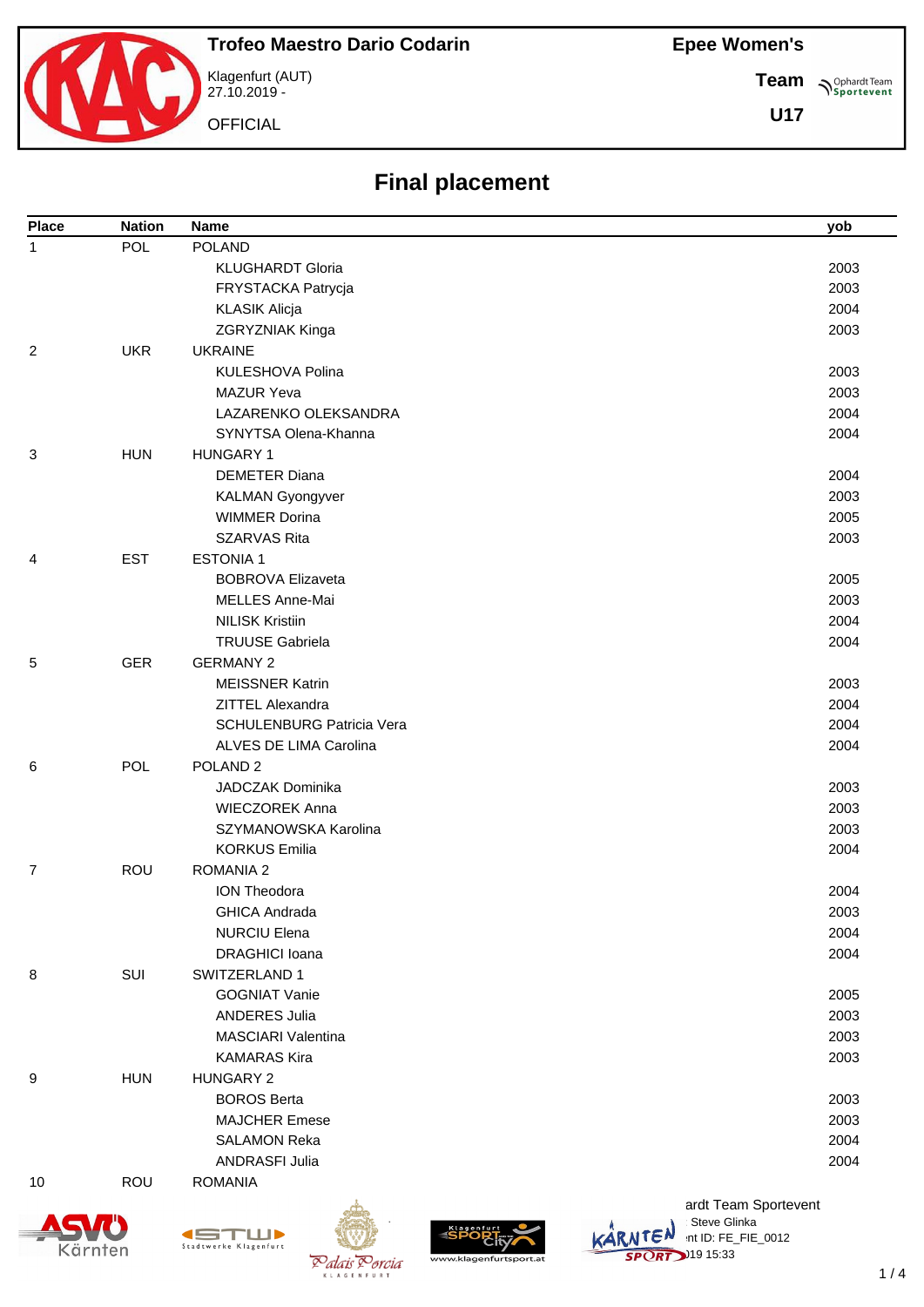**Epee Women's**



## **Trofeo Maestro Dario Codarin**

Klagenfurt (AUT) 27.10.2019 -

**OFFICIAL** 

**Team Sportevent** 

| <b>Place</b> | <b>Nation</b> | <b>Name</b>                                              | yob                                      |
|--------------|---------------|----------------------------------------------------------|------------------------------------------|
|              |               | <b>AXINTE Renata</b>                                     | 2004                                     |
|              |               | <b>MELINTESCU Ana Maria</b>                              | 2003                                     |
|              |               | <b>MOROIANU Bianca</b>                                   | 2003                                     |
|              |               | <b>ZOTA Diana</b>                                        | 2003                                     |
| 11           | <b>HUN</b>    | <b>HUNGARY 3</b>                                         |                                          |
|              |               | <b>BALOGH Bella</b>                                      | 2004                                     |
|              |               | <b>SCHAREK Angela</b>                                    | 2004                                     |
|              |               | <b>GALFALVY Reka</b>                                     | 2004                                     |
| 12           | <b>GRE</b>    | <b>GREECE 1</b>                                          |                                          |
|              |               | VOUTSINA Vasiliki                                        | 2004                                     |
|              |               | PAPANASTASIOU Athina Sofia                               | 2003                                     |
|              |               | MOURIKI Argyrenia                                        | 2005                                     |
|              |               | <b>BORONKAY Christina Alexandra</b>                      | 2004                                     |
| 13           | <b>GER</b>    | <b>GERMANY</b>                                           |                                          |
|              |               | <b>KARSTEN Anna</b>                                      | 2004                                     |
|              |               | <b>ALBRECHT Giulia</b>                                   | 2003                                     |
|              |               | KOZIELSKI Katharina                                      | 2003                                     |
|              |               | <b>ZERRWECK Lina</b>                                     | 2004                                     |
| 14           | <b>UKR</b>    | <b>UKRAINE 2</b>                                         |                                          |
|              |               | <b>GODVAN Yeva</b>                                       | 2003                                     |
|              |               | <b>TOLMACHOVA Olha</b>                                   | 2003                                     |
|              |               | MAKARUSHCHENKO Kseniia                                   | 2003                                     |
|              |               | <b>MUKOID Julia</b>                                      | 2003                                     |
| 15           | <b>AUT</b>    | <b>AUSTRIA1</b>                                          |                                          |
|              |               | LEGAC Gloria-Dahlia                                      | 2003                                     |
|              |               | <b>GRABHER Konstanze</b>                                 | 2004                                     |
|              |               | <b>KNECHTL Lucia</b>                                     | 2003                                     |
|              |               | ZERLAUTH Anna Lea                                        | 2003                                     |
| 16 ABD       | <b>GBR</b>    | <b>GREAT LUXE (Direct elimination)</b>                   |                                          |
|              |               | <b>ZENS Anna</b>                                         | 2003                                     |
|              |               | <b>HOSSAIN Sofia</b>                                     | 2004                                     |
| Table of 32  |               | <b>BLACK Abagael</b>                                     | 2003                                     |
| 17           | <b>ITA</b>    | <b>ITALY</b>                                             |                                          |
|              |               | <b>CELLETTI Flavia</b>                                   | 2004                                     |
|              |               | <b>PULCINI Rachele</b>                                   | 2004                                     |
|              |               | <b>GREGGI Costanza</b>                                   | 2005                                     |
|              |               | ZARDO Margherita                                         | 2004                                     |
| 18           | <b>ITA</b>    | <b>ITALY 2</b>                                           |                                          |
|              |               | <b>BELLOTTI Emma</b>                                     | 2003                                     |
|              |               | <b>IOGNA MARCUZZI Martina</b>                            | 2005                                     |
|              |               | <b>AMICI Giulia</b>                                      | 2005                                     |
| 19           | SUI           | SWITZERLAND 2                                            |                                          |
|              |               | <b>HEUBI Pauline</b>                                     | 2005                                     |
|              |               | <b>PETRINI Claire</b>                                    | 2003                                     |
|              |               | MAIGA Magda Louna                                        | 2006                                     |
|              |               | PETTOLA Chiara                                           | 2003                                     |
| 20           | <b>UKR</b>    | <b>UKRAINE 3</b>                                         |                                          |
|              |               | <b>CONRAD Emili</b>                                      | 2007                                     |
|              |               |                                                          | ardt Team Sportevent                     |
|              |               |                                                          | Steve Glinka                             |
| Kärnten      |               | ke Klagenfurt<br>www.klagenfurtsport.at<br>Dalais Devoia | int ID: FE_FIE_0012<br>$SPORT$ )19 15:33 |

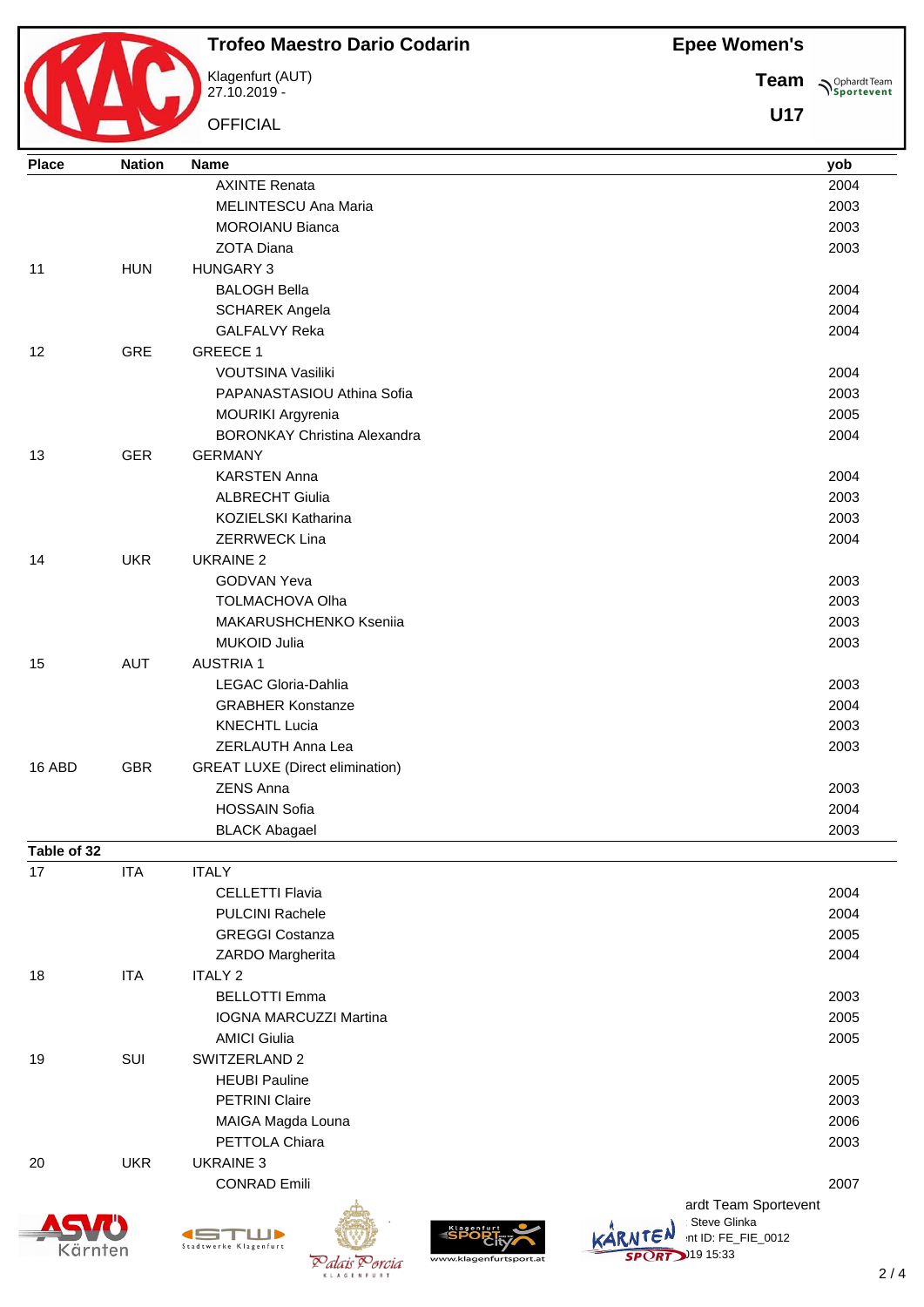**Epee Women's**



## **Trofeo Maestro Dario Codarin**

Klagenfurt (AUT) 27.10.2019 -

**OFFICIAL** 

**Team Sportevent** 

| <b>Place</b> | <b>Nation</b> | <b>Name</b>                               | yob                  |
|--------------|---------------|-------------------------------------------|----------------------|
|              |               | <b>TVERDOKHLIB Sofiya</b>                 | 2004                 |
|              |               | BILETSKA Iryna-Anastasiia                 | 2004                 |
|              |               | <b>HENTOSH Anastasiia</b>                 | 2003                 |
| 21           | POL           | POLAND <sub>3</sub>                       |                      |
|              |               | SLEZAK Katarzyna                          | 2005                 |
|              |               | <b>OSADNIK Maja</b>                       | 2004                 |
|              |               | KOBYLNICKA Michalina                      | 2004                 |
|              |               | JAROSZEK Emilia                           | 2004                 |
| 22           | POL           | POLAND <sub>4</sub>                       |                      |
|              |               | <b>KRAUSE Marta</b>                       | 2003                 |
|              |               | TOMASZEWSKA Natalia                       | 2003                 |
|              |               | <b>SABALSKA Ewelina</b>                   | 2003                 |
|              |               | PIOTROWSKA Aleksandra                     | 2003                 |
| 23           | POL           | POLAND <sub>5</sub>                       |                      |
|              |               | PORWOL Liliana                            | 2006                 |
|              |               | KOLPA Joanna                              | 2005                 |
|              |               | <b>TERCJAK Oliwia</b>                     | 2005                 |
| 24           | <b>GER</b>    | <b>GERMANY 4</b>                          |                      |
|              |               | <b>MARX Charlotte</b>                     | 2005                 |
|              |               | PETERSEN Jara-Sophie                      | 2003                 |
|              |               | <b>FROMMOLT Emily</b>                     | 2004                 |
|              |               | <b>MENDE Marah</b>                        | 2004                 |
| 25           | <b>GRE</b>    | GREECE 2                                  |                      |
|              |               | DELIDIMITRIOU Smaragda                    | 2003                 |
|              |               | <b>KARANTZA Konstantina</b>               | 2005                 |
|              |               | <b>MARKOTI Vasiliki</b>                   | 2003                 |
|              |               | <b>TARENIDOU Afroditi</b>                 | 2004                 |
| 26           | <b>HUN</b>    | <b>HUNGARY 4</b>                          |                      |
|              |               | <b>MIKLOS Fanni</b>                       | 2003                 |
|              |               | PRUZSINA Panna                            | 2003                 |
|              |               | <b>BENCSIK Anna</b>                       | 2004                 |
|              |               | <b>OLAH Lili</b>                          | 2005                 |
| 27           | <b>GER</b>    | <b>GERMANY 3</b>                          |                      |
|              |               | JUETTEN Svenja                            | 2004                 |
|              |               | <b>MUELLER Fiona</b>                      | 2004                 |
|              |               | KOTTUSCH Constanze                        | 2003                 |
| 28           | <b>AUT</b>    | <b>AUSTRIA 2</b>                          |                      |
|              |               | KLEINERT Lilly-Eleonore                   | 2004                 |
|              |               | RUEDISSER Ronja                           | 2004                 |
|              |               | CHEVAUX Lena                              | 2005                 |
| 29           | <b>NOR</b>    | <b>NORWAY</b>                             |                      |
|              |               | <b>NUKSA Armina</b>                       | 2003                 |
|              |               | <b>TENGESDAL Vilde</b>                    | 2004                 |
|              |               |                                           | 2004                 |
|              |               | <b>WEN Jiayi</b><br><b>SMORAAS Louise</b> | 2003                 |
|              |               |                                           |                      |
| 30           | GRE           | GREECE 3                                  |                      |
|              |               | <b>TIRIAKIDOU Maria Christina</b>         | 2005                 |
|              |               | STAVRIDOU Anna                            | 2005                 |
|              |               | MIAOULI Anna Maria                        | 2004                 |
|              |               |                                           | ardt Team Sportevent |







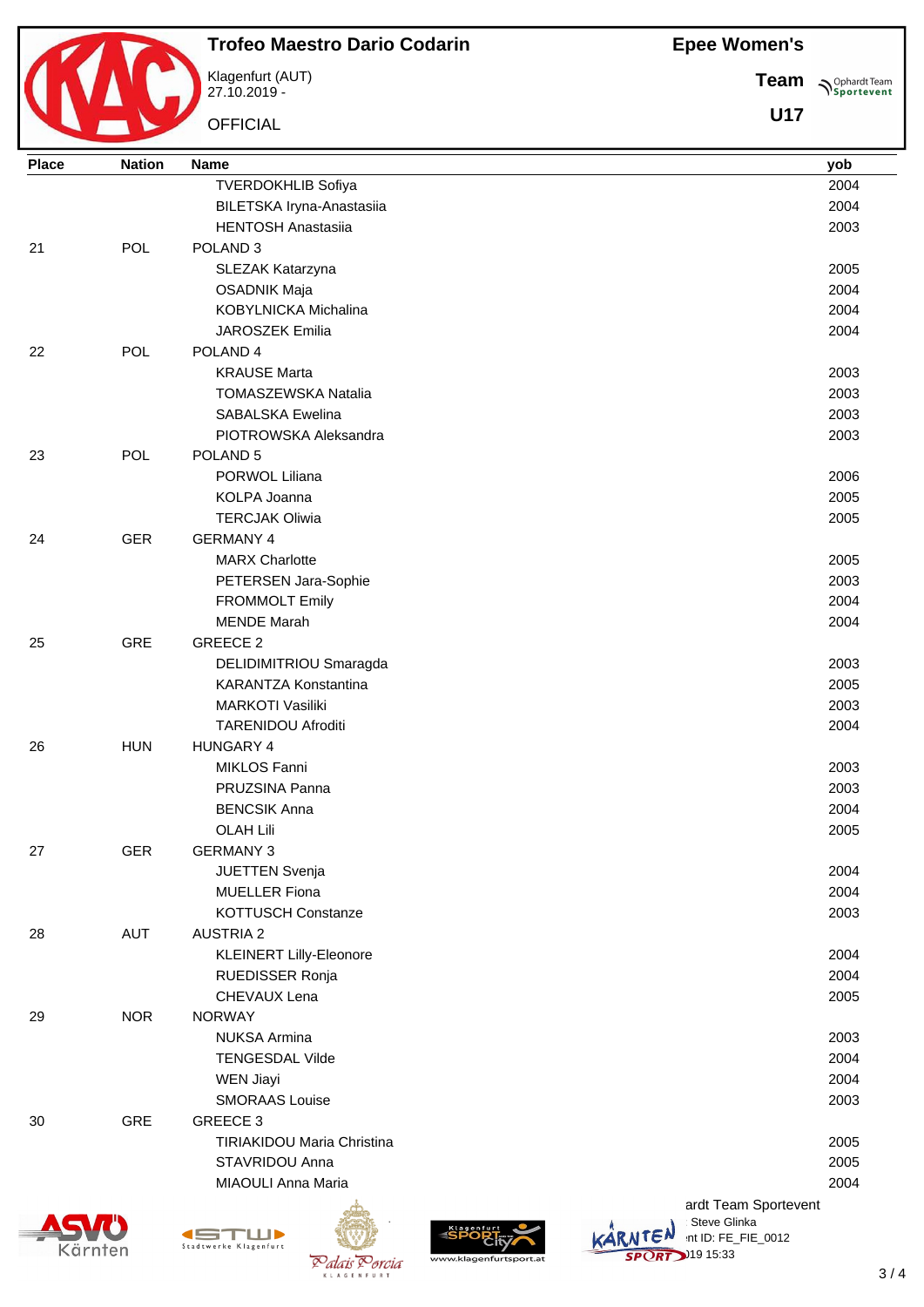|              |               | <b>Trofeo Maestro Dario Codarin</b> | <b>Epee Women's</b> |                     |
|--------------|---------------|-------------------------------------|---------------------|---------------------|
|              |               | Klagenfurt (AUT)<br>27.10.2019 -    | <b>Team</b>         | <b>N</b> Sportevent |
|              |               | <b>OFFICIAL</b>                     | <b>U17</b>          |                     |
|              |               |                                     |                     |                     |
| <b>Place</b> | <b>Nation</b> | <b>Name</b>                         |                     | yob                 |
| 31           | <b>AUT</b>    | <b>AUSTRIA 3</b>                    |                     |                     |
|              |               | <b>PRAXMARER Leonore</b>            |                     | 2003                |
|              |               | <b>GROESS Chiara</b>                |                     | 2003                |











ardt Team Sportevent **License: Steve Glinka**  $\overline{\mathsf{L}}\mathsf{C}^{\mathsf{N}}$  int ID: FE\_FIE\_0012  $\overline{ORT}$  19 15:33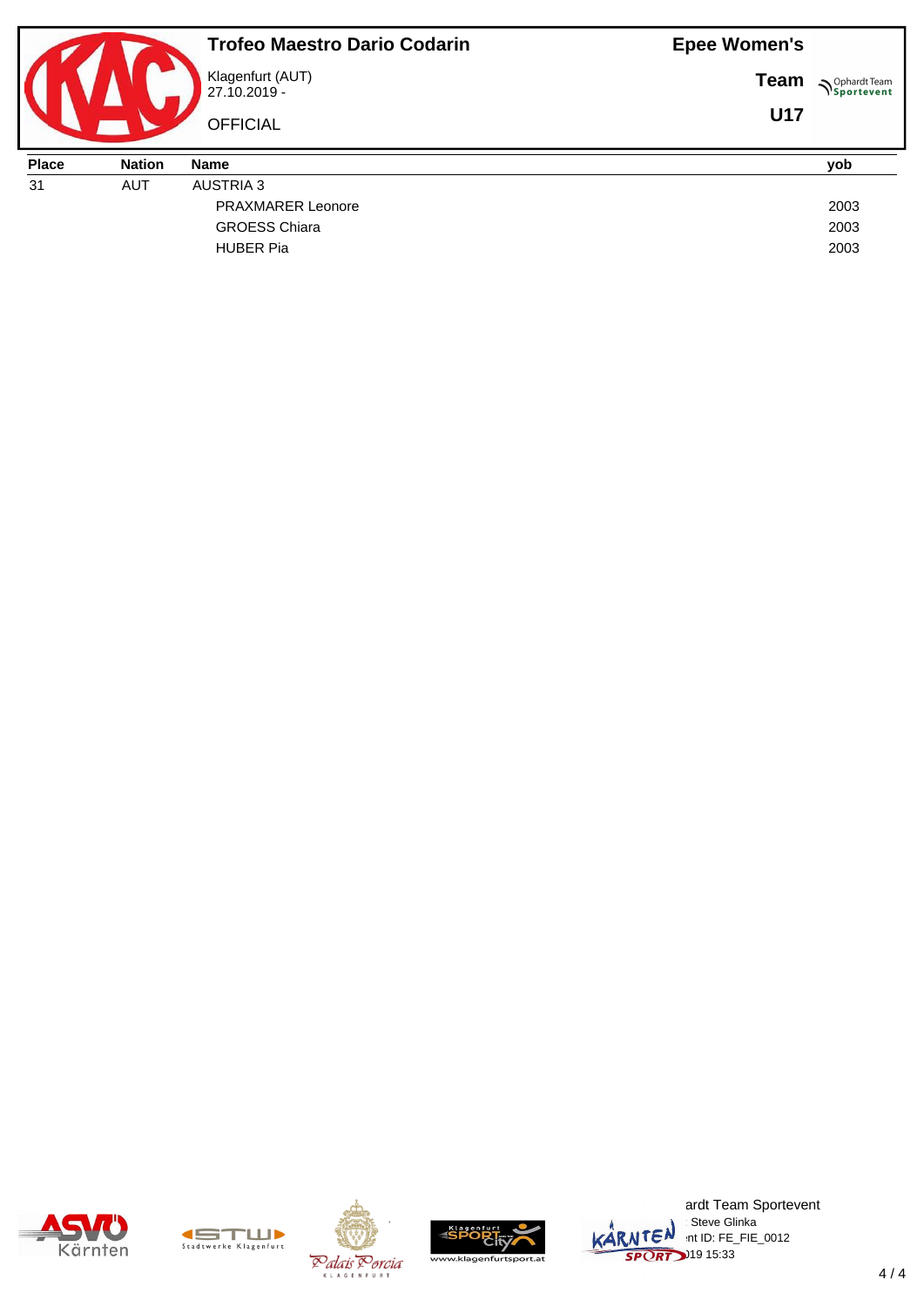

Klagenfurt (AUT) 27.10.2019 -

**OFFICIAL** 

**Team Sportevent** 

**U17**

# **Referees activity**

|            | <b>Nation Foil Epee Sabre Name</b> |                |                                 |              |              | Е            | D            | ı            | Н            | F            | G            | P            | $\mathbf{o}$ | $\mathbf N$ | J            | $\pmb{\mathsf{K}}$ | L            | M | Q            | Ref            | Vid              | Ass         |
|------------|------------------------------------|----------------|---------------------------------|--------------|--------------|--------------|--------------|--------------|--------------|--------------|--------------|--------------|--------------|-------------|--------------|--------------------|--------------|---|--------------|----------------|------------------|-------------|
| <b>AUT</b> |                                    | $\mathsf{N}$   | <b>BRUCKMUELLER 1</b><br>Fabian |              | $\mathbf{1}$ | $\mathbf{1}$ |              |              | $\mathbf{1}$ |              |              |              | $\mathbf{1}$ |             |              |                    |              |   |              | 5              | $\Omega$         | 0           |
|            |                                    |                | <b>LACH Werner</b>              |              |              |              |              |              |              |              |              |              |              |             |              |                    |              |   |              | $\pmb{0}$      | $\mathbf 0$      | $\pmb{0}$   |
|            |                                    | <b>CN</b>      | <b>SCHMEDLER</b><br>Michael     | $\mathbf{1}$ | $\mathbf{1}$ | $\mathbf{1}$ |              |              | $\mathbf{1}$ |              |              |              |              |             |              |                    | $\mathbf{1}$ |   |              | 5              | $\Omega$         | $\mathbf 0$ |
| <b>CRO</b> |                                    | $\mathsf{N}$   | <b>VUKOVIC Filip</b>            | $\mathbf{1}$ | $\mathbf{1}$ |              | $\mathbf{1}$ |              |              |              | $\mathbf{1}$ |              | $\mathbf{1}$ |             |              |                    |              |   |              | 5              | 0                | $\mathbf 0$ |
| <b>EST</b> |                                    |                | <b>TRUUSE Olga</b>              | $\mathbf{1}$ | $\mathbf{1}$ | $\mathbf{1}$ |              |              | $\mathbf{1}$ |              |              |              |              |             |              |                    | $\mathbf 1$  |   |              | $\overline{5}$ | $\mathbf 0$      | $\mathbf 0$ |
| <b>GER</b> |                                    | CN CN          | <b>ECKL Kristin</b>             | $\mathbf{1}$ | $\mathbf{1}$ | $\mathbf{1}$ |              | $\mathbf{1}$ |              |              |              |              |              |             |              | 1                  |              |   |              | $\sqrt{5}$     | 0                | $\pmb{0}$   |
|            |                                    | ${\sf N}$      | <b>GROPPER</b><br>Johanna       | $\mathbf{1}$ | $\mathbf{1}$ | $\mathbf{1}$ |              |              |              | $\mathbf{1}$ |              |              |              |             | $\mathbf{1}$ |                    |              |   |              | 5              | $\Omega$         | $\mathbf 0$ |
|            |                                    | B              | <b>MAUNZ Florian</b>            | $\mathbf{1}$ | $\mathbf{1}$ |              | $\mathbf{1}$ | 1            |              |              |              |              |              |             |              |                    |              |   | $\mathbf{1}$ | 5              | $\mathbf 0$      | $\pmb{0}$   |
| <b>GRE</b> |                                    | $\overline{N}$ | <b>TSOKAS Nikolaos 1</b>        |              | $\mathbf{1}$ |              |              |              |              |              |              |              |              |             |              |                    |              |   |              | $\overline{2}$ | $\Omega$         | $\mathbf 0$ |
| <b>HUN</b> |                                    |                | <b>HONTI - KISS</b><br>Dominika | $\mathbf{1}$ | $\mathbf{1}$ | $\mathbf{1}$ |              |              | $\mathbf{1}$ |              |              |              |              |             |              |                    |              |   | 1            | $\overline{5}$ | 0                | $\pmb{0}$   |
|            |                                    |                | LASZTOVICZA<br>Mate             | $\mathbf{1}$ | $\mathbf{1}$ |              | $\mathbf{1}$ |              | $\mathbf{1}$ |              |              |              |              |             |              |                    |              |   |              | $\overline{4}$ | $\mathbf 0$      | $\pmb{0}$   |
| <b>POL</b> |                                    | ${\sf N}$      | <b>OPALKA Michal</b>            | $\mathbf{1}$ | $\mathbf{1}$ |              | $\mathbf{1}$ |              |              | $\mathbf{1}$ |              |              |              |             | $\mathbf{1}$ |                    |              |   |              | $\mathbf 5$    | $\mathbf 0$      | $\pmb{0}$   |
|            |                                    |                | SADOWY<br>Katarzyna             | $\mathbf{1}$ | $\mathbf{1}$ |              | $\mathbf{1}$ |              |              |              | $\mathbf{1}$ | $\mathbf{1}$ |              |             |              |                    |              |   |              | 5              | $\mathbf 0$      | $\mathbf 0$ |
|            |                                    | B              | <b>SZCZESNIAK</b><br>Piotr      |              | 1            |              | $\mathbf{1}$ |              |              | 1            |              |              |              |             |              |                    |              |   |              | $\mathbf{3}$   | $\mathbf 0$      | $\pmb{0}$   |
|            |                                    |                | <b>WOROBIEC</b><br>Wojciech     | $\mathbf{1}$ | $\mathbf{1}$ |              | $\mathbf{1}$ |              |              |              |              |              |              | $\mathbf 1$ |              |                    |              |   |              | $\overline{4}$ | $\boldsymbol{0}$ | $\pmb{0}$   |
| <b>ROU</b> |                                    |                | <b>BIRO David</b>               | $\mathbf{1}$ | 1            |              | $\mathbf{1}$ |              |              |              | $\mathbf{1}$ |              |              |             |              | $\mathbf{1}$       |              |   |              | 5              | 0                | $\mathbf 0$ |
|            |                                    | ${\sf N}$      | MINCU Madalina                  | $\mathbf{1}$ | $\mathbf{1}$ | 1            |              | 1            |              |              |              | $\mathbf{1}$ |              |             |              |                    |              |   |              | $\sqrt{5}$     | 0                | $\pmb{0}$   |
|            |                                    | ${\sf N}$      | PIRVULEASA<br>Ovidiu            | $\mathbf{1}$ | $\mathbf{1}$ | $\mathbf{1}$ |              | $\mathbf{1}$ |              |              |              |              | $\mathbf{1}$ |             |              |                    |              |   |              | $\overline{5}$ | 0                | $\pmb{0}$   |
| <b>SLO</b> |                                    | B              | JEZA Eva                        | $\mathbf{1}$ | $\mathbf{1}$ | $\mathbf{1}$ |              |              |              |              | 1            |              |              |             |              | $\mathbf{1}$       |              |   |              | $\mathbf 5$    | $\mathbf 0$      | $\pmb{0}$   |
| <b>SUI</b> |                                    | ${\sf N}$      | <b>ORICCHIO</b><br>Giuseppe     | $\mathbf{1}$ | $\mathbf{1}$ | $\mathbf{1}$ |              |              |              |              | 1            |              |              |             |              |                    | $\mathbf 1$  |   |              | $\overline{5}$ | $\mathbf 0$      | $\mathbf 0$ |
| <b>SVK</b> |                                    | B              | <b>BELAS Karolina</b>           | $\mathbf{1}$ | 1            |              | $\mathbf{1}$ |              |              | 1            |              |              |              |             |              |                    |              |   |              | 4              | 0                | $\mathbf 0$ |
|            | B                                  | B              | <b>CELLER Pavol</b>             | $\mathbf{1}$ | 1            |              | 1            | 1            |              |              |              |              |              | $\mathbf 1$ |              |                    |              |   |              | 5              | 0                | $\mathbf 0$ |
|            |                                    | N              | DRENCAK Adam 1                  |              | 1            |              | 1            |              |              | 1            |              |              |              |             |              |                    |              |   |              | 4              | 0                | 0           |
| <b>UKR</b> |                                    |                | <b>HEREY Anatoliy</b>           | $\mathbf{1}$ | 1            |              | $\mathbf{1}$ |              |              | 1            |              |              |              |             | 1            |                    |              |   |              | 5              | 0                | 0           |

24 Referees











ardt Team Sportevent License: Steve Glinka KARNTEN nt ID: FE\_FIE\_0017